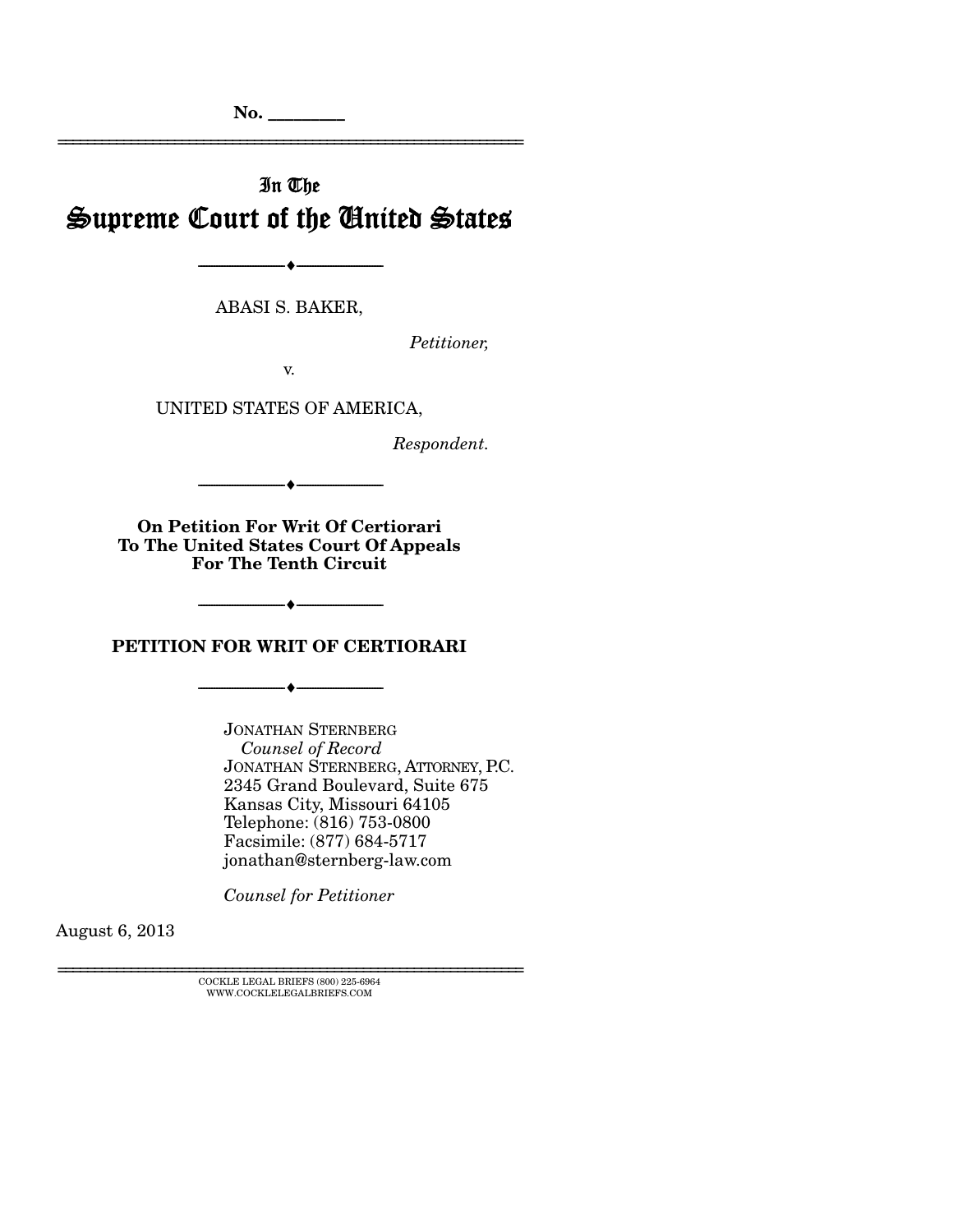### **QUESTIONS PRESENTED**

- 1. Whether, under Fed. R. Crim. P. 12(e), a defendant's failure to file a pretrial motion to suppress evidence as obtained in violation of the Fourth Amendment automatically waives plain error review of the issue under Fed. R. Crim. P. 52(b).
- 2. Whether this Court's handing down of a new Fourth Amendment rule while a case is pending on direct appeal is "good cause" under Fed. R. Crim. P.  $12(e)$  for failing earlier to move to suppress the evidence.
- 3. Whether the constitutional rule of *Griffith v. Kentucky*, 479 U.S. 314 (1987), trumps ordinary, rule-based procedural waiver doctrines.
- 4. Whether the Tenth Circuit erred in refusing to apply *United States v. Jones*, 132 S. Ct. 945 (2012), to review for plain error the admission of the evidence in this case, which was pending direct appeal at the time *Jones* was handed down.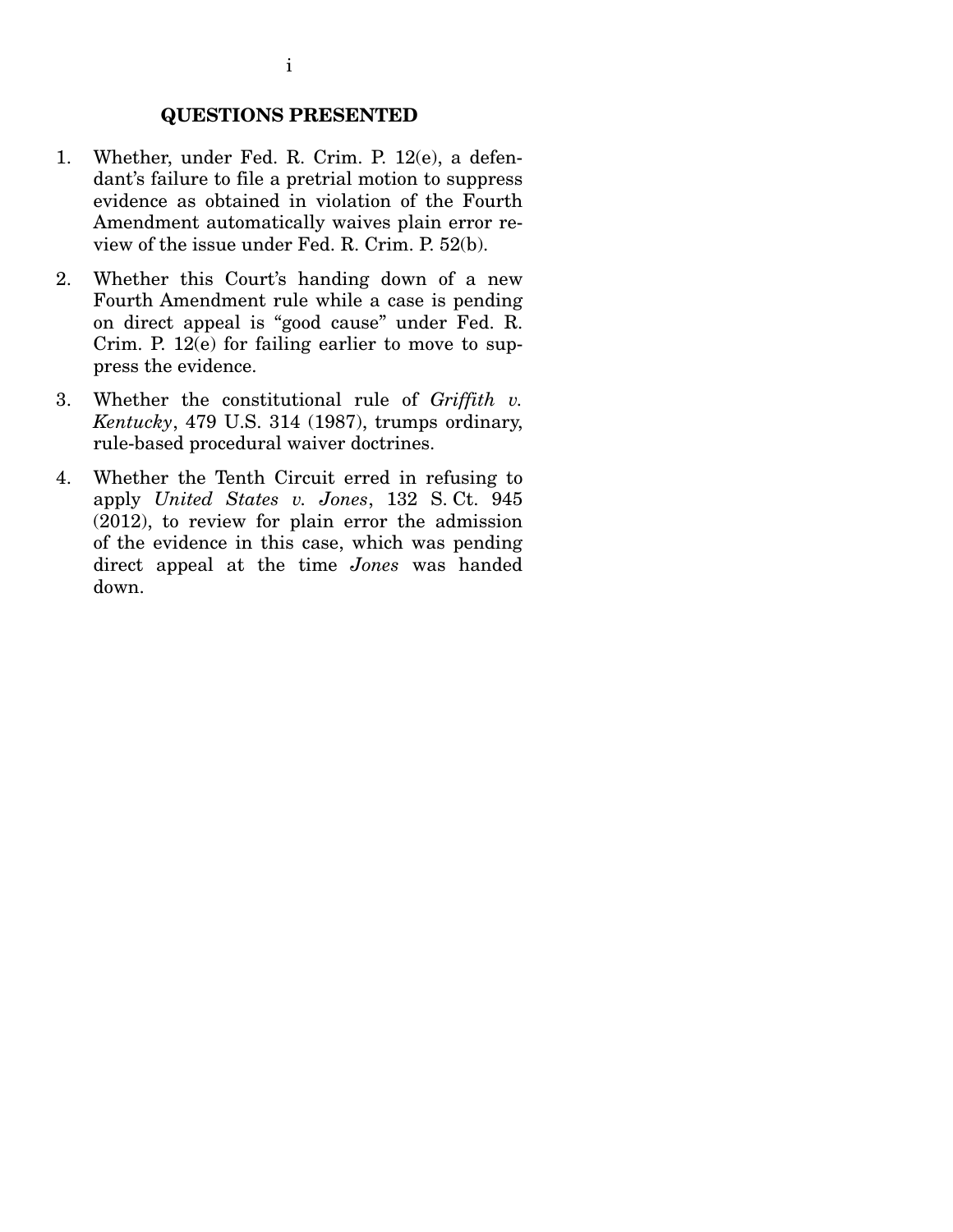## TABLE OF CONTENTS

#### Page

|                                                  | ii           |
|--------------------------------------------------|--------------|
|                                                  | iv           |
|                                                  | $\mathbf{1}$ |
|                                                  | $\mathbf{1}$ |
| Constitutional and Statutory Provisions Involved | 1            |
|                                                  | 3            |
|                                                  |              |
| L. This Court should resolve the split among     |              |

rt snould resolve the split among the circuits as to whether a criminal defendant's failure to file a pretrial motion to suppress evidence as obtained in violation of the Fourth Amendment automatically bars plain error review of the issue on appeal or, instead, merely waives ordinary review and allows for plain error review .... 9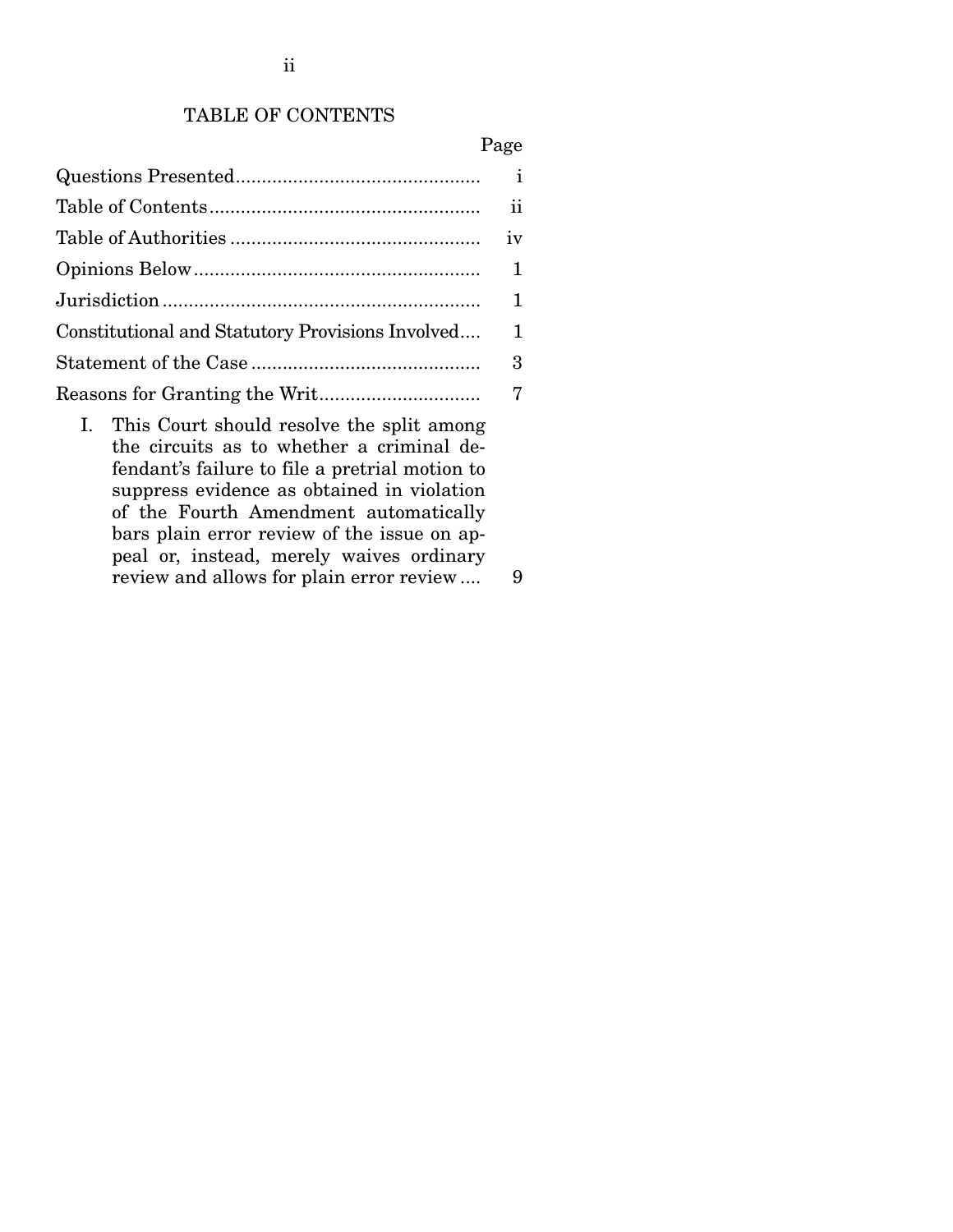iii

## TABLE OF CONTENTS – Continued

Page

| II. This Court should intervene and correct   |  |    |
|-----------------------------------------------|--|----|
| the Tenth Circuit's departure from the other- |  |    |
| wise universally accepted and usual course    |  |    |
| of judicial proceedings in refusing to apply  |  |    |
| the new rule of United States v. Jones to     |  |    |
| this case that was pending direct review at   |  |    |
| the time Jones was handed down, in viola-     |  |    |
|                                               |  | 17 |
|                                               |  |    |

### APPENDIX

Opinion (10th Cir.) (April 11, 2013) .................... App. 1 Judgment (D.Kan.) (Jan. 18, 2012) ................... App. 11 Order Denying Rehearing and Rehearing En Banc (10th Cir.) (May 14, 2013) .................... App. 25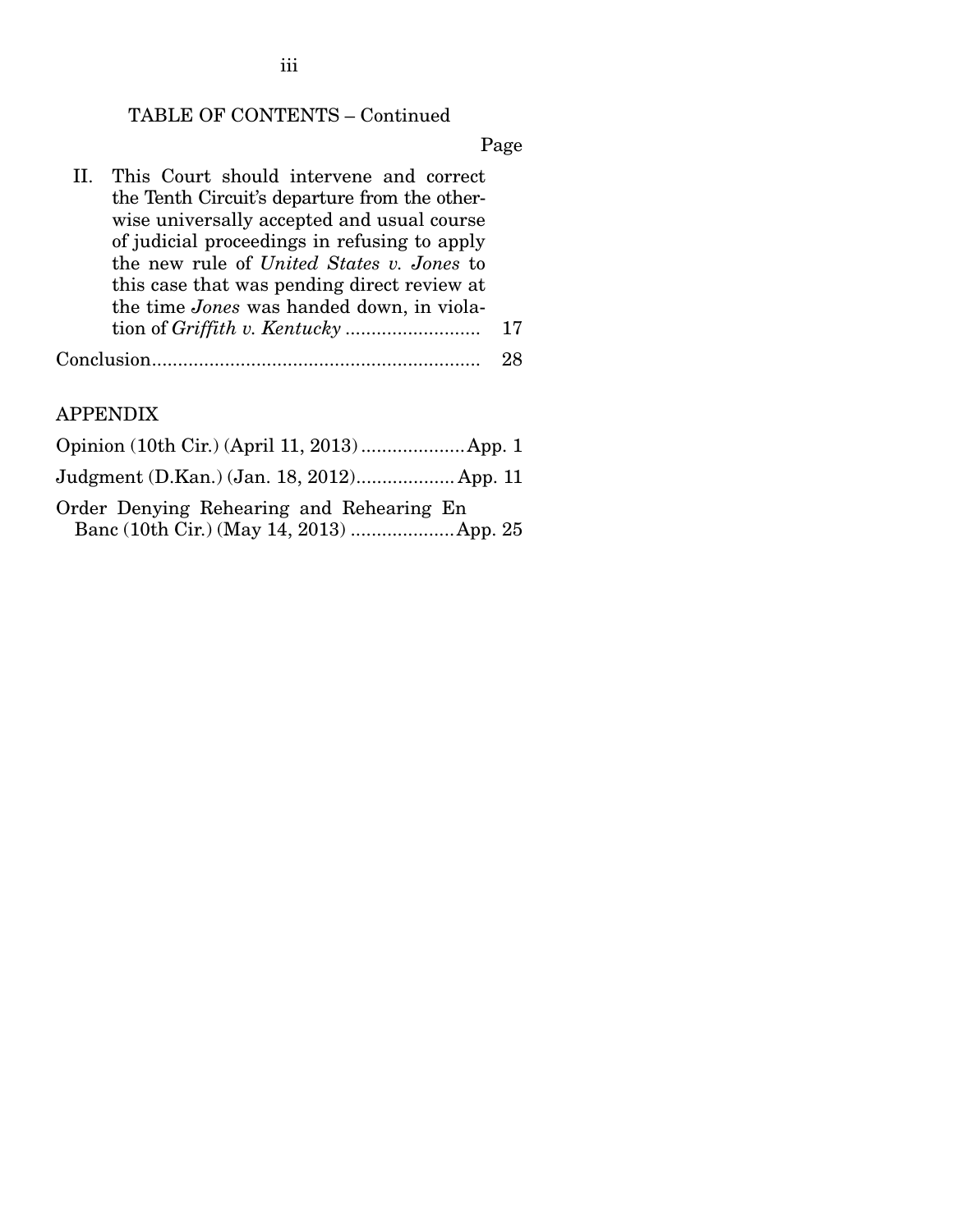## TABLE OF AUTHORITIES

# Page

## CASES:

| Arizona v. Gant, 556 U.S. 1230 (2009)14                                               |
|---------------------------------------------------------------------------------------|
| Blakely v. Washington, 542 U.S. 296 (2004)21                                          |
| Cnty. of Riverside v. McLaughlin, 500 U.S. 44                                         |
| Danforth v. Minnesota, 552 U.S. 264 (2008)24                                          |
| Davis v. United States, 131 S.Ct. 2419 (2011)22, 24                                   |
| Edward J. DeBartolo Corp. v. Florida Gulf<br>Coast Bldg. & Const. Trades Council, 485 |
| Fahy v. Connecticut, 374 U.S. 85 (1963)5                                              |
| Griffith v. Kentucky, 479 U.S. 314 (1987)passim                                       |
| Harper v. Va. Dep't of Transp., 509 U.S. 86                                           |
| Henderson v. United States, 133 S.Ct. 1121                                            |
| Hormel v. Helvering, 312 U.S. 552 (1941) 15                                           |
| Johnson v. United States, 520 U.S. 461 (1997) 9                                       |
|                                                                                       |
| Powell v. Nevada, 511 U.S. 79 (1994)  passim                                          |
| Powell v. State, 838 P.2d 921 (Nev. 1992)  passim                                     |
| Powell v. State, 930 P.2d 1123 (Nev. 1997) 23                                         |
| United States v. Acox, 595 F.3d 729 (7th Cir.                                         |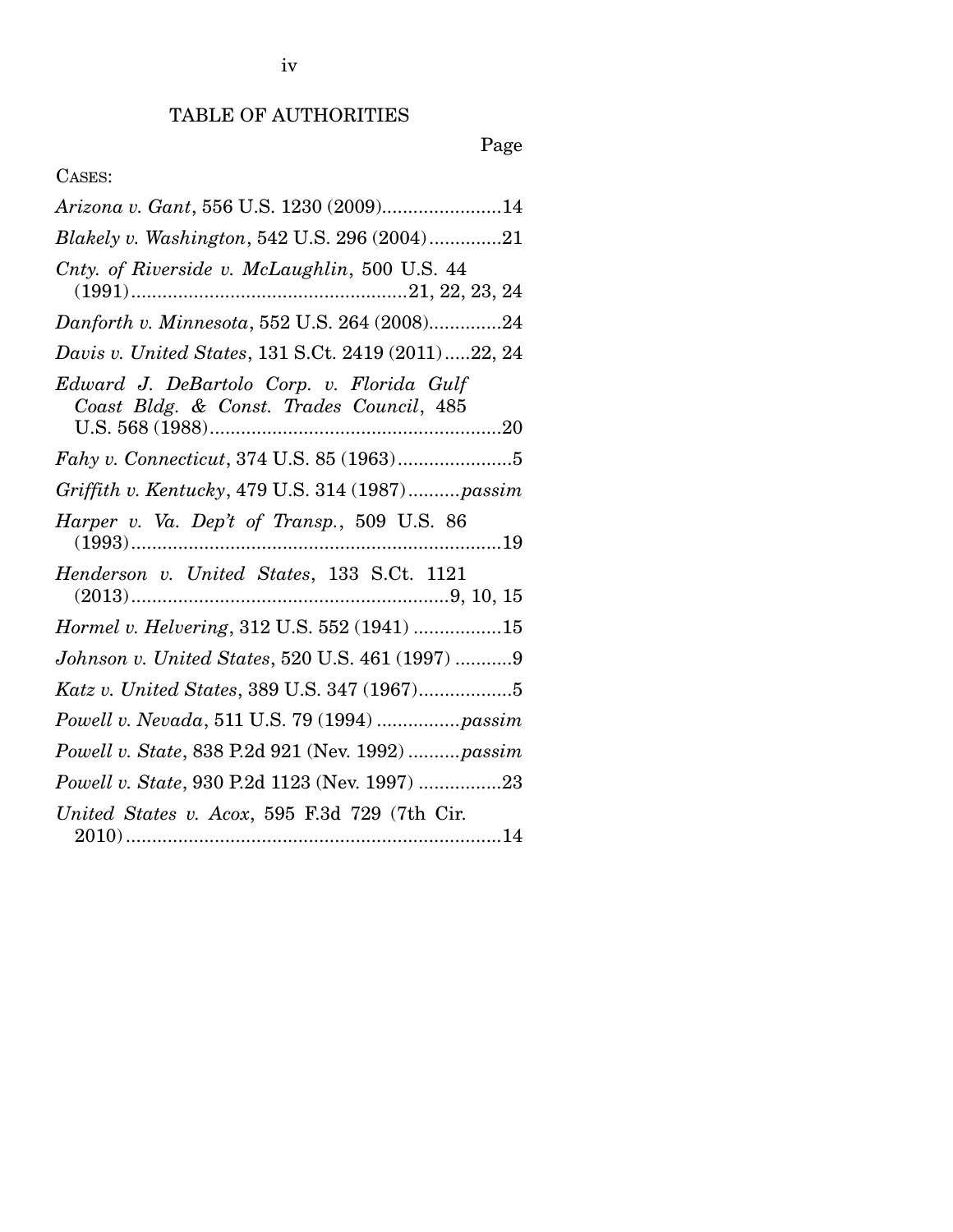## TABLE OF AUTHORITIES – Continued

| Page                                               |
|----------------------------------------------------|
| United States v. Andrews, 681 F.3d 509 (3d Cir.    |
| United States v. Augustin, 661 F.3d 1105 (11th     |
| United States v. Baker, 538 F.3d 324 (5th Cir.     |
| United States v. Baker, 713 F.3d 558 (10th Cir.    |
| United States v. Bonds, 12 F.3d 540 (6th Cir.      |
| United States v. Buchanon, 72 F.3d 1217 (6th       |
| United States v. Burke, 633 F.3d 984 (10th Cir.    |
| United States v. Caldwell, 518 F.3d 426 (6th       |
| United States v. Chadwick, 433 U.S. 1 (1977)27     |
| United States v. Green, 691 F.3d 960 (8th Cir.     |
| United States v. Johnson, 415 F.3d 728 (7th        |
| United States v. Jones, 132 S.Ct. 945 (2012)passim |
| United States v. Jones, 451 F.Supp.2d 71           |
| United States v. Lawing, 703 F.3d 229 (4th Cir.    |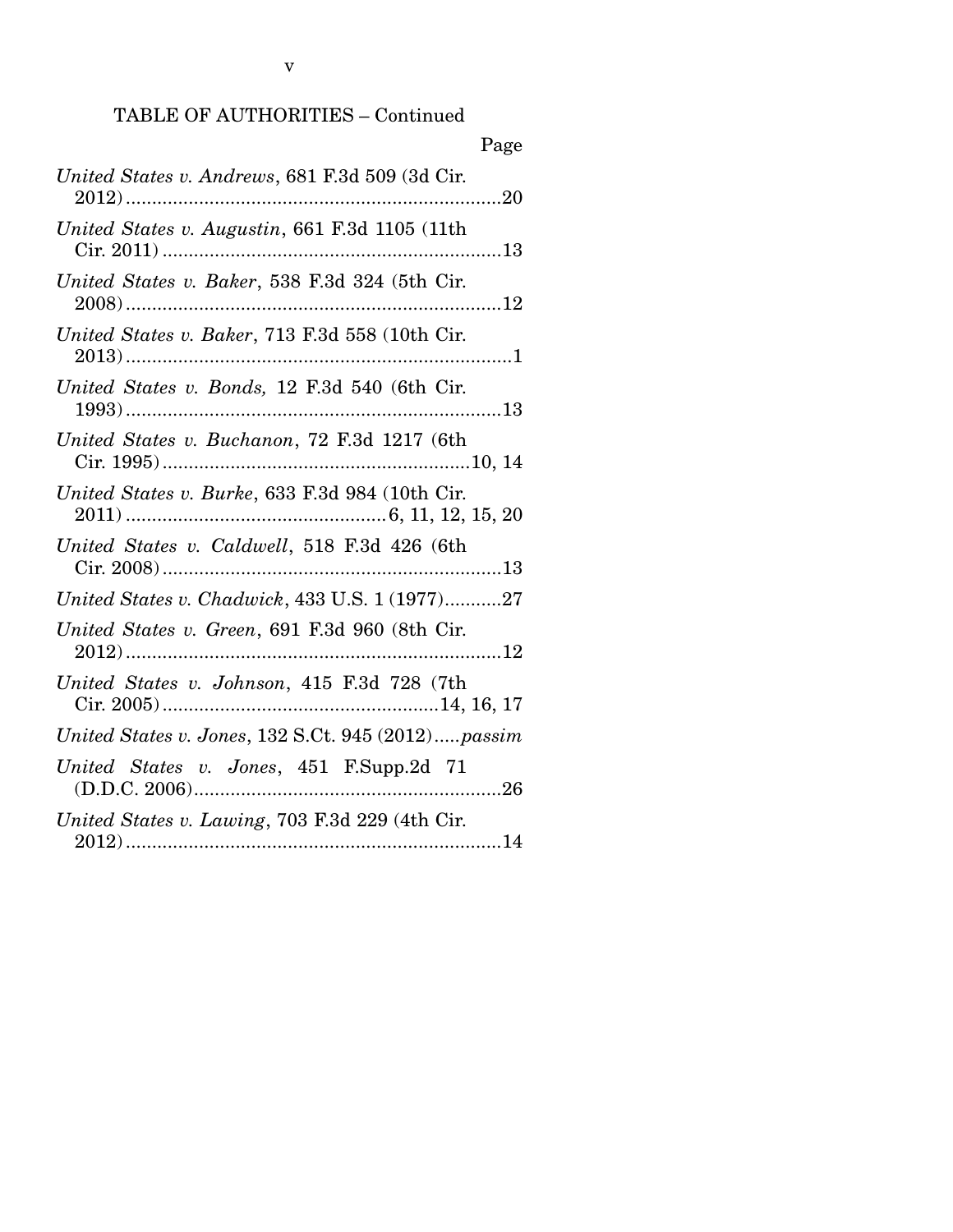## TABLE OF AUTHORITIES – Continued

Page

| United States v. Levy, 391 F.3d 1327 (11th Cir.<br>2004) (denial of rhg. en banc), vacated and<br>remanded sub nom. Levy v. United States, |
|--------------------------------------------------------------------------------------------------------------------------------------------|
| United States v. Mahdi, 598 F.3d 883 (D.C. Cir.                                                                                            |
| United States v. Maynard, 615 F.3d 544 (D.C.                                                                                               |
| United States v. Olano, 507 U.S. 725 (1993)  passim                                                                                        |
| United States v. Rose, 538 F.3d 175 (3d Cir.                                                                                               |
| United States v. Ruiz, 664 F.3d 833 (10th Cir.                                                                                             |
| United States v. Rumley, 588 F.3d 202 (4th Cir.                                                                                            |
| United States v. Scroggins, 599 F.3d 433 (5th                                                                                              |
| United States v. Walker, 665 F.3d 212 (1st Cir.                                                                                            |
| United States v. Wright, 215 F.3d 1020 (9th Cir.                                                                                           |
| United States v. Yousef, 327 F.3d 56 (2d Cir.                                                                                              |
| CONSTITUTION OF THE HUITED STATES.                                                                                                         |

CONSTITUTION OF THE UNITED STATES: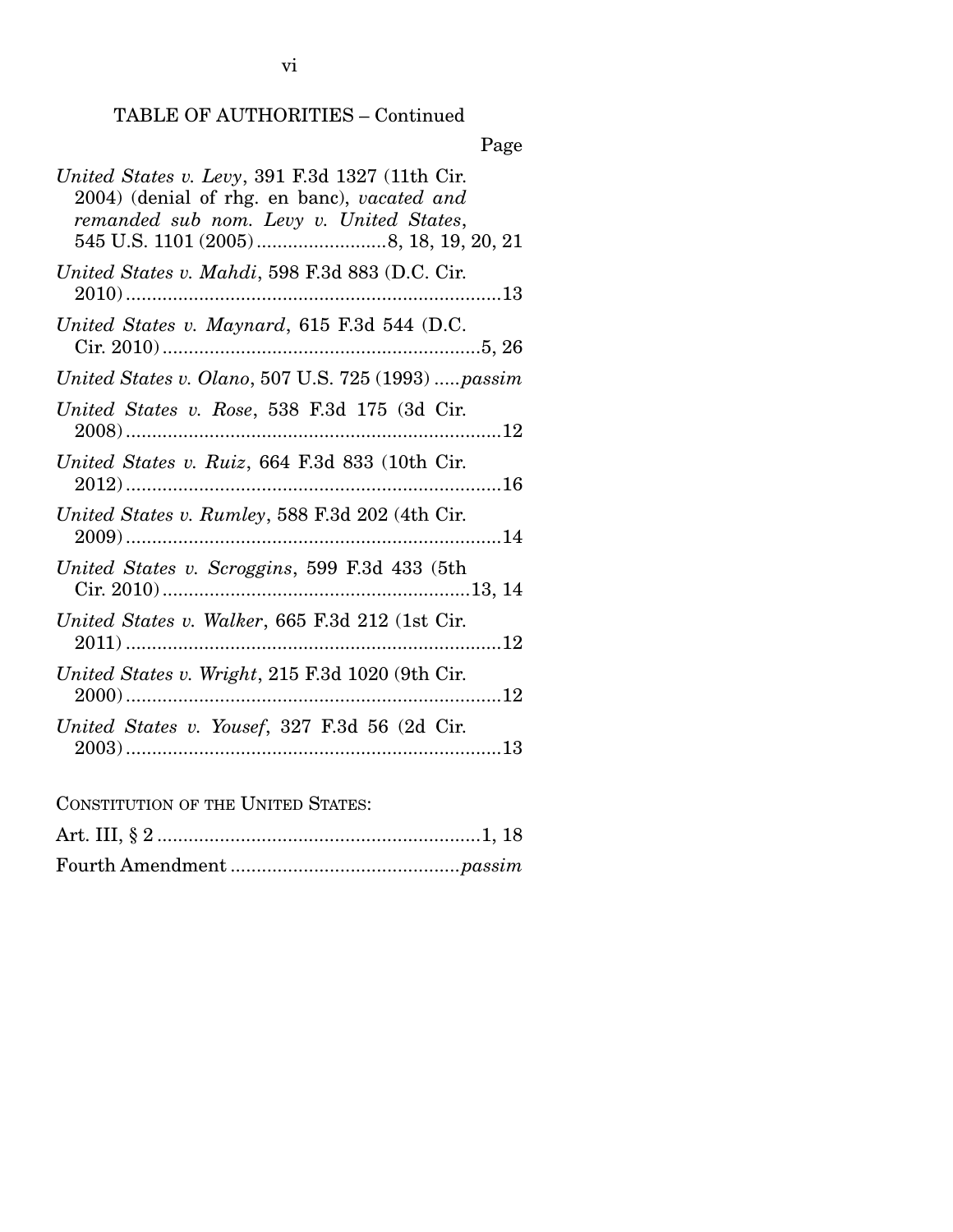vii

## TABLE OF AUTHORITIES - Continued

Page

**STATUTORY PROVISIONS:** 

FEDERAL RULES OF CRIMINAL PROCEDURE:

**OTHER AUTHORITIES:** 

|--|--|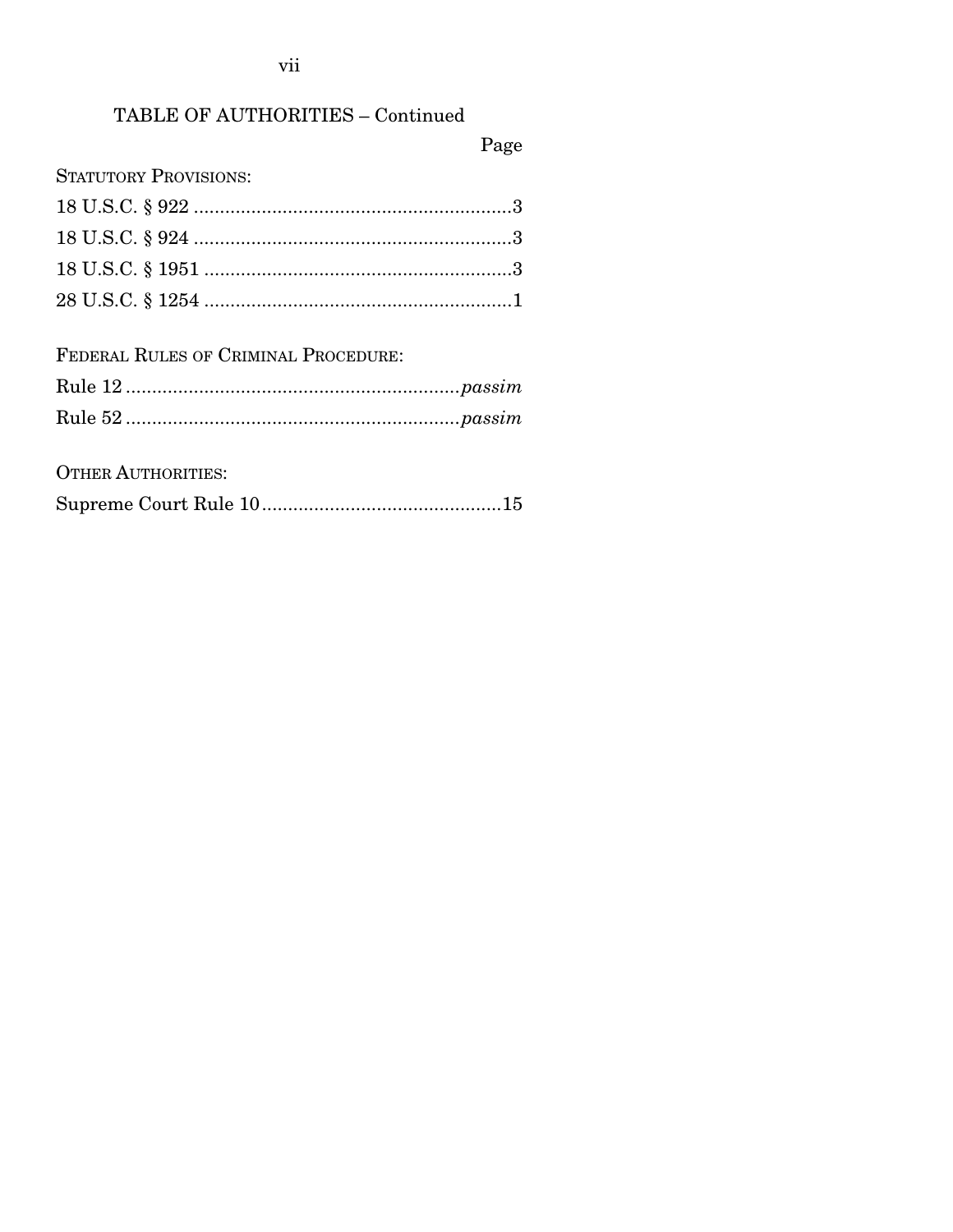#### **PETITION FOR WRIT OF CERTIORARI**

Petitioner Abasi S. Baker respectfully prays the Court to issue a writ of certiorari to review the judgment of the United States Court of Appeals for the Tenth Circuit in this case.

#### **OPINIONS BELOW**

--------------------------------- ---------------------------------

The opinion of the Tenth Circuit (Appendix 1-10) is reported at 713 F.3d 558. The district court's final judgment (App. 11-24) is unreported.

#### **JURISDICTION**

--------------------------------- ---------------------------------

The panel of the Tenth Circuit entered its judgment on April 11, 2013 (App. 1). Mr. Baker's timely petition for rehearing and rehearing en banc was denied on May 14, 2013 (App. 25). The jurisdiction of this Court is invoked under 28 U.S.C. § 1254(1).

#### **CONSTITUTIONAL AND STATUTORY PROVISIONS INVOLVED**

--------------------------------- ---------------------------------

Article III, Section 2, of the Constitution of the United States provides, in relevant part: "The judicial Power shall extend to all Cases, in Law and Equity, arising under this Constitution, the Laws of the United States, and Treaties made, or which shall be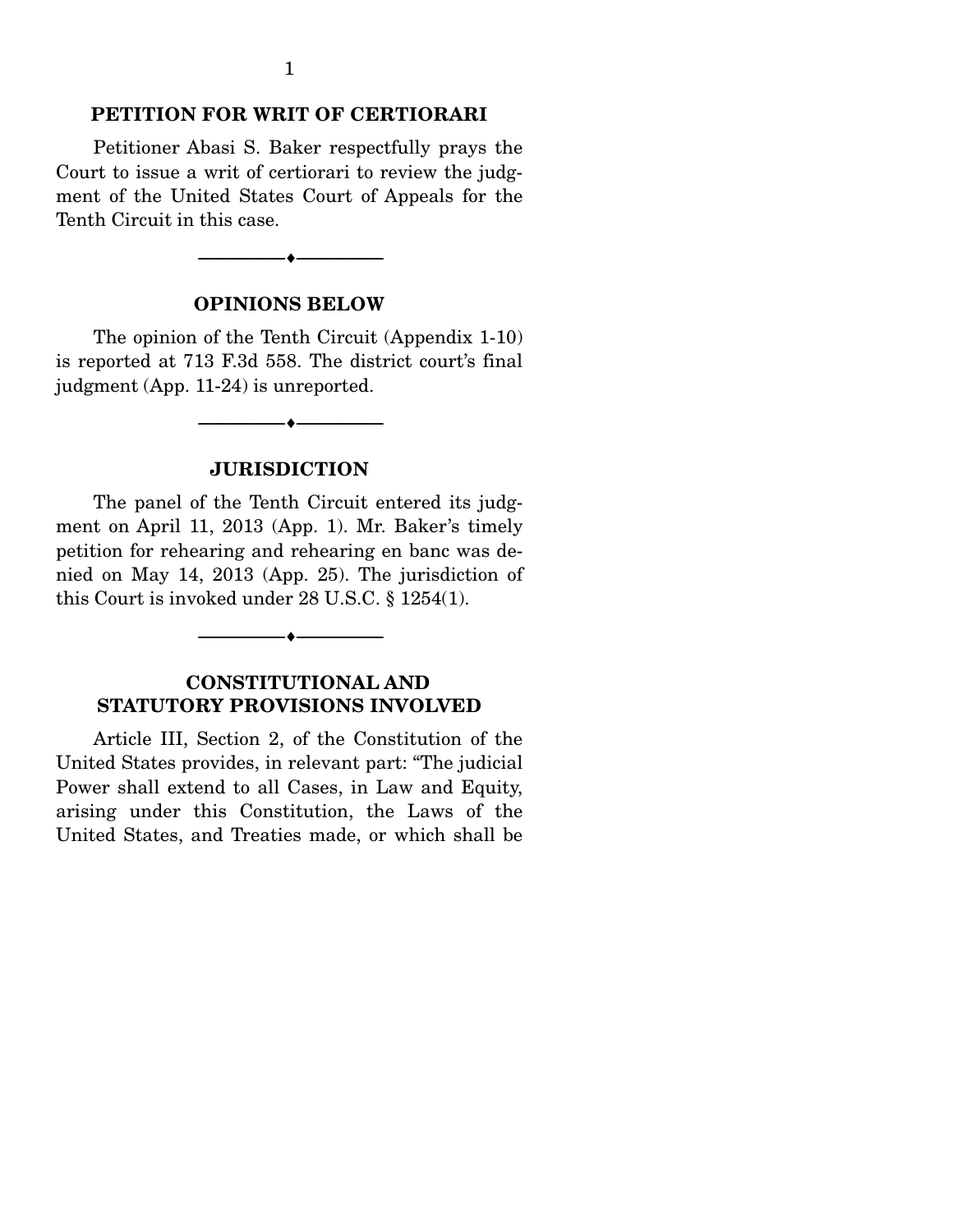made, under their Authority; . . . to Controversies to which the United States shall be a Party."

 The Fourth Amendment to the Constitution of the United States provides:

The right of the people to be secure in their persons, houses, papers, and effects, against unreasonable searches and seizures, shall not be violated, and no Warrants shall issue, but upon probable cause, supported by Oath or affirmation, and particularly describing the place to be searched, and the persons or things to be seized.

Fed. R. Crim. P. 12 states, in relevant part:

(b) PRETRIAL MOTIONS. . . .

(3) *Motions That Must Be Made Before Trial.* The following must be raised before trial: . . .

> (C) a motion to suppress evidence; . . .

(c) MOTION DEADLINE. The court may, at the arraignment or as soon afterward as practicable, set a deadline for the parties to make pretrial motions and may also schedule a motion hearing. . . .

(e) WAIVER OF A DEFENSE, OBJECTION, OR REQUEST. A party waives any Rule 12(b)(3) defense, objection, or request not raised by the deadline the court sets under Rule 12(c) or by any extension the court provides. For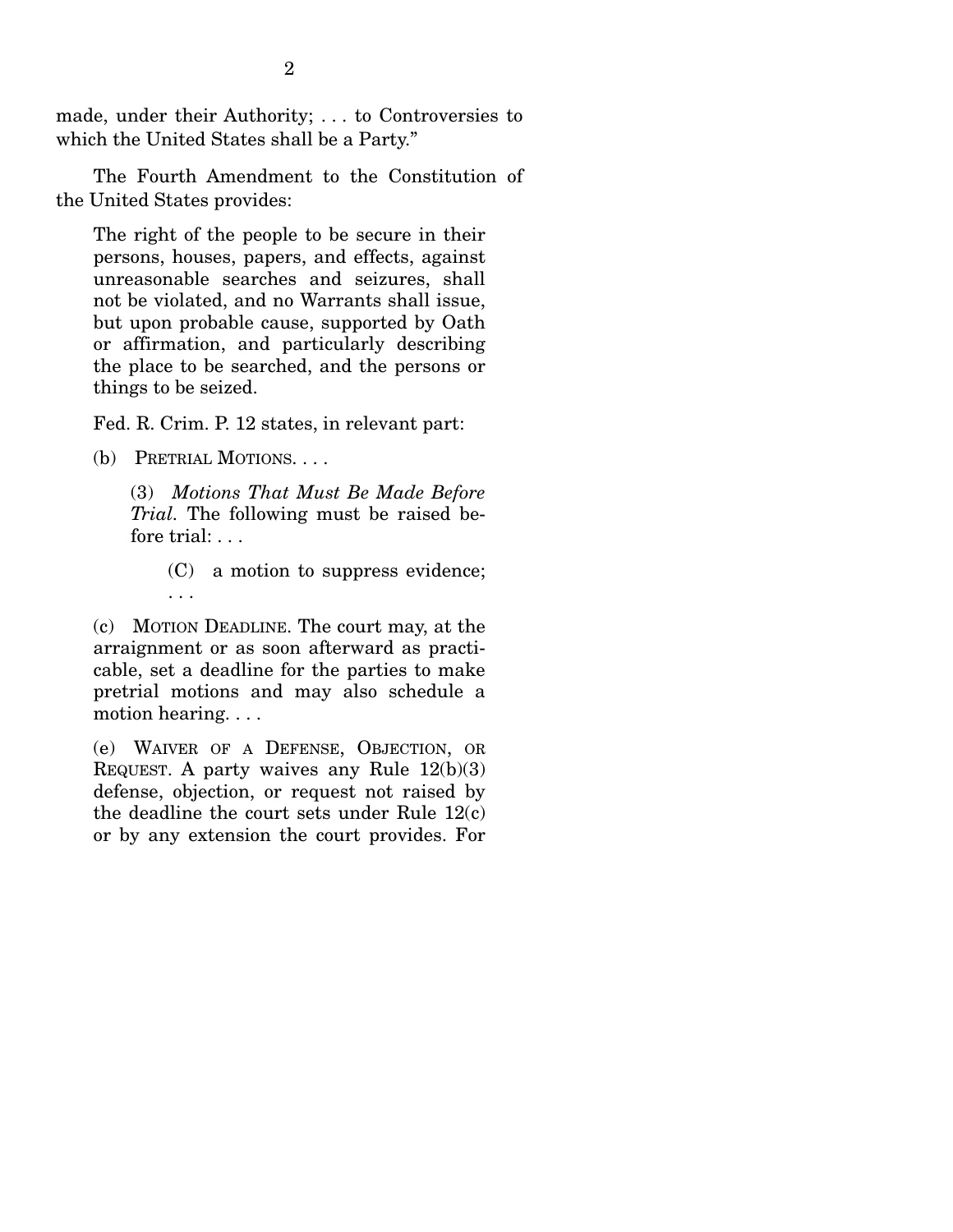good cause, the court may grant relief from the waiver. . . .

 Fed. R. Crim. P. 52(b) states, "PLAIN ERROR. A plain error that affects substantial rights may be considered even though it was not brought to the court's attention."

#### **STATEMENT OF THE CASE**

--------------------------------- ---------------------------------

 A grand jury in the U.S. District Court for the District of Kansas indicted Petitioner Abasi Baker on seven counts each of robbery affecting commerce, in violation of 18 U.S.C. § 1951, use (brandishing) of a firearm in relation to a crime of violence, in violation of 18 U.S.C.  $\S 924(c)(1)(A)$ , and being a convicted felon in possession of a firearm, in violation of 18 U.S.C.  $\S 922(g)(1)$  (App. 2). The charges stemmed from seven separate alleged "armed robberies of retail stores and check-cashing businesses . . . in the Kansas City, Kansas, area between January and March 2011" (App. 2).

 "During the investigation of some of the earlier robberies, surveillance-camera footage led police to believe that the robbers were using a car owned by [Mr. Baker]'s girlfriend" (App. 2). After locating the car and, openly admitting at trial that they had no warrant to do so, in the early morning hours of March 2, 2011, FBI agents "slapped" "a GPS tracking device on the car [and] then monitored its movements" (App. 2; Court of Appeals Appendix ("CAA") 790-92).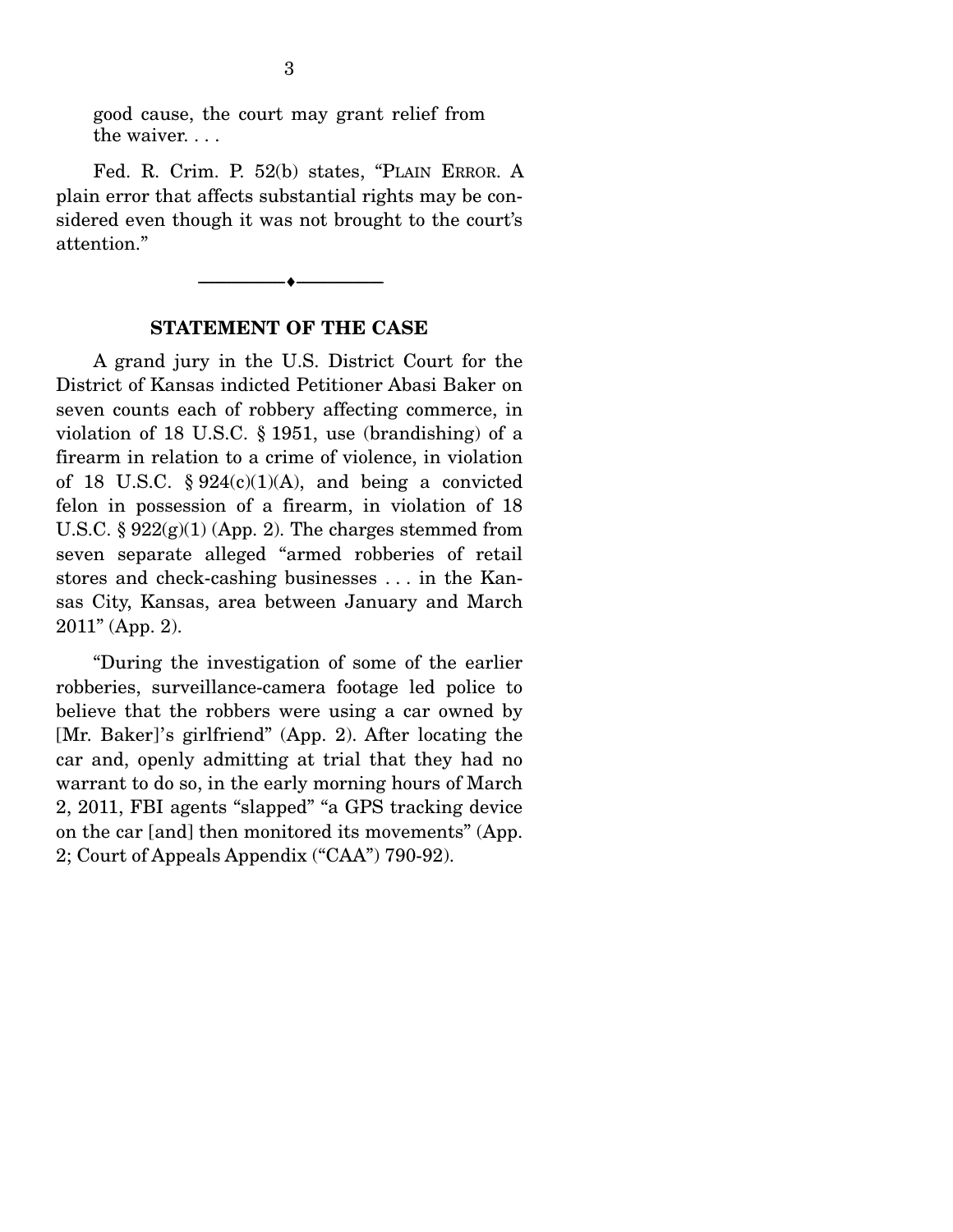On March 3, 2011, this "GPS surveillance allowed [agents] to link the car to a just-completed robbery," whereupon they used the live-time GPS monitoring of the vehicle to follow it and set up a roadblock, at which Mr. Baker "was pulled over and arrested along with an accomplice," Mark Davis (App. 2-3; CAA 823-28, 1088-89). In the car, agents discovered all the direct evidence later admitted at trial against Mr. Baker, including "cash from the robbery and a loaded .40 caliber Glock semi-automatic handgun, serial number EHN980," which was the gun specifically described in all seven brandishing and felon-in-possession counts (App. 3).

 After a jury trial, Mr. Baker was convicted of all 21 counts (App. 2). On January 18, 2012, he was sentenced to 164 years in prison, primarily due to mandatory minimum consecutive 25-year terms for the seven use-of-a-firearm counts (App. 14; CAA 106- 08, 1293-94, 1297-98).

 Five days later, on January 23, 2012, Mr. Baker filed his notice of appeal to the U.S. Court of Appeals for the Tenth Circuit (CAA 117). That same day, this Court handed down *United States v. Jones*, 132 S.Ct. 945 (2012). In *Jones*, the Court unanimously quelled a conflict among several circuits and held "the Government's installation of a GPS device on a target's vehicle, and its use of that device to monitor the vehicle's movements, constitutes a 'search'" within the meaning of the Fourth Amendment. 132 S.Ct. at 949.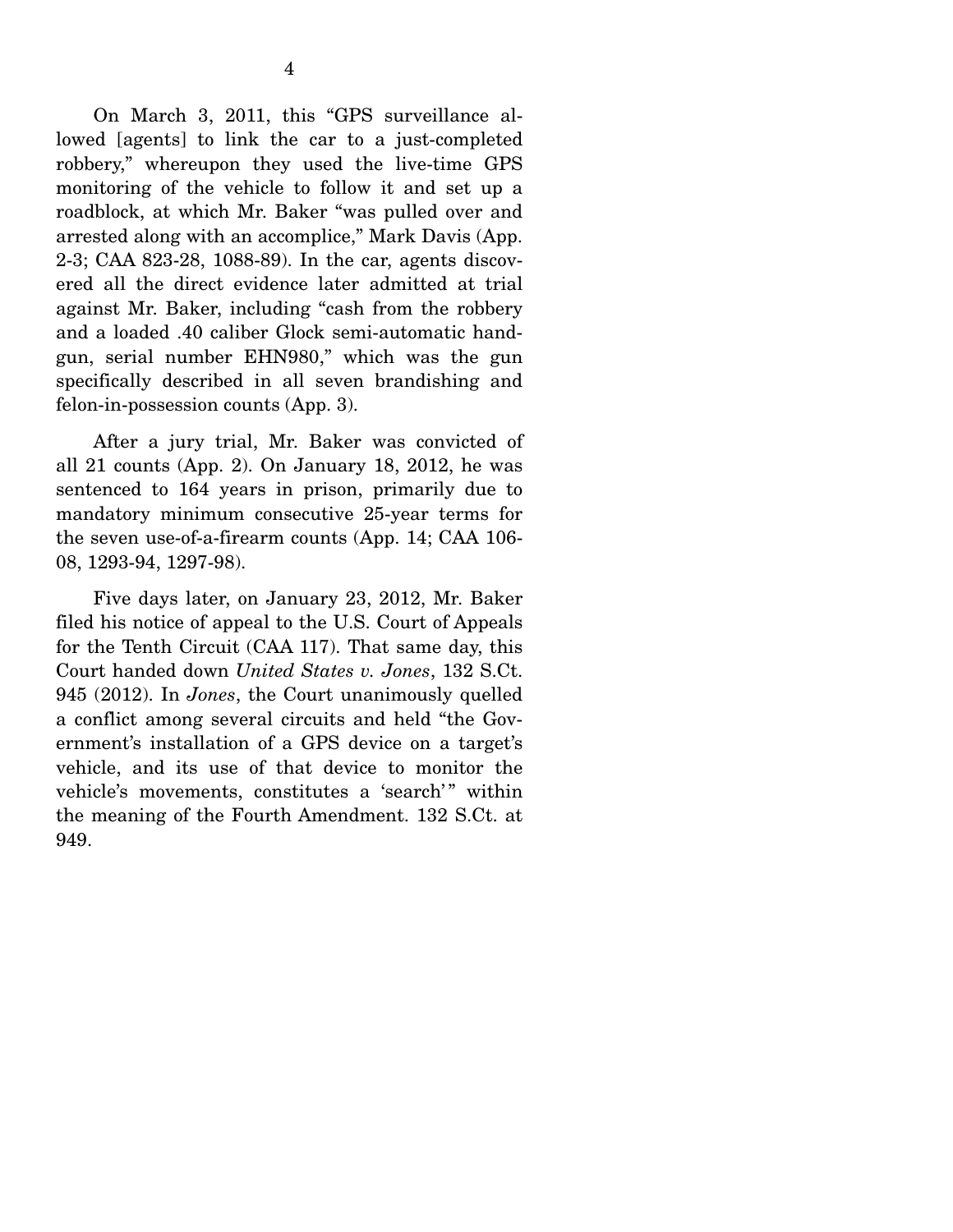A "search" conducted without a warrant is "per se unreasonable under the Fourth Amendment." *Katz v. United States*, 389 U.S. 347, 357 (1967). A conviction after admission of evidence from an unreasonable search is reversible error if "there is a reasonable probability that the evidence complained of might have contributed to the conviction." *Fahy v. Connecticut*, 374 U.S. 85, 86-87 (1963). Applying these principles, *Jones* affirmed the D.C. Circuit's decision in *United States v. Maynard*, 615 F.3d 544, 564-66 (D.C. Cir. 2010), which had reversed a conviction due to the warrantless GPS tracking and monitoring of a vehicle as that in this case.

 Before trial, Mr. Baker had not moved to suppress the evidence obtained from the warrantless installation and monitoring of the GPS device on his car. In his opening brief before the Tenth Circuit, however, he argued that, under the new rule of *Jones*, the warrantless GPS search obviously violated the Fourth Amendment, making admission of the evidence plain error (App. 2). He invoked *Griffith v. Kentucky*, 479 U.S. 314, 328 (1987), which held that "a new rule for the conduct of criminal prosecutions" announced by this Court "is to be applied retroactively to all cases, state or federal, pending on direct review or not yet final, with no exception for cases in which the new rule constitutes a 'clear break' with the past" (App. 7).

 In response, the Government primarily made standard Fourth Amendment-based counterarguments, including "inevitable discovery" (that the Government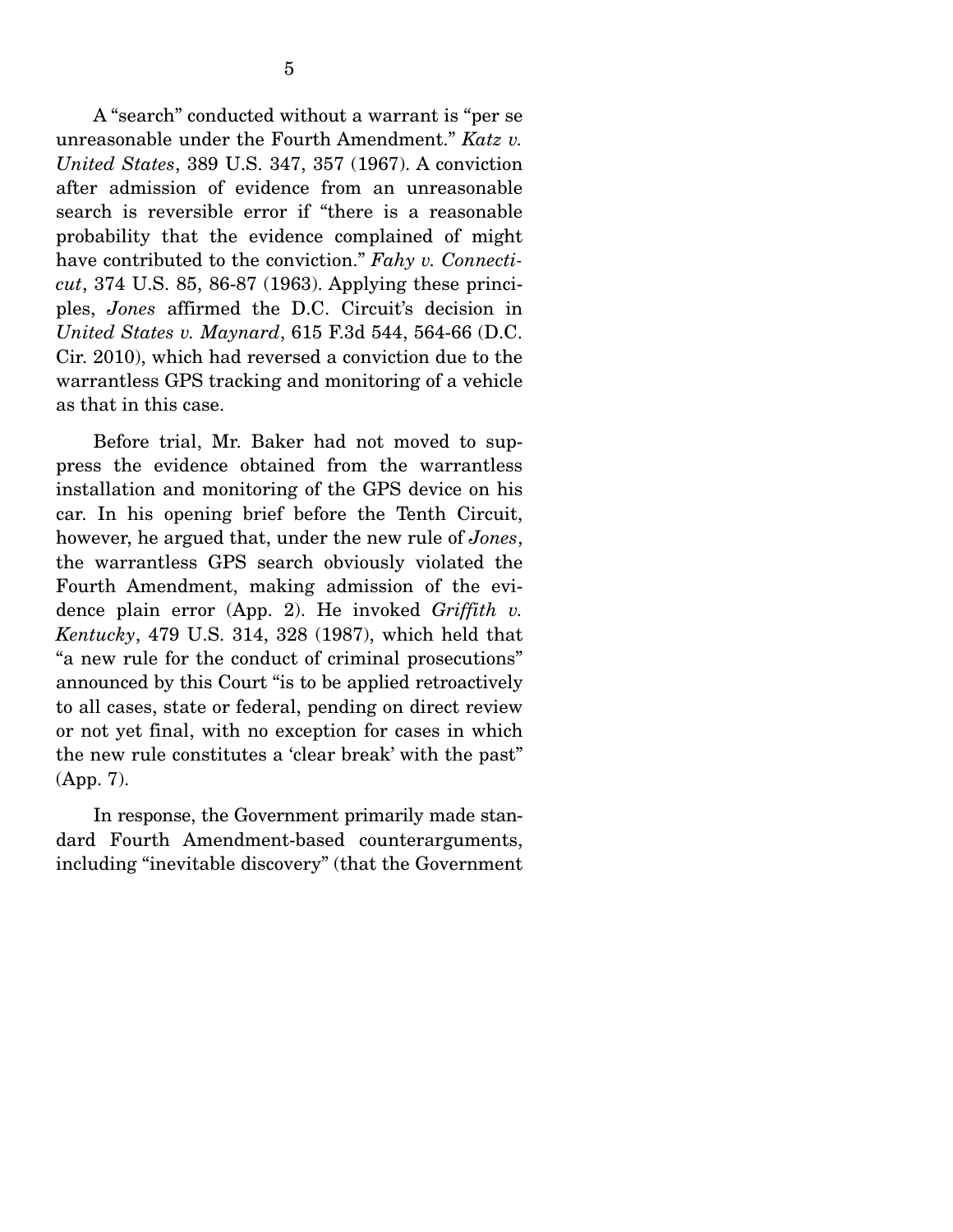would have obtained the evidence anyway without the warrantless GPS tracking) and "good faith" (that the FBI agents acted in good faith reliance on prior precedent from other circuits in not seeking a warrant). Additionally, though, the Government argued that, under Fed. R. Crim. P. 12(e), Mr. Baker's failure to move the district court to suppress the evidence waived even plain error review of its admission under Fed. R. Crim. P. 52(b) (App. 5-6). To this last argument, Mr. Baker replied that Rule 12(e)'s "waiver" provision does not preclude plain error review and, even if it did, the *Griffith* constitutional retroactivity rule trumps ordinary procedural waivers, as this Court previously held in *Powell v. Nevada*, 511 U.S. 79 (1994), and constitutes "good cause" under Rule 12(e) for applying plain error review anyway (App. 7- 8).

 The Tenth Circuit affirmed Mr. Baker's conviction (App. 2, 10). But it did not address any of the Government's Fourth Amendment-based counterarguments (App. 4-9). Instead, it held Mr. Baker "waived his right to raise the issue" even for plain error (App. 4). Restating the Tenth Circuit's earlier holding in *United States v. Burke*, 633 F.3d 984, 988 (10th Cir. 2011), the court held Mr. Baker's "suppression argument raised for the first time on appeal is waived (i.e., completely barred) absent a showing of good cause for why it was not raised before the trial court" (App. 5). It held *Burke* "ended any doubt in this circuit that plain-error review under Fed. R.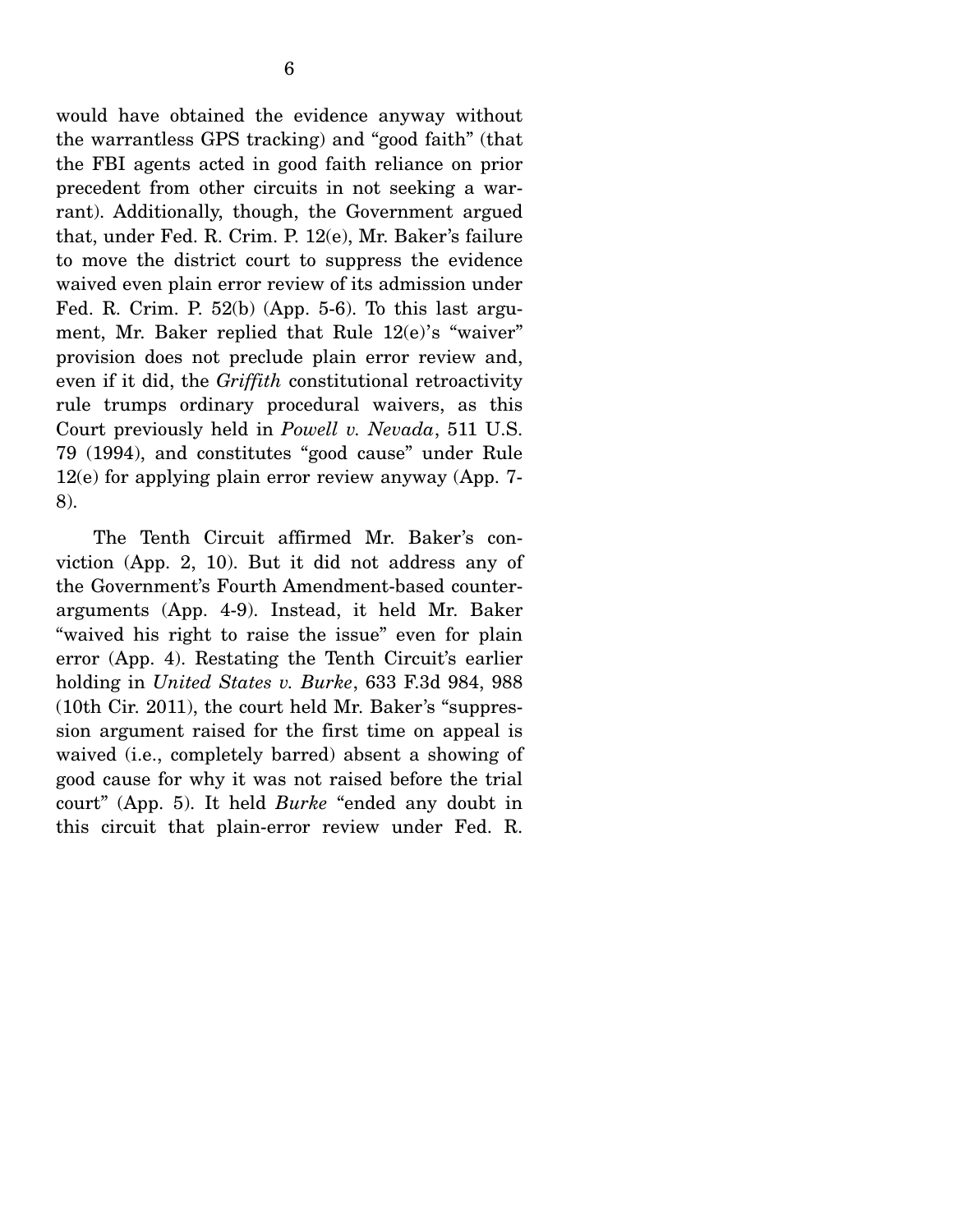Crim. P. 52(b) is not available when an issue has been waived under Rule 12(e)" (App. 9).

 The panel further held Mr. Baker could not establish Rule 12(e) "good cause" because his counsel "knew about the GPS monitoring issue soon enough to raise a timely suppression motion," and defendants "need not, and often do not, await a Supreme Court precedent directly in point before raising a constitutional challenge to a search or seizure" (App. 6). It then disagreed that "*Griffith*'s rule 'trumps Rule  $12(e)$ 's ordinary waiver principles'" (App. 7).

#### **REASONS FOR GRANTING THE WRIT**

--------------------------------- ---------------------------------

 This Court should grant certiorari in this case to resolve an ongoing split among the circuits as to the effect on plain error review of a criminal defendant's failure to file a pretrial motion to suppress evidence. Does such a failure waive even plain error review of the issue on appeal, as the Tenth Circuit below and five sister circuits have held, or does it waive merely standard review and allow for plain error review, as other circuits have held.

 In holding that, under Rule 12(e), plain error review under Rule 52(b) of the admission of evidence is unavailable – "completely barred"  $(App. 5)$  – when the defendant did not move the district court to suppress the evidence, the Tenth Circuit's opinion below merely continues this nationwide split. Published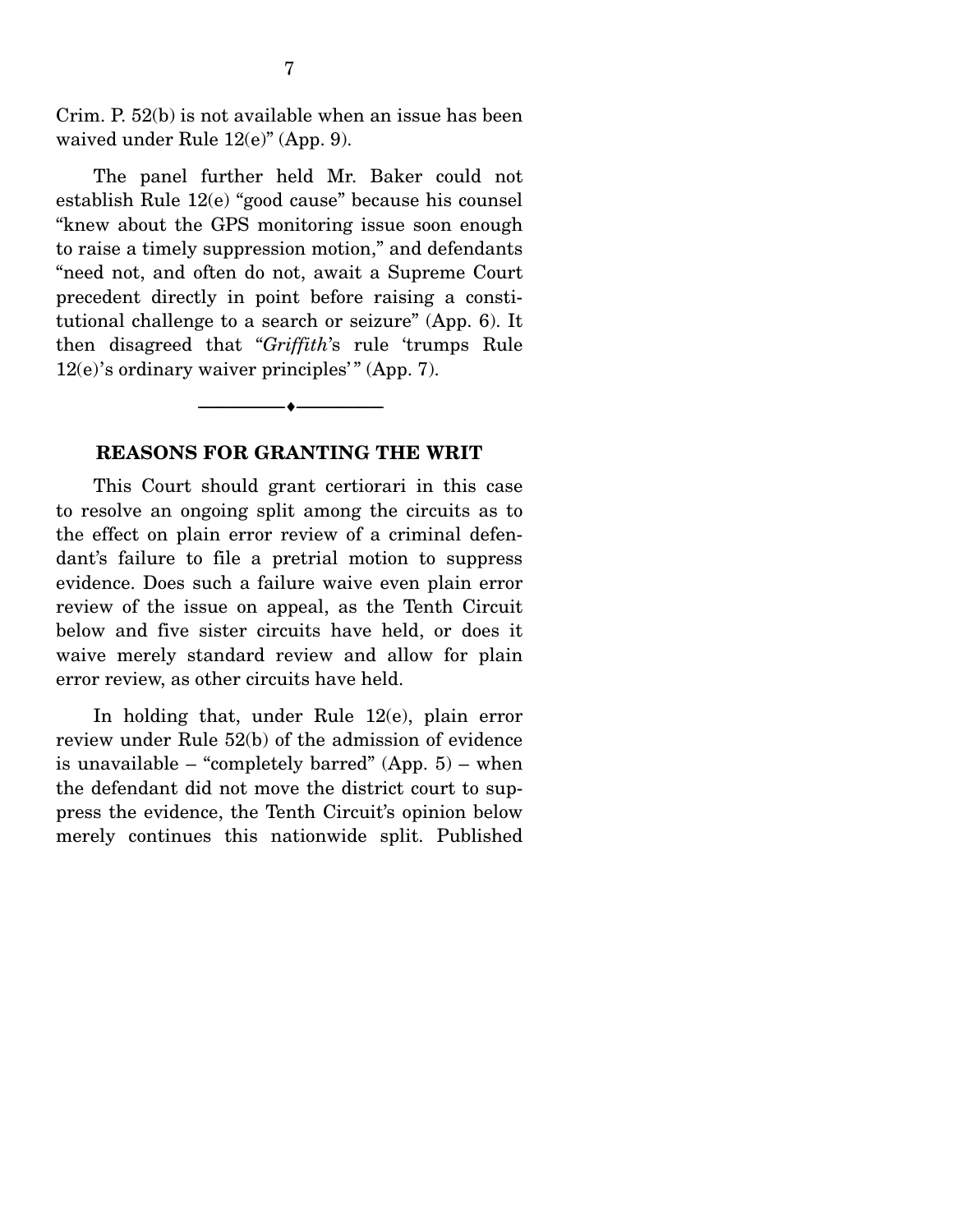decisions of the Second, Sixth, Seventh, Eleventh, and D.C. Circuits have held otherwise.

 Additionally, the Court should issue its writ of certiorari to correct the Tenth Circuit's wholesale departure from the heretofore unquestioned rule of *Griffith v. Kentucky*, 479 U.S. 314, 328 (1987), that, without exception, all new constitutional rules handed down by this Court are to be applied to all cases then pending on direct review. Left to stand, the Tenth Circuit's opinion refusing to apply *United States v. Jones*, 132 S.Ct. 945 (2012), retroactively to this case will be the *only* federal appellate decision ever successfully to have held a party "waived" retroactive application of a new rule of constitutional law handed down by this Court while the case was pending direct review – and the first ever to have created any exception to the *Griffith* rule.

 In the only two post-*Griffith* appellate decisions to have held anything similar – *Powell v. State*, 838 P.2d 921, 924-25 (Nev. 1992), and *United States v. Levy*, 391 F.3d 1327, 1328 (11th Cir. 2004) (Hull, J., concurring in denial of rhg. en banc) – this Court reversed and directed the lower court to apply the new law. *Powell v. Nevada*, 511 U.S. 79, 84 (1994); *Levy v. United States*, 545 U.S. 1101 (2005) (GVR order). The Court should grant certiorari and do the same in this case.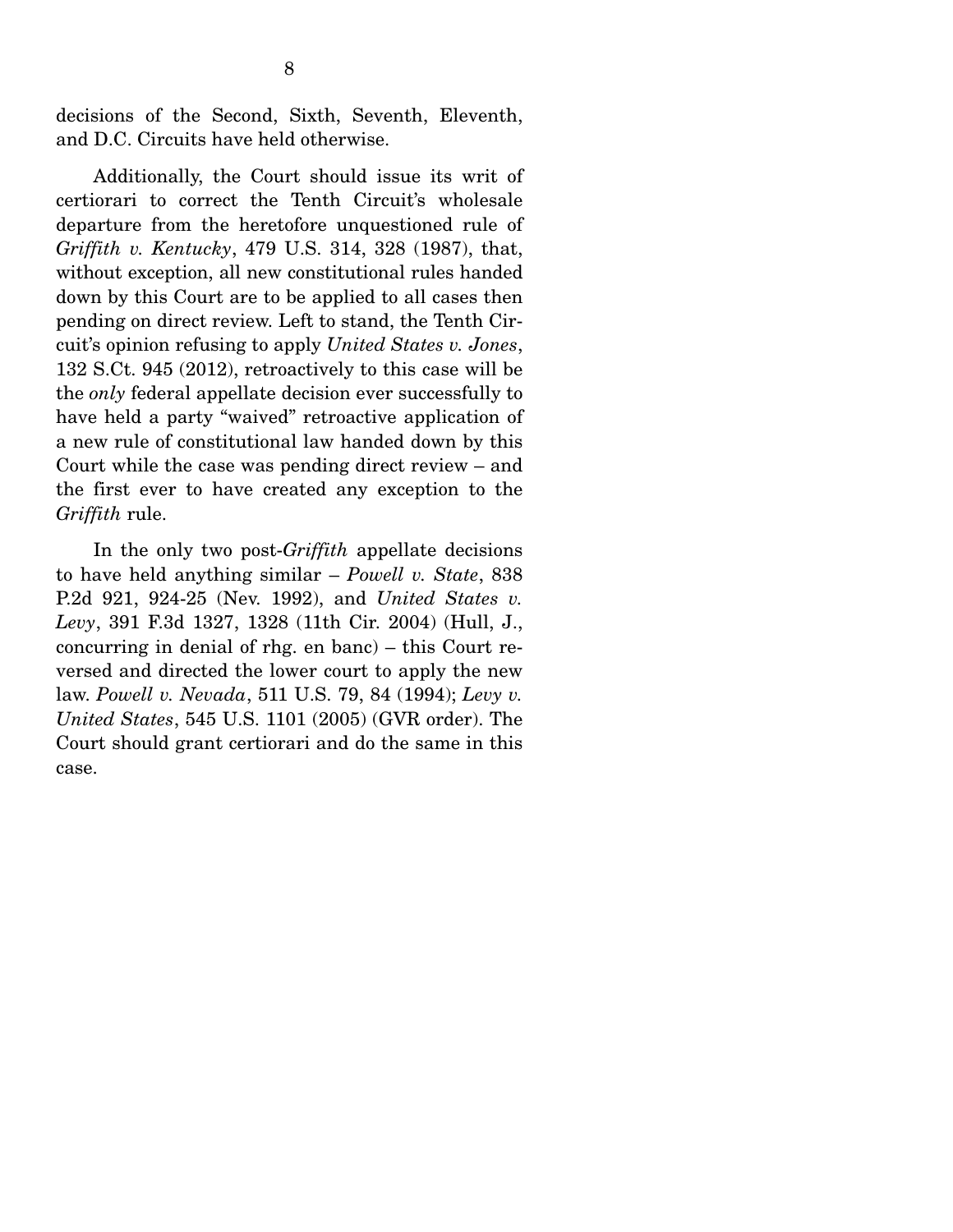**I. This Court should resolve the split among the circuits as to whether a criminal defendant's failure to file a pretrial motion to suppress evidence as obtained in violation of the Fourth Amendment automatically bars plain error review of the issue on appeal or, instead, merely waives ordinary review and allows for plain error review.** 

 Fed. R. Crim. P. 52(b) states, "A plain error that affects substantial rights may be considered even though it was not brought to the court's attention." Thus, while an appellate court "normally will not correct a legal error . . . unless the defendant first brought the error to the trial court's attention," Rule 52(b) "creat[es] an exception to the normal rule." *Henderson v. United States*, 133 S.Ct. 1121, 1124 (2013). Under Rule 52(b), "as long as [an] error was plain as of . . . the time of appellate review[,] the error is 'plain' within the meaning of the Rule." *Id.* at 1124- 25.

Plain error occurs when there is " $(1)$  'error,'  $(2)$  that is 'plain,' and (3) that 'affect[s] substantial rights.' If all three conditions are met, an appellate court may then exercise its discretion to notice a forfeited error, but only if (4) the error 'seriously affect[s] the fairness, integrity, or public reputation of judicial proceedings.' " *Johnson v. United States*, 520 U.S. 461, 467 (1997) (quoting *United States v. Olano*, 507 U.S. 725, 732 (1993)) (internal citations omitted).

 As such, if "(1) the law changes in the defendant's favor, (2) the change comes after trial but before the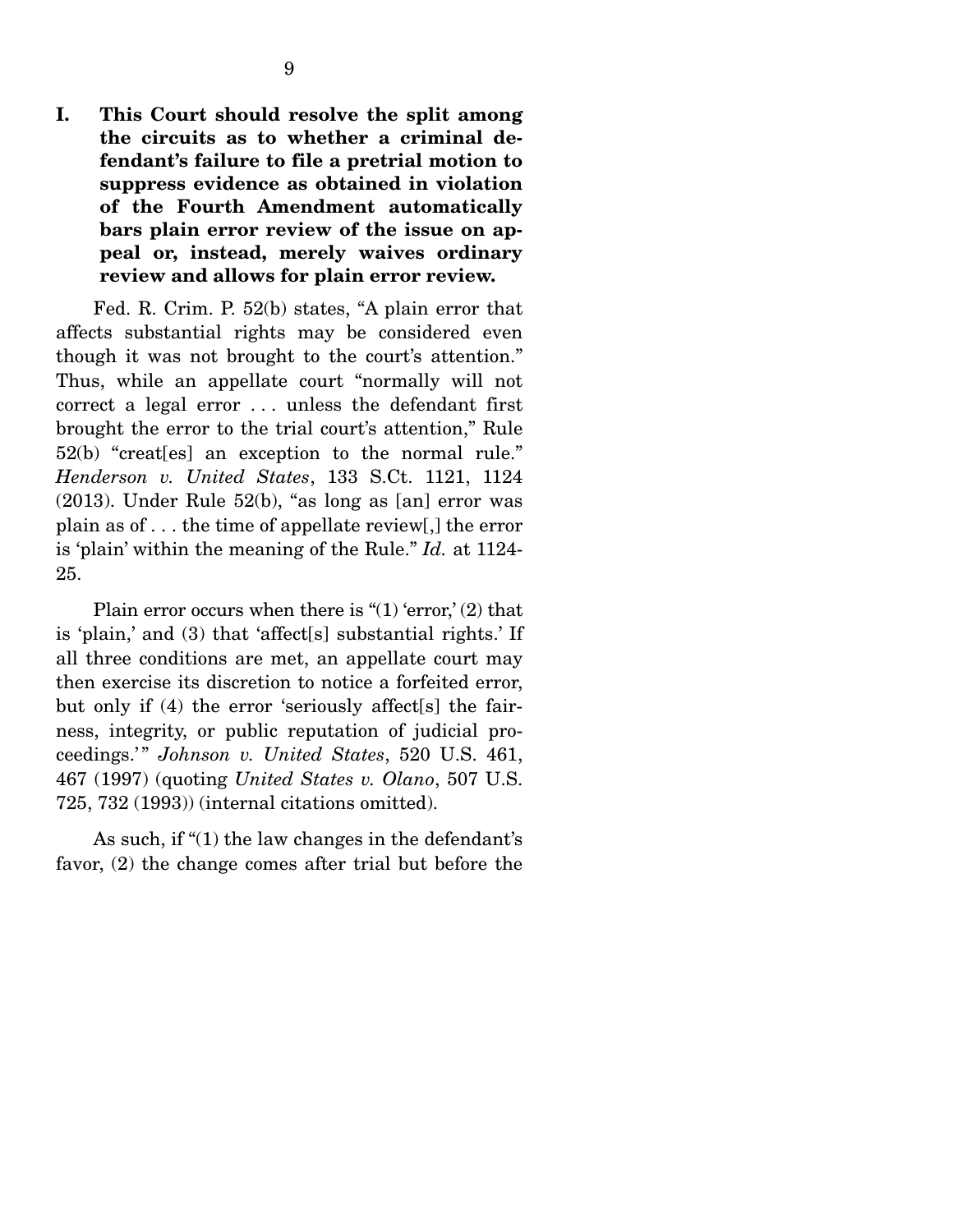appeal is decided, (3) the error affected the defendant's 'substantial rights,' and (4) the error 'seriously affect[ed] the fairness, integrity or public reputation of judicial proceedings," plain error review can offer a method to apply the new change retroactively to the defendant if not previously raised. *Henderson*, 133 S.Ct. at 1128-29 (quoting *Olano*, 507 U.S., at 732) (internal citations omitted). Admitting evidence obtained in violation of the Fourth Amendment has been held to be plain error affecting the defendant's substantial rights and seriously affecting the fairness, integrity, and public reputation of judicial proceedings. *See, e.g., United States v. Buchanon*, 72 F.3d 1217, 1226-28 (6th Cir. 1995) (reversing conviction due to plain error in admitting evidence obtained in violation of the Fourth Amendment when the defendant did not move the district court to suppress the evidence).

 Even plain error review usually cannot apply, however, to claims that have been "waived." *Olano*, 507 U.S. at 732-33 (1993). But "[w]aiver is different from forfeiture. Whereas forfeiture is the failure to make the timely assertion of a right, waiver is the 'intentional relinquishment or abandonment of a known right.'" *Id.* at 733 (citation omitted). Thus, "If a legal rule was violated during the district court proceedings, and if the defendant did not waive the rule, then there has been an 'error' within the meaning of Rule 52(b) despite the absence of a timely objection." *Id.*

 Fed. R. Crim. P. 12 governs criminal "Pleadings and Pretrial Motions." Rule 12(b)(3) lists "a motion to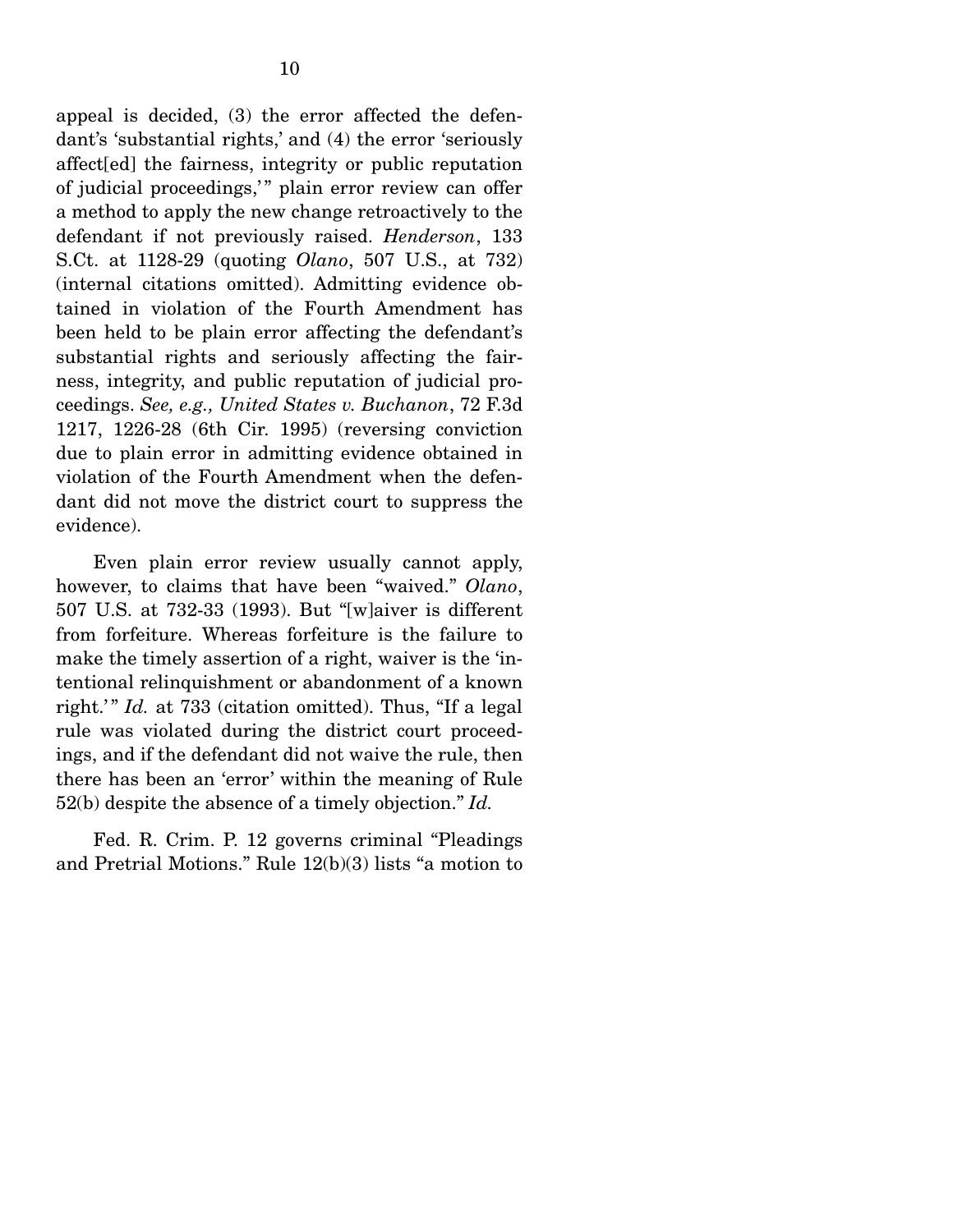suppress evidence" among its "motions that must be made before trial." Rule 12(c) allows district courts to set pretrial motion deadlines. Rule 12(e) then provides, "A party waives any Rule 12(b)(3) defense, objection, or request not raised by the deadline the court sets under Rule  $12(c)$ .... For good cause, the court may grant relief from this waiver."

 In *United States v. Burke*, 633 F.3d 984, 988 (10th Cir. 2011), which the opinion below cited and restated at length (App. 5-6, 9), the Tenth Circuit previously addressed the interplay of Rule 52(b) with Rule 12(e)'s use of the word "waiver." *Burke* held that, while Rule 52(b) provided a "general provision for plain error review," and the Tenth Circuit had "[i]n several cases . . . engaged in plain-error review even after a defendant has failed to make a motion to suppress evidence prior to trial," nonetheless "Rule 12, and not Rule 52, applies to pretrial suppression motions and a suppression argument raised for the first time on appeal is waived (i.e., completely barred) absent a showing of good cause for why it was not raised before the trial court." 633 F.3d at 988.

 As *Burke* recognized, however, "in the Rule 52(b) context, the Supreme Court [has] defined 'waiver' in a way that makes Rule 12's use of the term necessarily inconsistent with Rule 52(b)." *Id.* at 990 (citing *Olano*, 507 U.S. at 733). Nonetheless, *Burke* concluded that, "Although we recognize the conundrum *Olano* and the rules have placed on us, we still think our reading of Rule 12 is appropriate." *Id.* The opinion below agreed and followed *Burke*, holding Mr. Baker's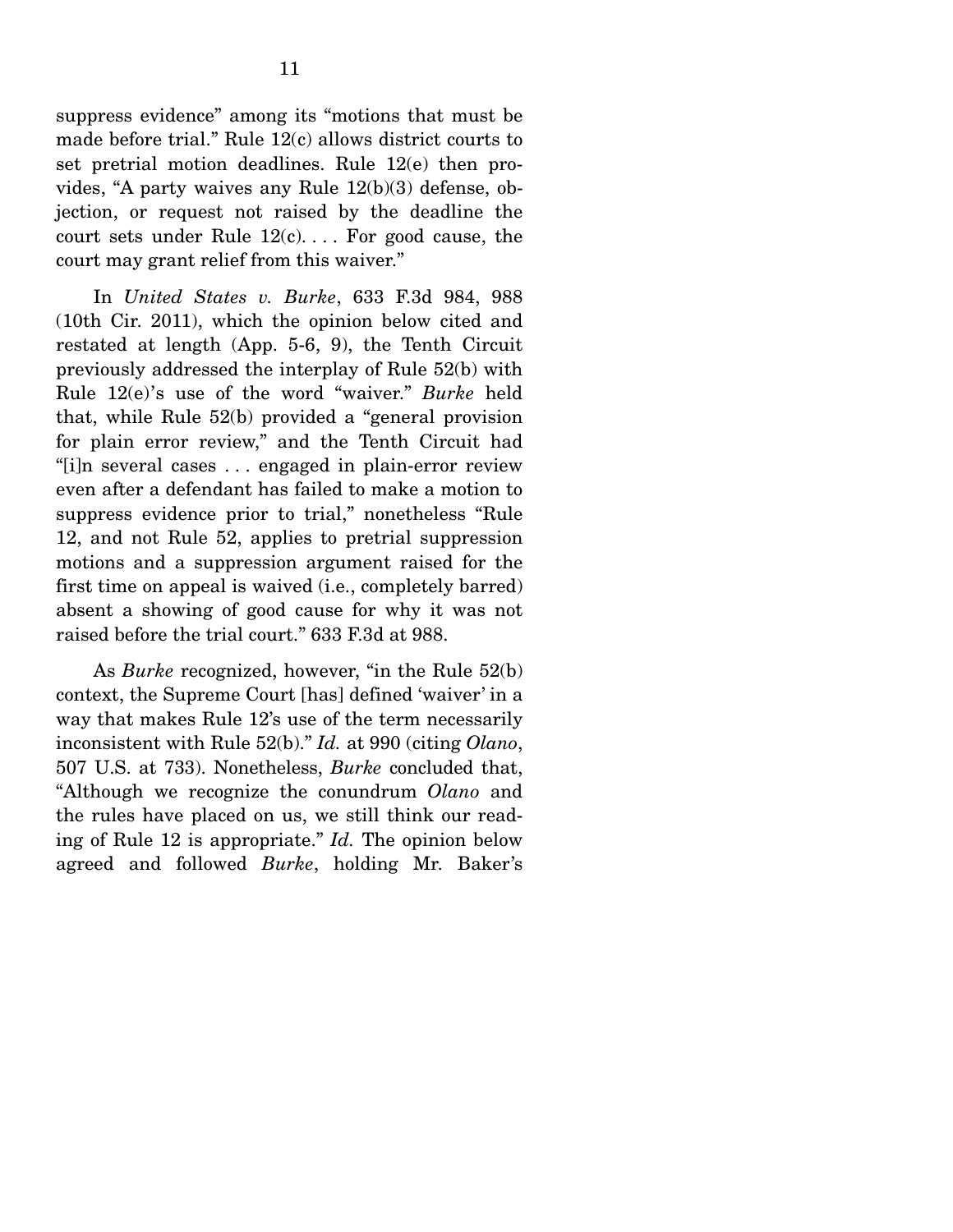Fourth Amendment suppression argument under *United States v. Jones*, 132 S.Ct. 945 (2012), automatically was "completely barred" from any plain error review because he did not raise it before the district court in a timely motion to suppress (App. 5, 9).

 For some time, however, there has been "a division of authority among the circuit courts as to whether arguments not raised in a motion to suppress are waived or are merely forfeited and subject to plain-error review using the standard established in *United States v. Olano*." *United States v. Baker*, 538 F.3d 324, 328 (5th Cir. 2008). In holding that failure to move the district court to suppress evidence constitutes a waiver that "completely bars" plain error review of the issue (App. 5), the opinion below only continues this nationwide split. This Court should grant its writ of certiorari to resolve this question and provide needed guidance to the lower courts.

 In this case and, previously in *Burke*, the Tenth Circuit joins the First, Third, Fifth, Eighth, and Ninth Circuits in adopting the viewpoint that plain error review is waived – completely and automatically barred – by the failure to file a pretrial suppression motion. *See United States v. Walker*, 665 F.3d 212, 227-28 (1st Cir. 2011); *United States v. Rose*, 538 F.3d 175, 182-84 (3d Cir. 2008); *Baker*, 538 F.3d at 328-29; *United States v. Green*, 691 F.3d 960, 964- 66 (8th Cir. 2012); *United States v. Wright*, 215 F.3d 1020, 1026 (9th Cir. 2000). Even then, cases "identifying such waiver have often proceeded to evaluate the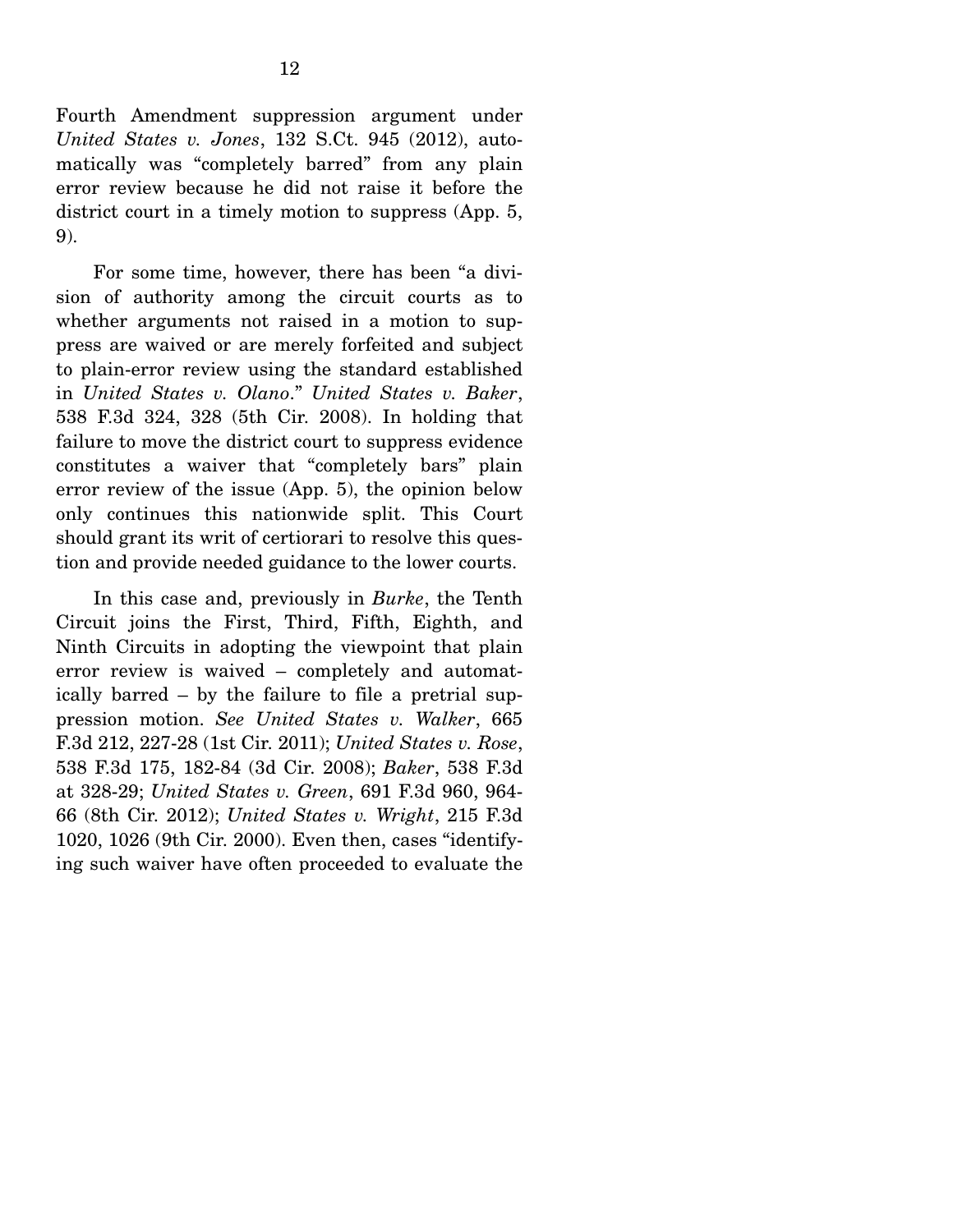issues under a plain error standard for good measure." *United States v. Scroggins*, 599 F.3d 433, 448 (5th Cir. 2010).

 Conversely, the D.C. Circuit has rejected the view that, under Rule 12(e), a defendant's failure to raise an argument in a pretrial motion under Rule 12(b) waives plain error review. *United States v. Mahdi*, 598 F.3d 883, 887-88 (D.C. Cir. 2010) ("We need not resolve the parties' waiver dispute. Because Mahdi did not object in the district court . . . , we review his arguments for plain error"). The Second Circuit agrees. *United States v. Yousef*, 327 F.3d 56, 144 (2d Cir. 2003) (holding defendant did not establish "good cause" for his "waiver" such that only plain error review was available). In these circuits, if the defendant establishes "good cause" under Rule 12(e), then review is under the usual standard of review for a preserved suppression claim, whereas otherwise review is for plain error. *Mahdi*, 598 F.3d at 887-88.

 The Eleventh Circuit takes a view in the middle, holding that Rule 12(b) issues "are waived unless raised by motion prior to trial, absent good cause for the failure," unless the issue alleges "outrageous governmental conduct." *United States v. Augustin*, 661 F.3d 1105, 1122 n.10 (11th Cir. 2011).

 In the Sixth and Seventh Circuits, there is an ongoing, intra-circuit split over this issue. *See United States v. Caldwell*, 518 F.3d 426, 430 (6th Cir. 2008) (recognizing intra-circuit split, citing *United States v. Bonds,* 12 F.3d 540, 569 (6th Cir. 1993) (failure to file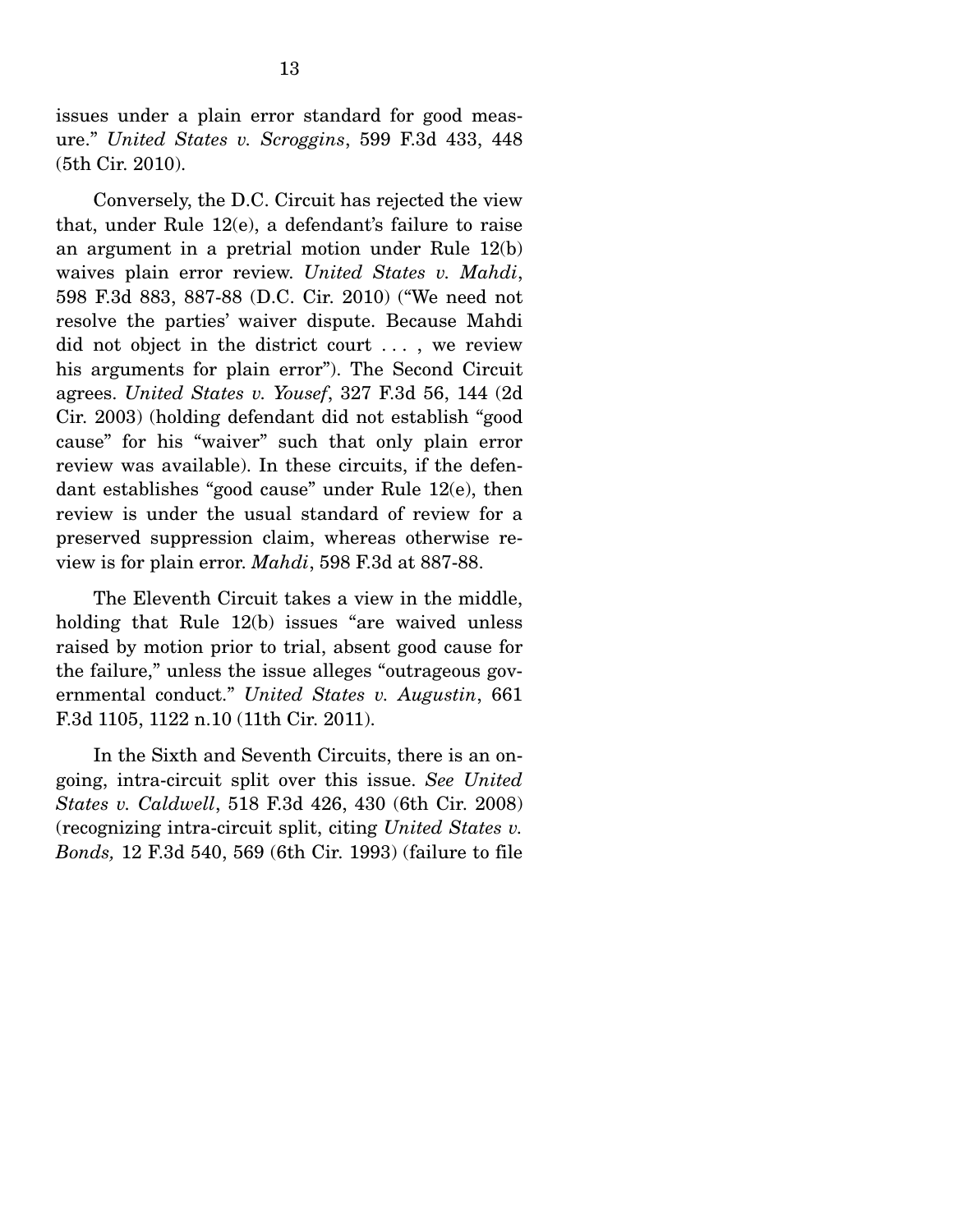suppression motion waives plain error review), and *Buchanon,* 72 F.3d at 1226-27 (failure to file suppression motion merely is forfeiture per *Olano* that does not waive plain error review)); *see also United States v. Johnson*, 415 F.3d 728, 730 (7th Cir. 2005) (failure to file suppression motion is forfeiture per *Olano* that does not waive plain error review); *United States v. Acox*, 595 F.3d 729, 731 (7th Cir. 2010) (failure to file suppression motion waives plain error review).

 Finally, in the Fourth Circuit, "It is an open question . . . whether we review [such] an unpreserved challenge for plain error or whether it is altogether waived." *United States v. Lawing*, 703 F.3d 229, 235 n.7 (4th Cir. 2012). In *Lawing* (as the Fifth Circuit observed is usual in this situation, *Scroggins*, 599 F.3d at 448), the Fourth Circuit held it need not answer this "open question" because, even under plain error review, any error in that case was "harmless." 703 F.3d at 235 n.7. At the same time, the Fourth Circuit recently has engaged in plain error review of a Fourth Amendment claim not raised before the district court but which later was the subject of a new rule this Court decided while the case was pending direct appeal. *See United States v. Rumley*, 588 F.3d 202, 205 n.1 (4th Cir. 2009) (reviewing for plain error under *Griffith v. Kentucky*, 479 U.S. 314 (1987), claim that evidence was obtained in violation of the Fourth Amendment, per *Arizona v. Gant*, 556 U.S. 1230 (2009), when the defendant did not move to suppress evidence before district court but *Gant* was decided while case was pending direct review).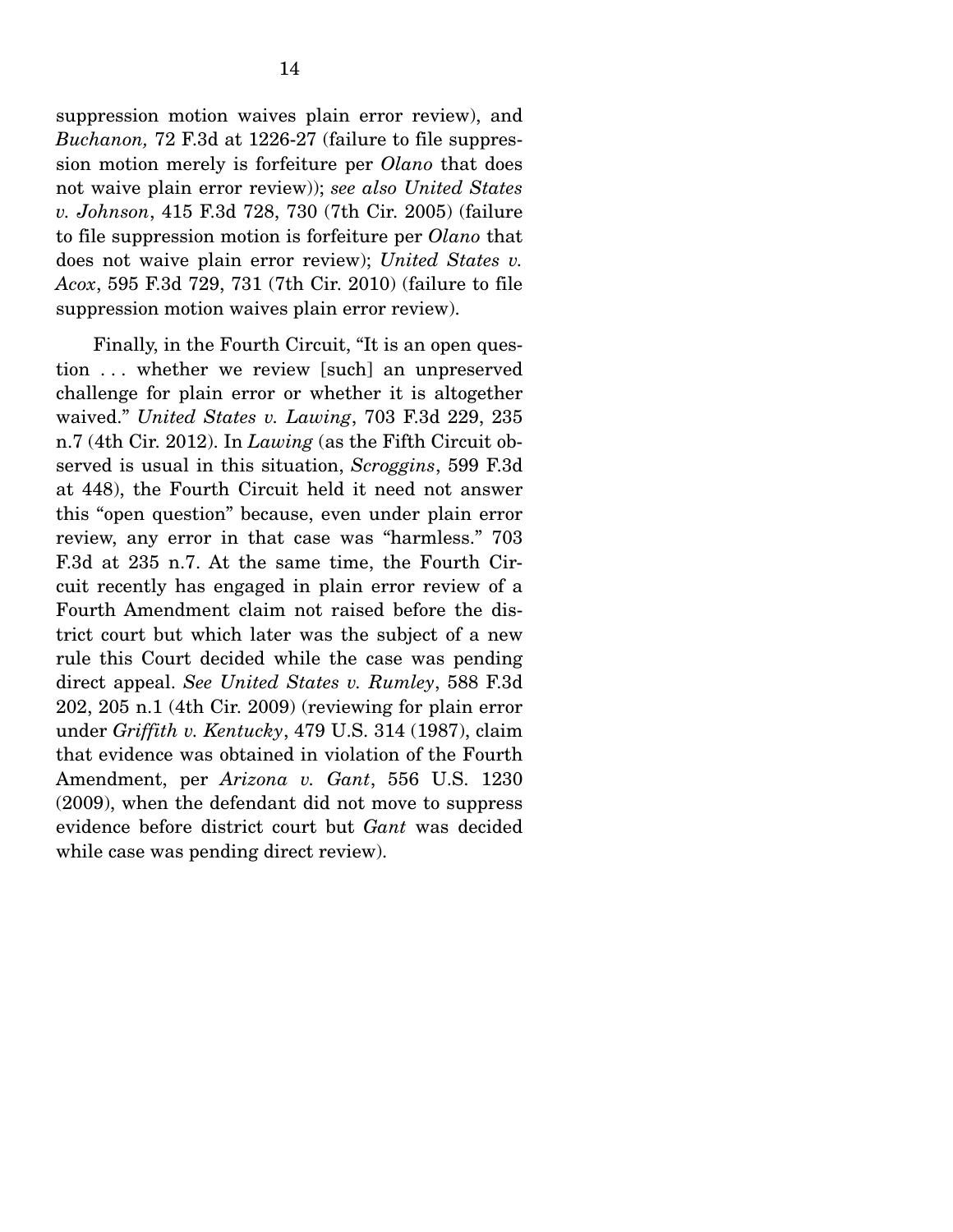As a result of this ongoing, direct conflict among the circuits, the Tenth Circuit's opinion below is "in conflict with the decision of [other] United States court[s] of appeals on the same important question." S. Ct. R. 10(a). And this is an important question. The availability of plain error review is a vital component of due appellate process, as a " 'rigid and undeviating judicially declared practice under which courts of review would invariably and under all circumstances decline to consider all questions which had not previously been specifically urged would be out of harmony with ... the rules of fundamental justice." *Henderson*, 133 S.Ct. at 1126 (quoting *Olano*, 507 U.S. at 732 (quoting *Hormel v. Helvering*, 312 U.S. 552, 557 (1941)).

 But the Tenth Circuit's per se view (shared by five other circuits) that failure to file a motion to suppress evidence for violation of the Fourth Amendment completely bars any and all review of the issue, even when intervening authority of this Court has confirmed the Fourth Amendment violation, creates just such an impermissibly rigid and undeviating practice. The importance of whether this is correct is heightened by the fact that still other circuits plainly have disagreed and held that the rule is not so rigid and undeviating in this manner.

 This Court should issue its writ of certiorari, intervene in this dispute, and adopt the less "confusing" approach of these other courts, *Burke*, 633 F.3d at 990, that equally fits Rules 12(e) and 52(b), per *Olano*. Under Rule 12(e), a defendant "waives" an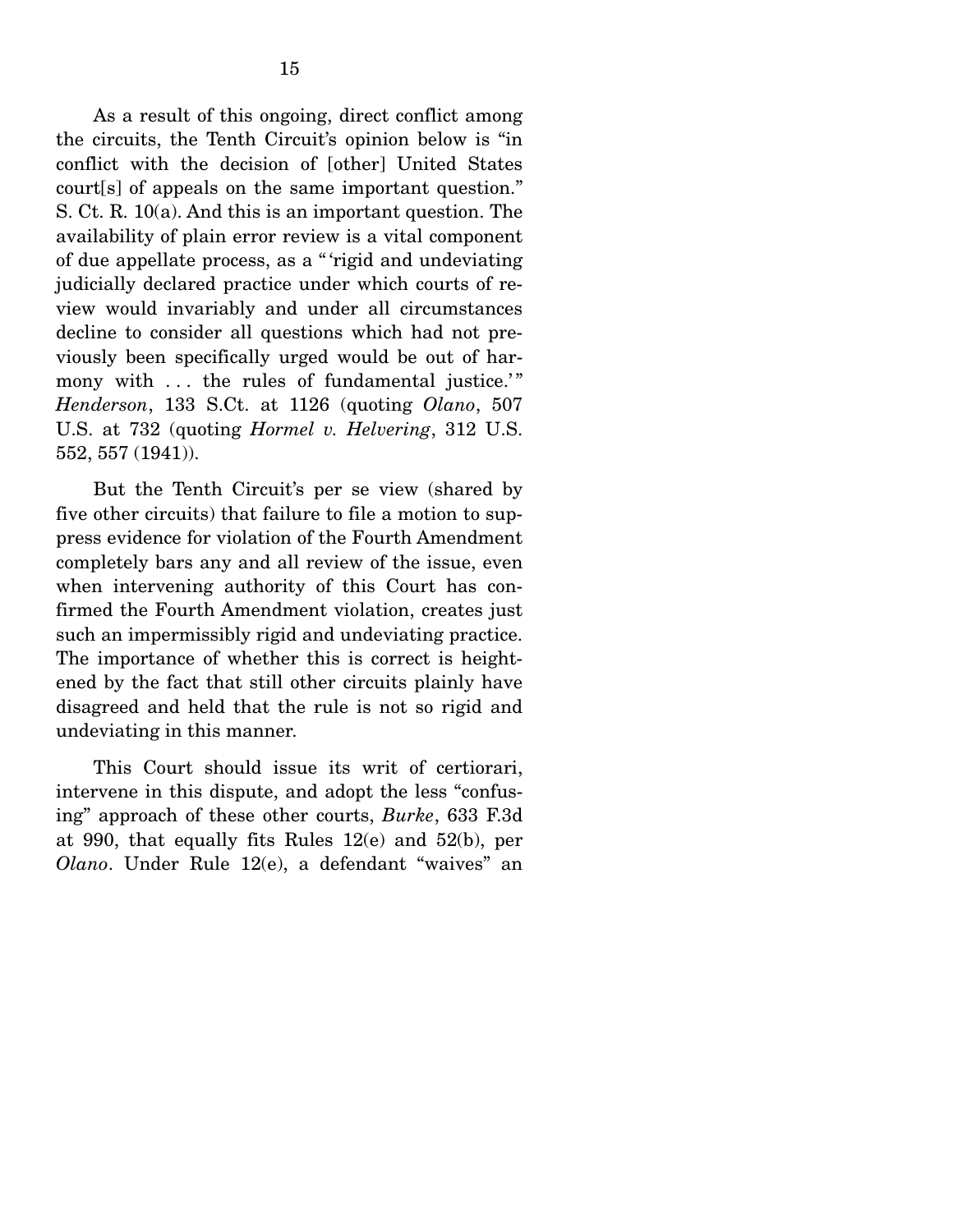issue not raised in a Rule 12(b)(3) suppression motion unless he can establish "good cause." If he can establish "good cause," the "waiver" is a nullity and any appellate review is governed by the standard of review for preserved suppression claims – in the Tenth Circuit, "review[ing] de novo the district court's ultimate determination of reasonableness under the Fourth Amendment, but ... accept [ing] the district court's factual findings unless they are clearly erroneous and . . . view[ing] the evidence in the light most favorable to the prevailing party." *United States v. Ruiz*, 664 F.3d 833, 838 (10th Cir. 2012). If he cannot establish "good cause," then any review on appeal is for plain error under Rule 52(b), as with any other ordinary unpreserved claim affecting substantial rights (such as those under the Fourth Amendment).

 Based on the text and history of Rules 52(b) and 12(e), this view makes more sense. "In context the word 'waiver' in Rule 12(e) does not carry the strict implication of an 'intentional relinquishment of a known right' that precludes all appellate review." *Johnson*, 415 F.3d at 730. "[A] true waiver occurs only through an intentional relinquishment of an argument, while a forfeiture is the result of a neglectful failure to pursue an argument. If a defendant, out of neglect, fails to move to suppress evidence . . . , that conduct is more akin to a forfeiture than a waiver." *Id.* Thus, where "there [is] no indication that [the defendant] intentionally decided to abandon his [suppression] argument, . . . [the appellate court must]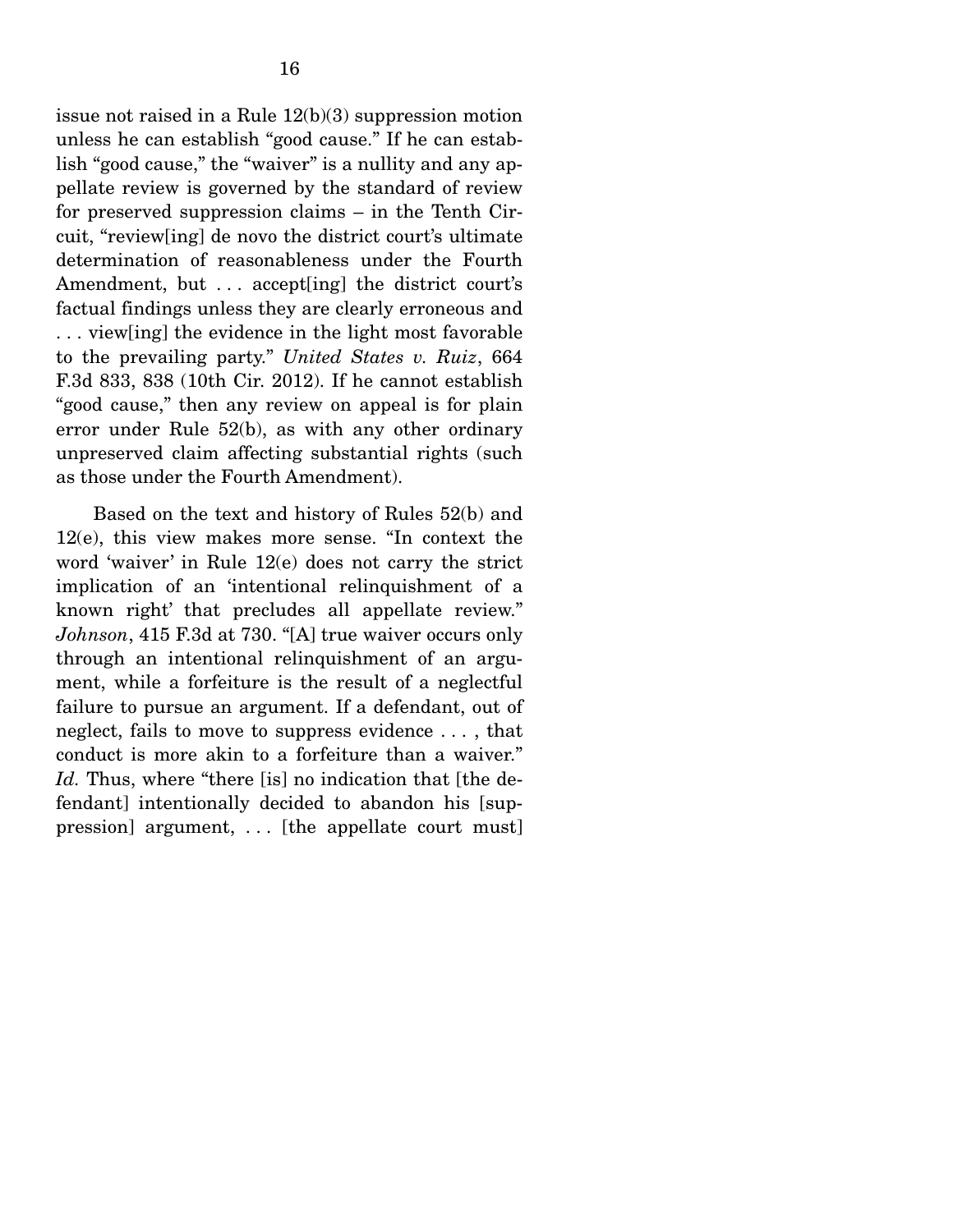view his argument as forfeited and subject to plain error review." *Id.* 

**II. This Court should intervene and correct the Tenth Circuit's departure from the otherwise universally accepted and usual course of judicial proceedings in refusing to apply the new rule of** *United States v. Jones* **to this case that was pending direct review at the time** *Jones* **was handed down, in violation of** *Griffith v. Kentucky***.**

 Even if Rule 12(e) generally were to bar plain error review as to ordinary suppression claims, despite the split among the circuits on the subject, the Tenth Circuit's decision in this case that it also bars retroactive application of a new rule of constitutional law handed down by this Court while the case was pending direct appeal separately warrants this Court's intervention.

 The Tenth Circuit's conclusions that the fact *United States v. Jones*, 132 S.Ct. 945 (2012), was handed down the same day Mr. Baker filed his notice of appeal is not Rule 12(e) "good cause" (App. 6) and that plain error review of his *Jones* claim is not "compelled by" *Griffith v. Kentucky*, 479 U.S. 314 (1987) (essentially holding Mr. Baker waived his *Jones* claim before *Jones* ever existed) (App. 6-8), are without precedent. They conflict with this Court's clear and unmistakable direction that the retroactivity rule announced in *Griffith* necessarily must trump ordinary procedural default on direct appeal.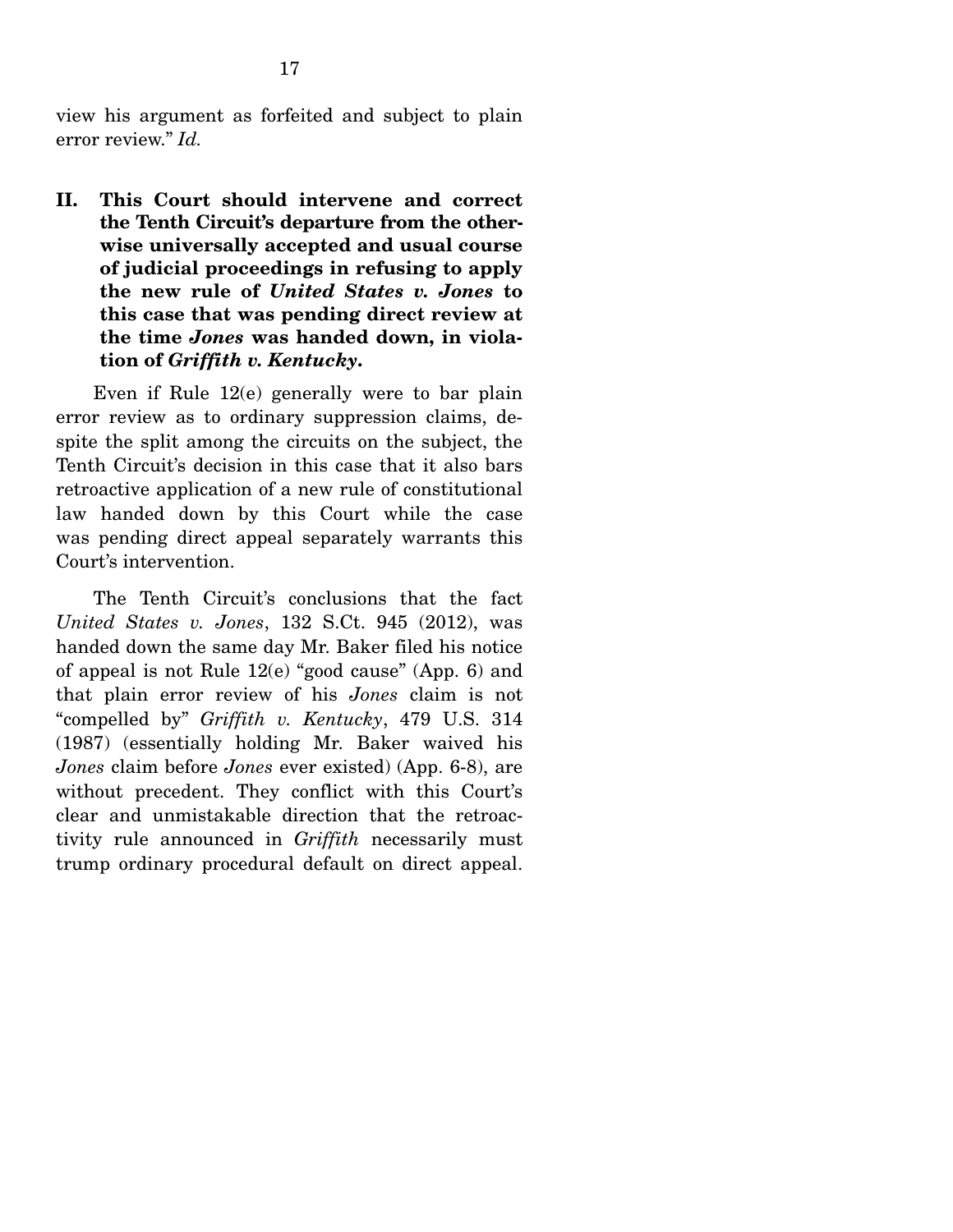Without this Court's intervention, the Tenth Circuit's decision in this case will be the only appellate opinion post-*Griffith* successfully to have announced an exception to the otherwise unwavering *Griffith* rule. The only two previous decisions to have sought to sidestep *Griffith* in this manner both were reversed by this Court. *Powell v. State*, 838 P.2d 921, 924-25 (Nev. 1992), *rev'd sub nom. Powell v. Nevada*, 511 U.S. 79, 84 (1994); *United States v. Levy*, 391 F.3d 1327, 1328 (11th Cir. 2004), *rev'd sub nom. Levy v. United States*, 545 U.S. 1101 (2005).

 In *Griffith*, this Court directed that, under the "cases and controversies" provision of U.S. Const. art. III, § 2, "failure to apply a newly declared constitutional rule to criminal cases pending on direct review violates basic norms of constitutional adjudication." 479 U.S. at 322. The Court held that, "after we have decided a new rule in the case selected, the integrity of judicial review requires that we apply that rule to *all similar cases pending on direct review*." *Id.* at 322- 23 (emphasis added). The Court allowed for no exceptions, such as when the new rule constituted a "clear break" with the past. *Id.* at 328.

 As such, *Griffith*'s constitutional concerns must override the ordinary rules governing how and whether an issue may be raised on direct appeal. If the "failure to apply a newly declared constitutional rule to criminal cases pending on direct review violates basic norms of constitutional adjudication," *id.* at 322, plainly that failure would violate constitutional norms as much in the case of a defendant, like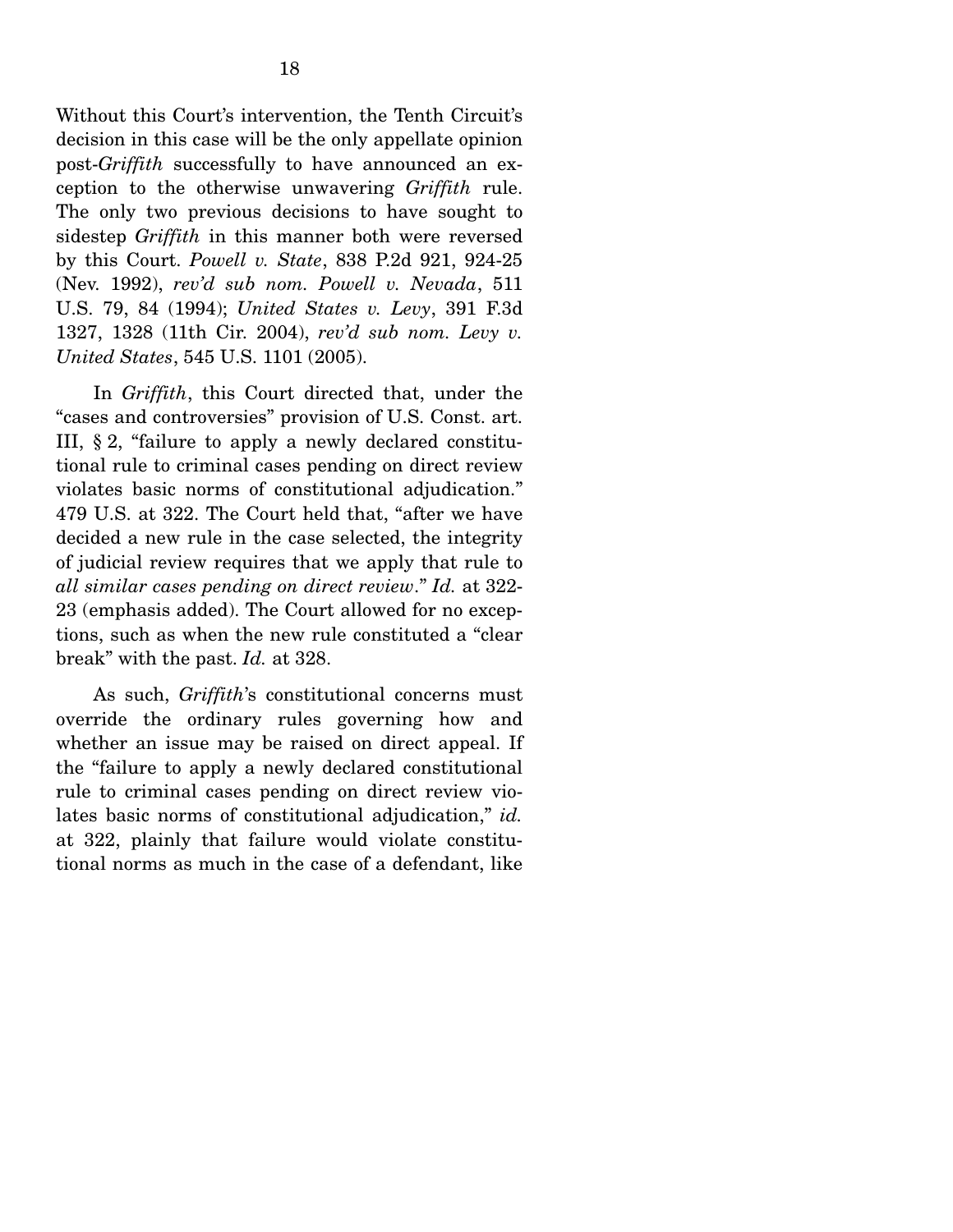Mr. Baker, whose counsel did not anticipate a new rule of constitutional law that was unavailable during the time for pretrial motions as it would in the case of a defendant whose counsel did anticipate the new rule.

 Indeed, this Court in *Griffith*, itself, held this: "at a minimum, *all defendants whose cases [a]re still pending on direct appeal* at the time of the lawchanging decision should be entitled to invoke the new rule." *Id.* (emphasis added). The Court did not distinguish between parties who preserved their claims and those who did not, but rather between "cases that have become final and those that have not." *Id.* The *Griffith* rule requires "full retroactive effect *in all cases still open on direct review and as to all events*, regardless of whether such events predate or postdate [the] announcement of the rule." *Harper v. Va. Dep't of Transp.*, 509 U.S. 86, 97 (1993) (emphasis added).

 Simply put, "There are no exceptions to the *Griffith* rule." *Levy*, 391 F.3d at 1352 (11th Cir. 2004) (Barkett, J., dissenting from denial of rhg. en banc), *vacated and remanded sub nom. Levy*, 545 U.S. at 1101. "Any attempt to read into *Griffith* an unarticulated . . . exception – for defendants who failed to preserve . . . objections – is unconvincing." *Id.*

 Thus, "To avoid a constitutional conflict with *Griffith*," a procedural rule otherwise procedurally barring an issue must "be read to exclude issues that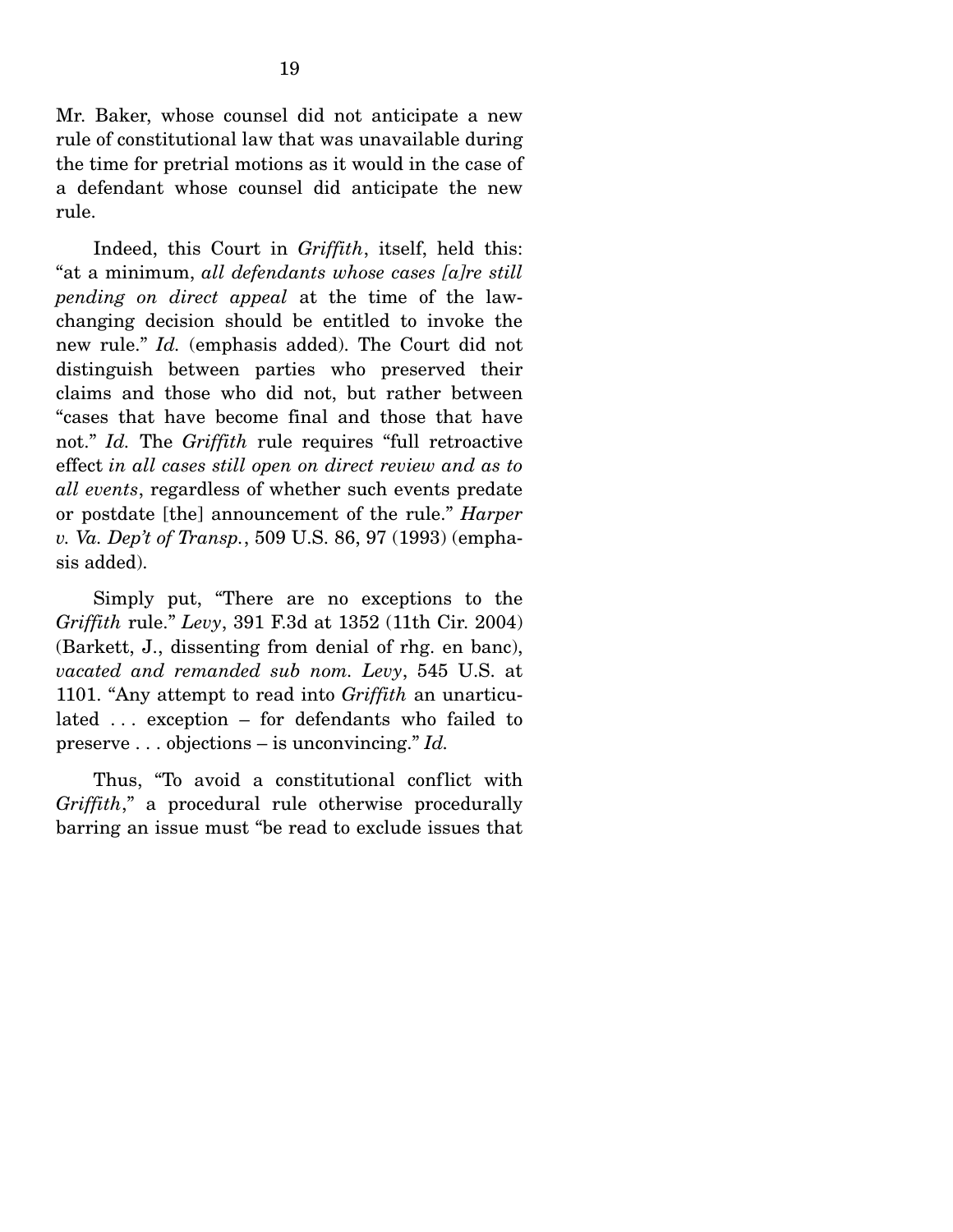are raised by a new rule of criminal procedure announced" pending direct appeal. *Id.* at 1354.

Such a reading comports with the rule of statutory interpretation set forth in *Edward J. DeBartolo Corp. v. Florida Gulf Coast Bldg. & Const. Trades Council*, 485 U.S. 568, 575 (1988) ("where an otherwise acceptable construction of a statute would raise serious constitutional problems, the Court will construe the statute to avoid such problems unless such construction is plainly contrary to the intent of Congress"). The Federal Rules of [Criminal] Procedure are statutory law subject to the *DeBartolo* rule, and there can be no doubt that *Griffith* is a constitutional holding.

*Id.* at 1354-55 (internal citation modified).

 Accordingly, as Rule 12(e) already incorporates a "good cause" "safety valve for counsel's inadvertent failure to raise an argument at a suppression hearing," *Burke*, 633 F.3d at 991, the *Griffith* rule necessarily commands that the valve be opened to apply new constitutional law retroactively, if only for plain error. *Cf. United States v. Andrews*, 681 F.3d 509, 517 (3d Cir. 2012) (*Griffith* rule trumps procedural waiver of plain error review under "invited error" doctrine such that new constitutional rule handed down during direct review must be retroactively applicable, despite ordinary procedural waiver).

Besides the Tenth Circuit's opinion in this case, only two other times since *Griffith* has an appellate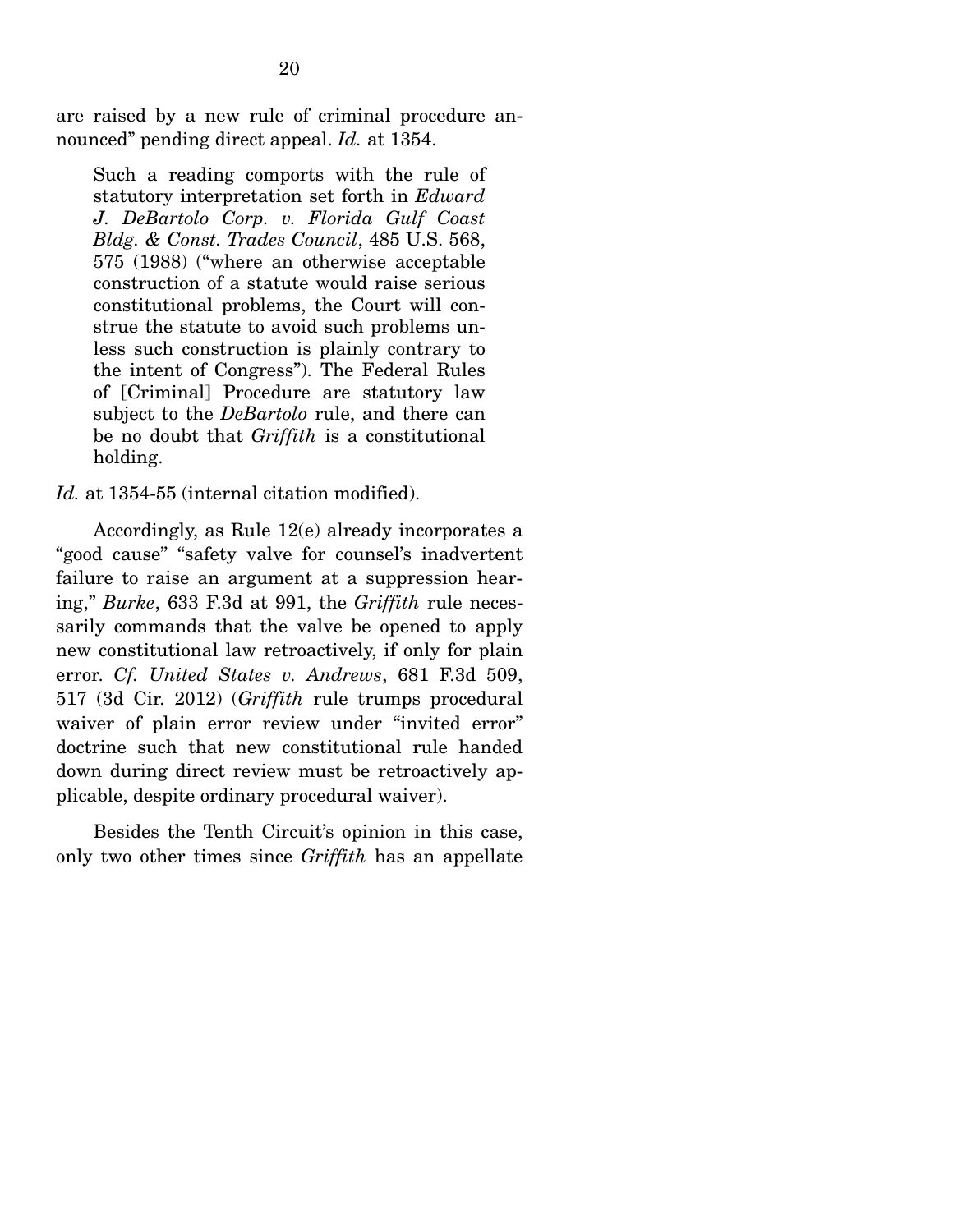court held that retroactive application of a new constitutional rule this Court decided during direct review and raised for the first time on appeal was waived by some ordinary procedural doctrine: *Powell*, 838 P.2d at 924-25 (refusing to apply *Cnty. of Riverside v. McLaughlin*, 500 U.S. 44 (1991), due to procedural waiver by defendant under Nevada state law), and *Levy*, 391 F.3d at 1328 (Hull, J., concurring in denial of rhg. en banc) (refusing to apply *Blakely v. Washington*, 542 U.S. 296 (2004), when raised for first time in motion for rehearing after panel opinion); *but see id.* at 1335-51 (Tjoflat, J., dissenting); *id.* at 1351-56 (Barkett, J., dissenting). Notably, *in both cases*, this Court reversed and remanded, directing the lower court to apply the new rule retroactively. *Powell*, 511 U.S. at 84; *Levy*, 545 U.S. at 1101 (GVR order).

 Nonetheless, in this case, the Tenth Circuit holds the *Griffith* rule has no such constitutional effect on ordinary procedural waiver, instead merely "mean[ing] no more than that [a new case] should be treated the same as law that had been settled years earlier" (App. 7). It also concludes *Powell* supports this holding because *Powell* declined to decide "the consequences of [the defendant]'s failure to raise [the] federal question" at issue (App. 7-8). Plainly, however, these conclusions cannot be squared with *Griffith*, *Powell*, or how this Court consistently has applied the *Griffith* rule in similar situations, *requiring* application of a new opinion even if the predicate issue otherwise was not raised earlier.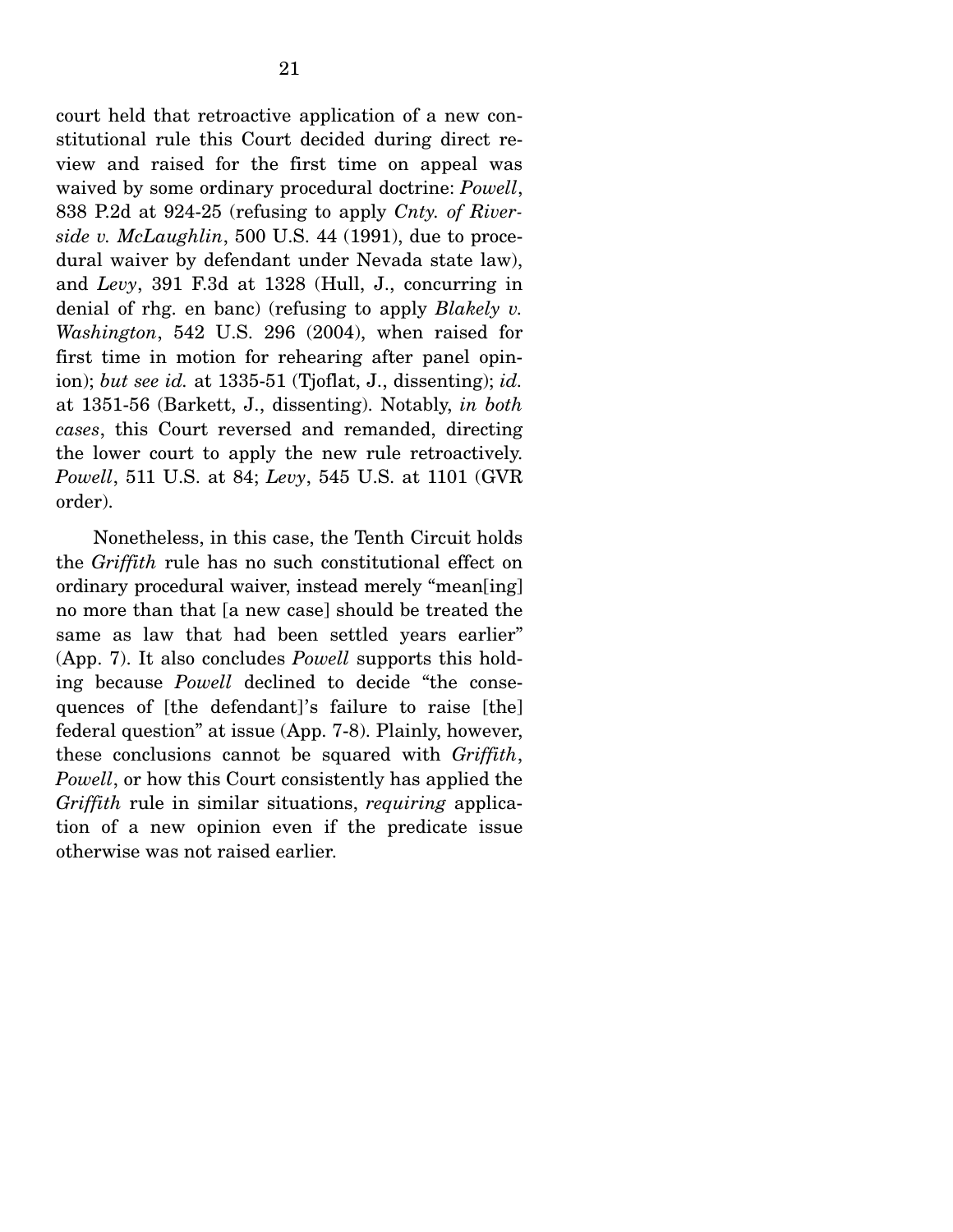Contrary to the Tenth Circuit's observation, *Powell* holds the opposite: that, regardless of some ordinary procedural waiver rule under state or federal law, the constitutional rule of *Griffith* mandates all defendants whose cases are pending direct review at the time this Court announces a new rule of constitutional law be entitled to invoke that new rule. *Cf. Griffith*, 479 U.S. at 322 ("all defendants whose cases [a]re still pending on direct appeal at the time of the law-changing decision should be entitled to invoke the new rule"). "Retroactive application under *Griffith* lifts what would otherwise be a categorical bar to obtaining redress for the government's violation of a newly announced constitutional rule." *Davis v. United States*, 131 S.Ct. 2419, 2430 (2011).

 In *Powell*, a Nevada state case, the defendant was arrested without a warrant and was held for four days before he was brought before a magistrate. 511 U.S. at 81-82; 838 P.2d at 924. The law of Nevada was that "an accused waives his right to a speedy arraignment when he voluntarily waives his right to remain silent and his right to counsel," which the defendant had done. 511 U.S. at 82; 838 P.2d at 924-25.

 While the case was on direct appeal before the Nevada Supreme Court, this Court decided *McLaughlin*, 500 U.S. at 56-57, announcing a new constitutional rule that an arrestee must be brought before a judicial officer within 48 hours of a warrantless arrest. *Powell*, 511 U.S. at 83-84; 838 P.2d at 705. The Nevada Supreme Court, however, refused to apply *McLaughlin* retroactively, holding the defendant "had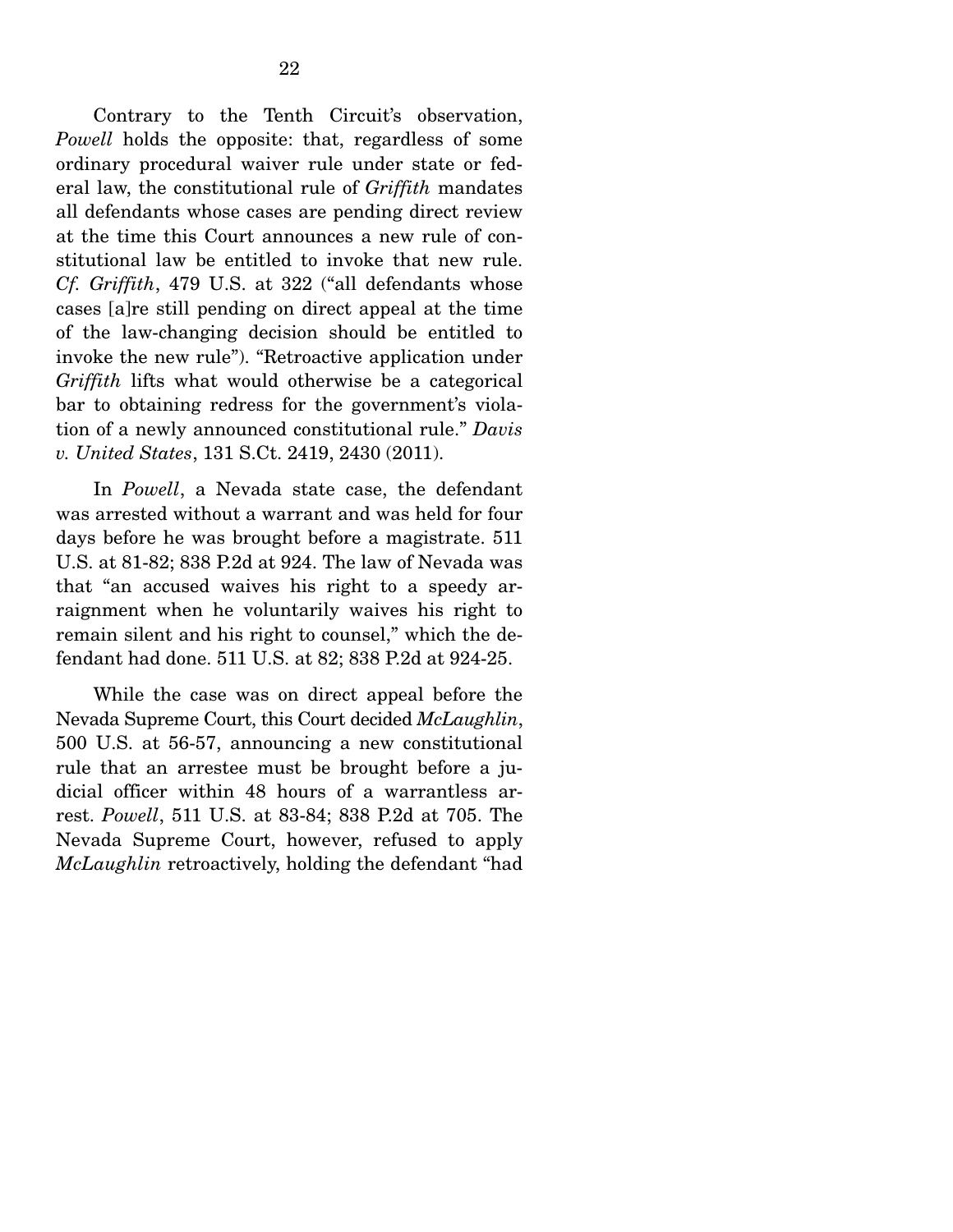waived his right under state law to a speedy arraignment." *Id.* at 82; 838 P.2d at 705 n.1.

 This Court reversed: regardless of Nevada's procedural waiver rules, the Nevada court could not "decline to apply a recently rendered . . . decision of [the Supreme Court] to a case pending on direct appeal." *Id.* at 83. This was because the *Griffith* rule controlled: "a new rule for the conduct of criminal prosecutions is to be applied retroactively to all cases, state or federal, pending on direct review or not yet final." *Id.* at 84 (quoting *Griffith*, 479 U.S. at 328) (emphasis added). Thus, "the Nevada Supreme Court erred in failing to recognize that *Griffith v. Kentucky* calls for retroactive application of *McLaughlin*'s 48 hour rule," despite the defendant's erstwhile waiver. *Id.* at 85.

 On remand, the Nevada Supreme Court duly followed this Court's direction, ignored the ordinary waiver rule, and applied *McLaughlin* retroactively to the defendant's case. *Powell v. State*, 930 P.2d 1123, 1124-26 (Nev. 1997). It analyzed the defendant's claim under the new *McLaughlin* standard and, ultimately, held that the undue delay error was harmless within the circumstances of that case. *Id.*

 Through this process, the defendant in *Powell* was able to have a full and fair review of his claim under the new rule the Court had announced in *McLaughlin*. In this case, however, the Tenth Circuit has denied Mr. Baker any such review for his claim under the new rule of *Jones*. But *Griffith* guarantees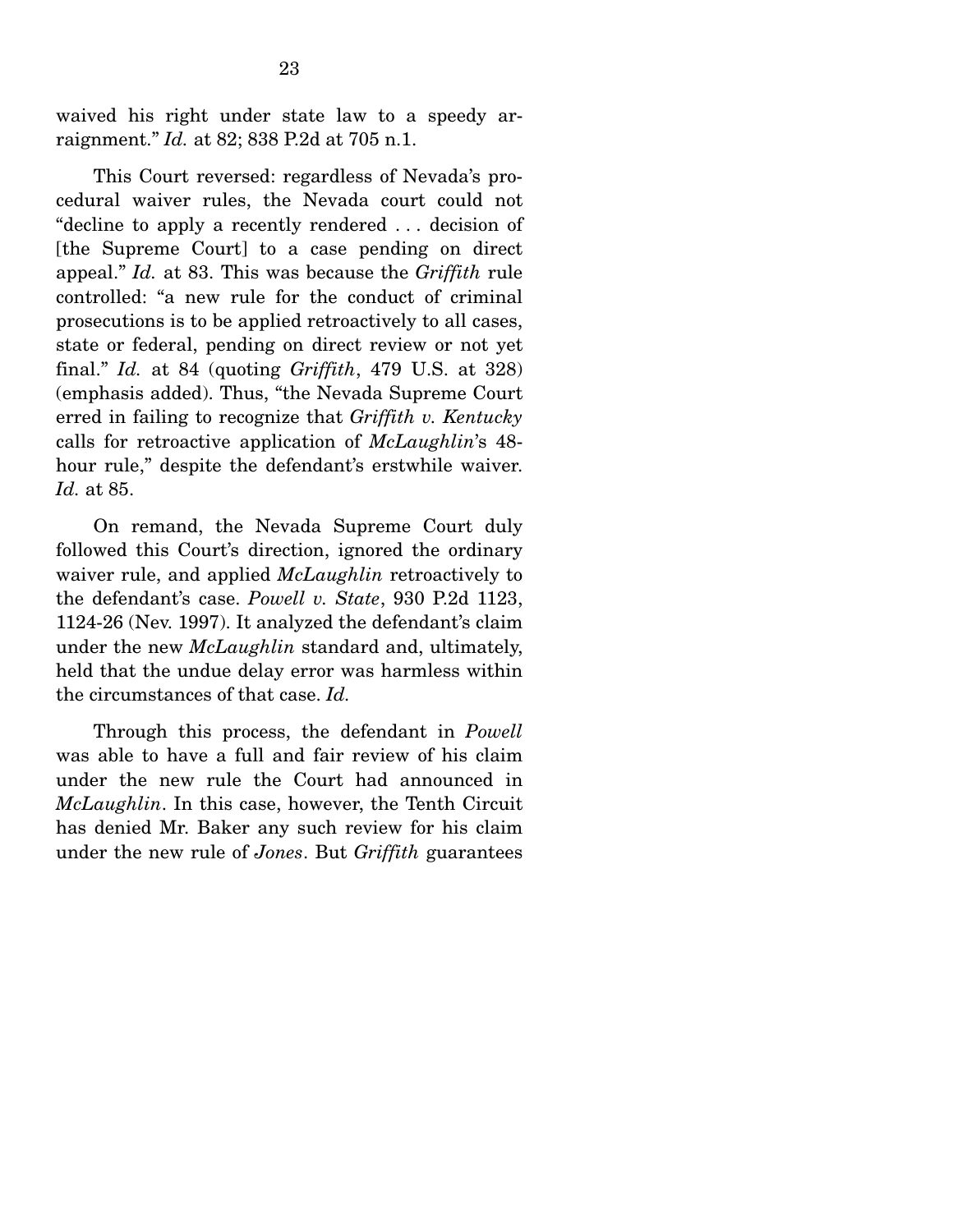him review under *Jones* as much as it did for the defendant in *Powell* under *McLaughlin*. *Powell*, 511 U.S. at 83-84. The Tenth Circuit's refusal to afford Mr. Baker that review directly contravenes *Griffith* and *Powell*. It is wholly without precedent.

 The *Griffith* rule operates to open otherwiseclosed doors and require application of a new constitutional rule to all cases then pending on direct review. "It may 'make more sense to speak in terms of the 'redressability' of violations of new rules, rather than the 'retroactivity' of such new rules.' Retroactive application does not determine what 'appropriate remedy' (if any) the defendant should obtain." *Davis*, 131 S.Ct. at 2431 (quoting *Danforth v. Minnesota*, 552 U.S. 264, 271 (2008)). "Remedy is a separate, analytically distinct issue." *Id.*

 "As a result, the retroactive application of a new rule of substantive Fourth Amendment law," such as *Jones* in this case, "raises the question whether a suppression remedy applies; it does not answer that question." *Id.* "When this Court announced its decision in [*Jones*], [Mr. Baker's] conviction had not yet become final on direct review. [*Jones*] therefore applies retroactively to this case. [Mr. Baker] may invoke its newly announced rule of substantive Fourth Amendment law as a basis for seeking relief." *Id.*

 As the *Griffith* jurisprudence rule makes plain, a litigant's previous failure to have raised a claim based on a new, intervening decision of this Court cannot waive that claim. Were it otherwise, the reasons the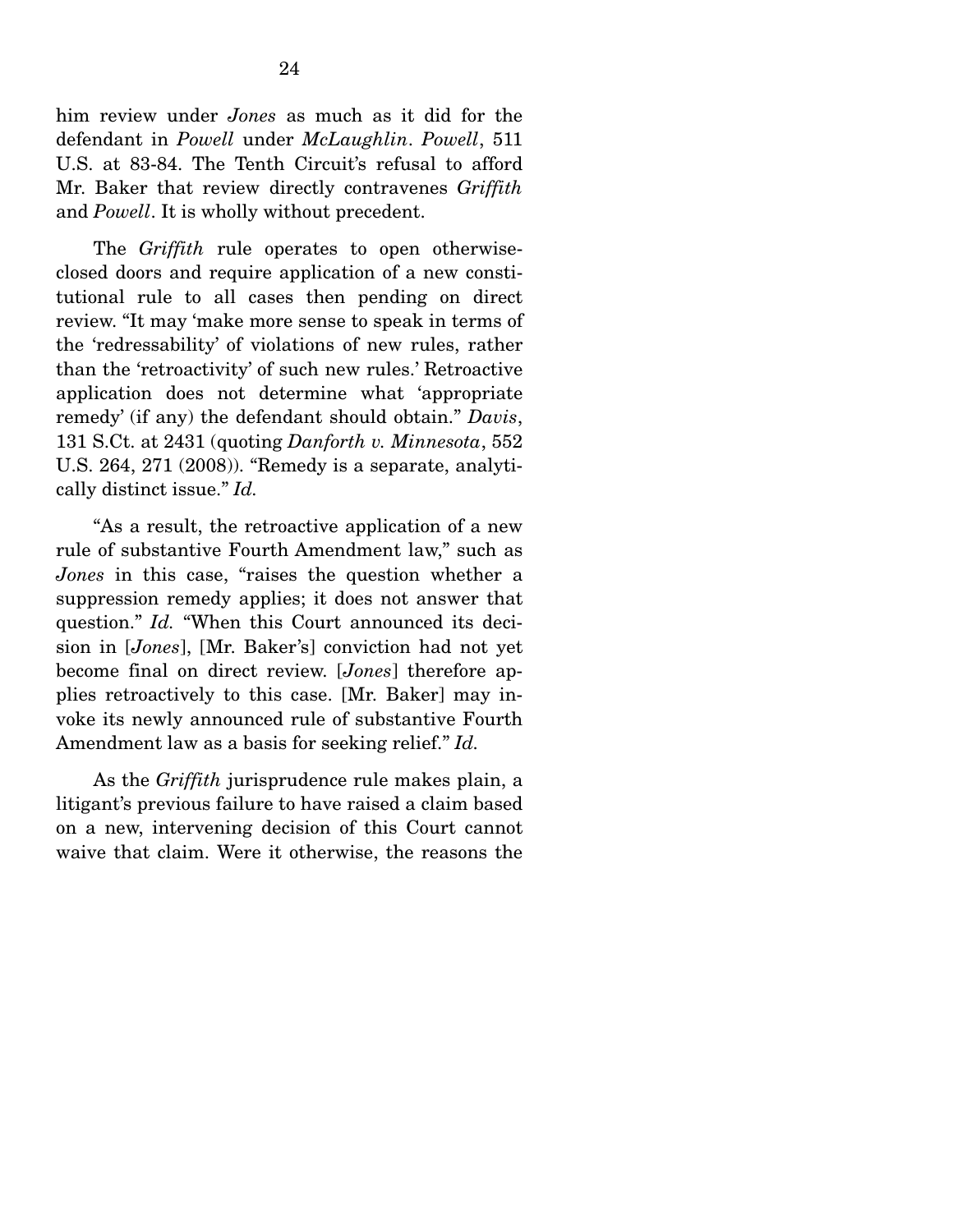Court advanced in *Griffith* for that rule – preserving the integrity of judicial review and treating temporally similarly situated parties the same – would be vitiated.

 In this case, the Tenth Circuit's refusal retroactively to apply *Jones* is even more troublesome given that Mr. Baker has a meritorious *Jones* claim. An FBI agent testified he made the decision "to slap on a GPS tracker" on the car that had "been identified as . . . Mr. Baker's vehicle" (CAA 790). He admitted that, "at about 330 or 4 o'clock in the morning," he and his agents "located the vehicle . . . in Kansas City, Missouri," and he and "two other" agents "went out there and . . . took the device and put it on . . . the [undercarriage] of the car" (CAA 791). Asked whether he obtained a warrant or court order authorizing this, he responded, "No," because it was not "required" (CAA 790).

 The GPS device sent an e-mail to a designated address "whenever the vehicle starts and the vehicle stops," and additionally could be pulled up "live time on a computer screen" that displayed "a map" on which agents could "follow along where th[e] vehicle is" (CAA 791). The FBI agent admitted that the device was the only way in which he could obtain a "definitive" placement of the car (CAA 790, 1158). Moreover, the monitoring of the GPS tracker warrantlessly placed on the car was the only way in which the Government directly was able to connect Mr. Baker to the robberies, pull the car over, and arrest him, resulting in all the direct evidence against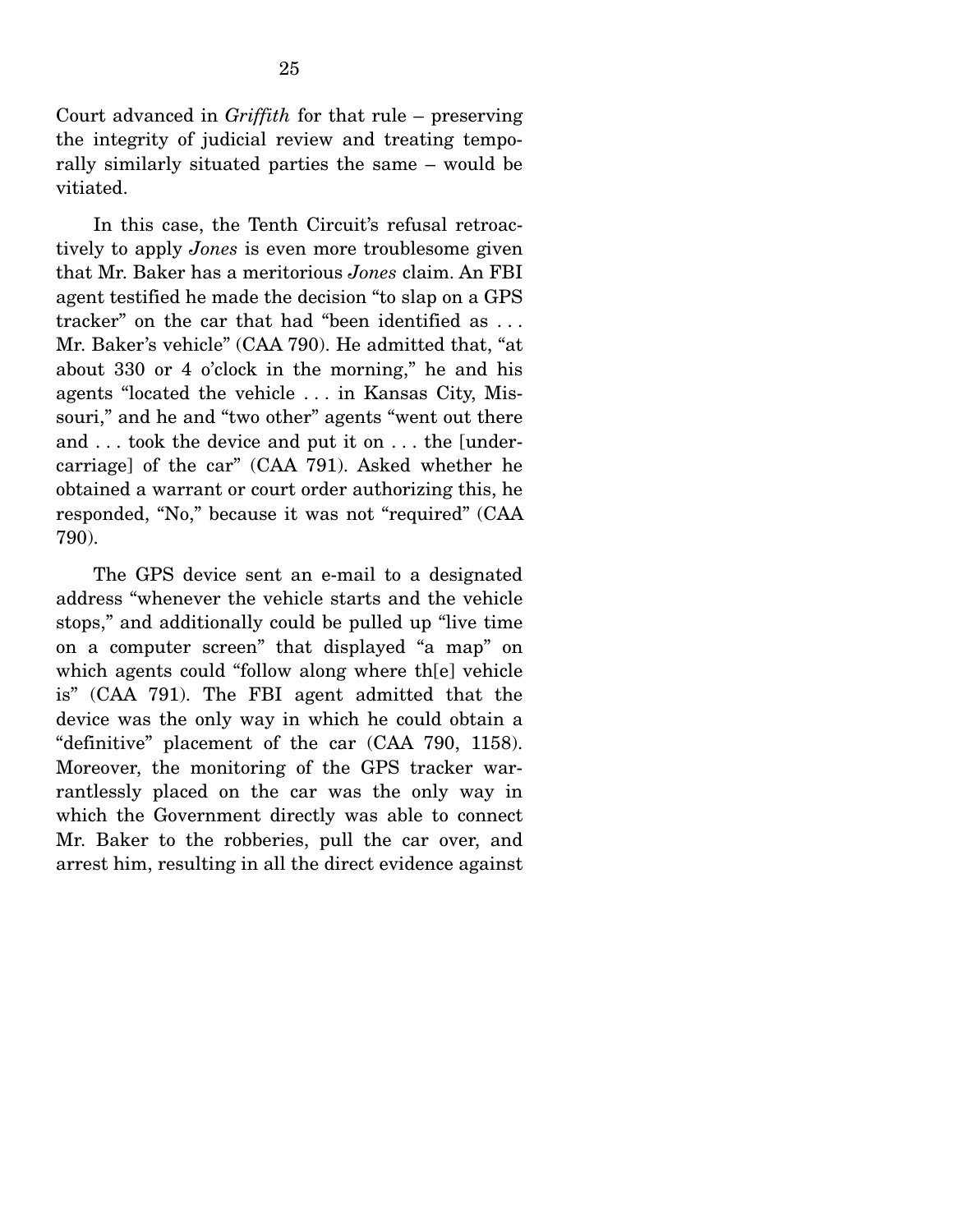him, including the firearm specifically charged in the seven firearms use counts comprising the bulk of his 164-year sentence (App. 2-3; CAA 823-28, 1088- 89).

 Under *Jones*, this evidence was obtained in violation of the Fourth Amendment. In *Jones*, the Government applied for and was granted a search warrant authorizing it to install a GPS tracking device on a vehicle that was registered to Mr. Jones's wife. 132 S.Ct. at 948. Agents located the vehicle and covertly installed the device one day after the warrant expired. *Id.* As in this case, it then used the device to track the vehicle's movements live, eventually catching Mr. Jones. *Id.*

 Later, Mr. Jones and others were indicted for several drug conspiracy crimes. *Id.* Before trial, Mr. Jones moved to suppress the evidence the Government had obtained through use of the GPS device. *Id.* The district court overruled the motion, holding "a person traveling in an automobile on public thoroughfares has no reasonable expectation of privacy in his movements from one place to another." *Id.* (quoting *United States v. Jones*, 451 F.Supp.2d 71, 88 (D.D.C. 2006)). On appeal, the D.C. Circuit reversed Mr. Jones's conviction outright, holding the admission of evidence obtained through the warrantless use of the GPS device – as in this case, all the direct evidence against the defendant – violated the Fourth Amendment. *United States v. Maynard*, 615 F.3d 544, 568 (D.C. Cir. 2010).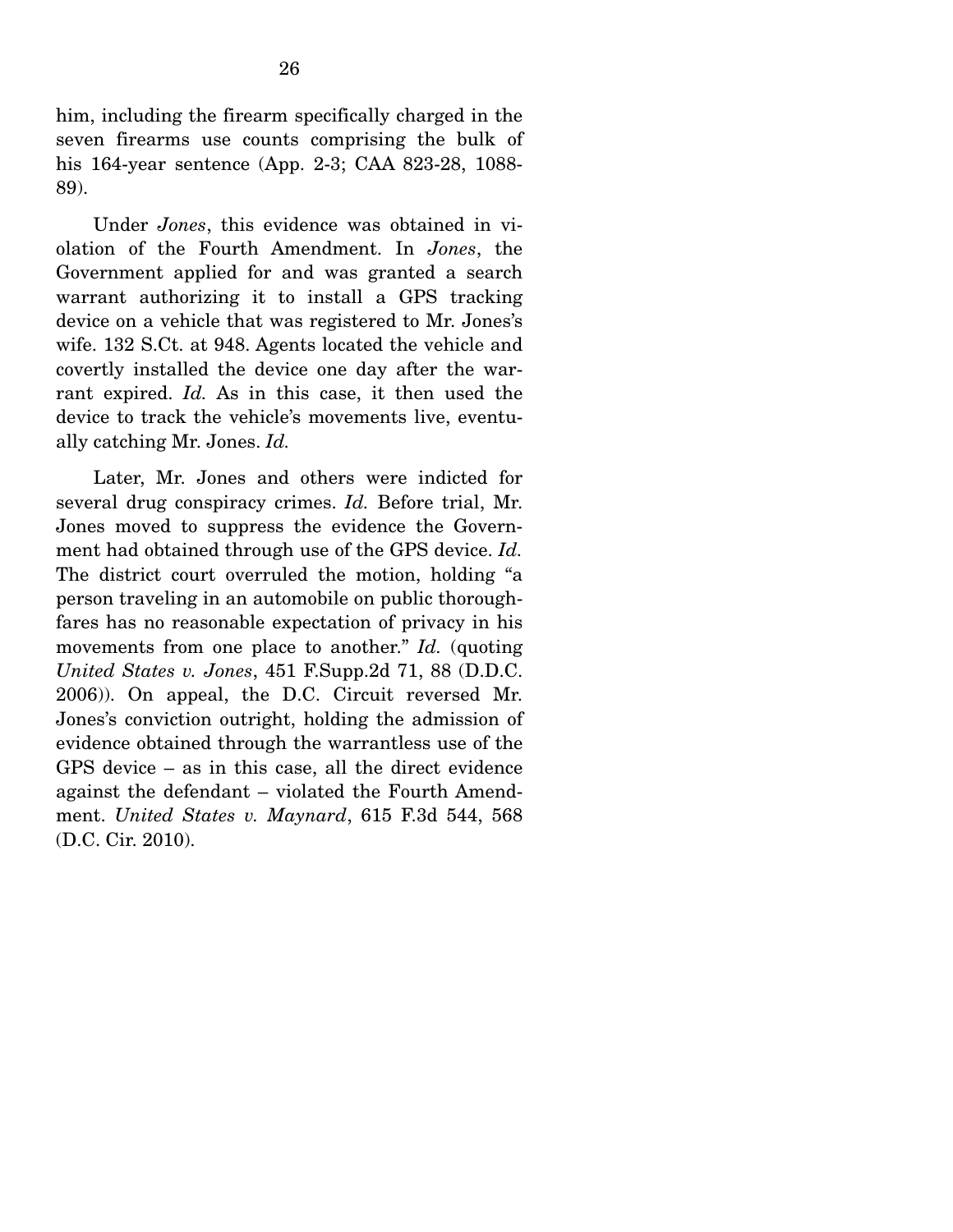This Court affirmed the D.C. Circuit, articulating a "physical trespass" rationale. *Jones*, 132 S.Ct. at 954. Observing the Fourth Amendment protects "the right of the people to be secure in their persons, houses, papers, and effects, against unreasonable searches and seizures," the Court stated, "It is beyond dispute that a vehicle is an 'effect' as that term is used in the Amendment." *Jones*, 132 S.Ct. at 949 (citing *United States v. Chadwick*, 433 U.S. 1, 12 (1977)). Thus, the Court held, "the Government's installation of a GPS device on a target's vehicle, and its use of that device to monitor the vehicle's movements, constitutes a 'search.'" *Id.* 

*Jones* and this case are virtually identical. Mr. Baker has a strong argument that the admission of the evidence against him obtained from the warrantless placement and monitoring of a GPS tracker on his car violated the Fourth Amendment and should not have been admitted. Under *Griffith* and its progeny, whose rule of retroactivity to all cases pending direct review has no exceptions, Mr. Baker must have the right to plain error review of his *Jones* claim.

 The Tenth Circuit's unprecedented conclusion otherwise departs wholesale from *Griffith*. Mr. Baker's trial counsel should not be faulted for failing to forecast *Jones*. This Court should grant certiorari to correct this injustice and reaffirm the *Griffith* rule.

--------------------------------- ---------------------------------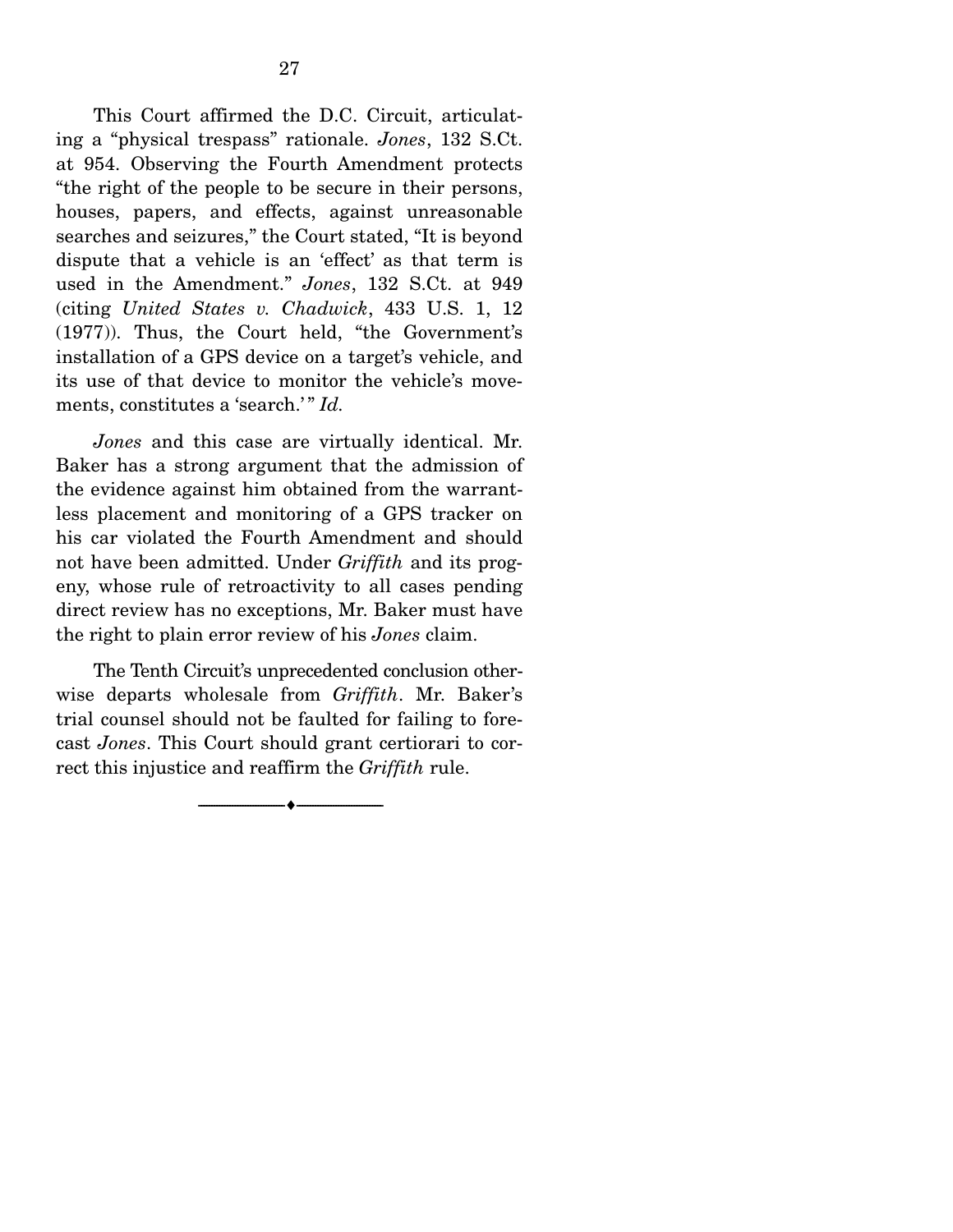**CONCLUSION** 

 The petition for a writ of certiorari should be granted.

Respectfully submitted,

JONATHAN STERNBERG *Counsel of Record*  JONATHAN STERNBERG, ATTORNEY, P.C. 2345 Grand Boulevard, Suite 675 Kansas City, Missouri 64105 Telephone: (816) 753-0800 Facsimile: (877) 684-5717 jonathan@sternberg-law.com

*Counsel for Petitioner*

28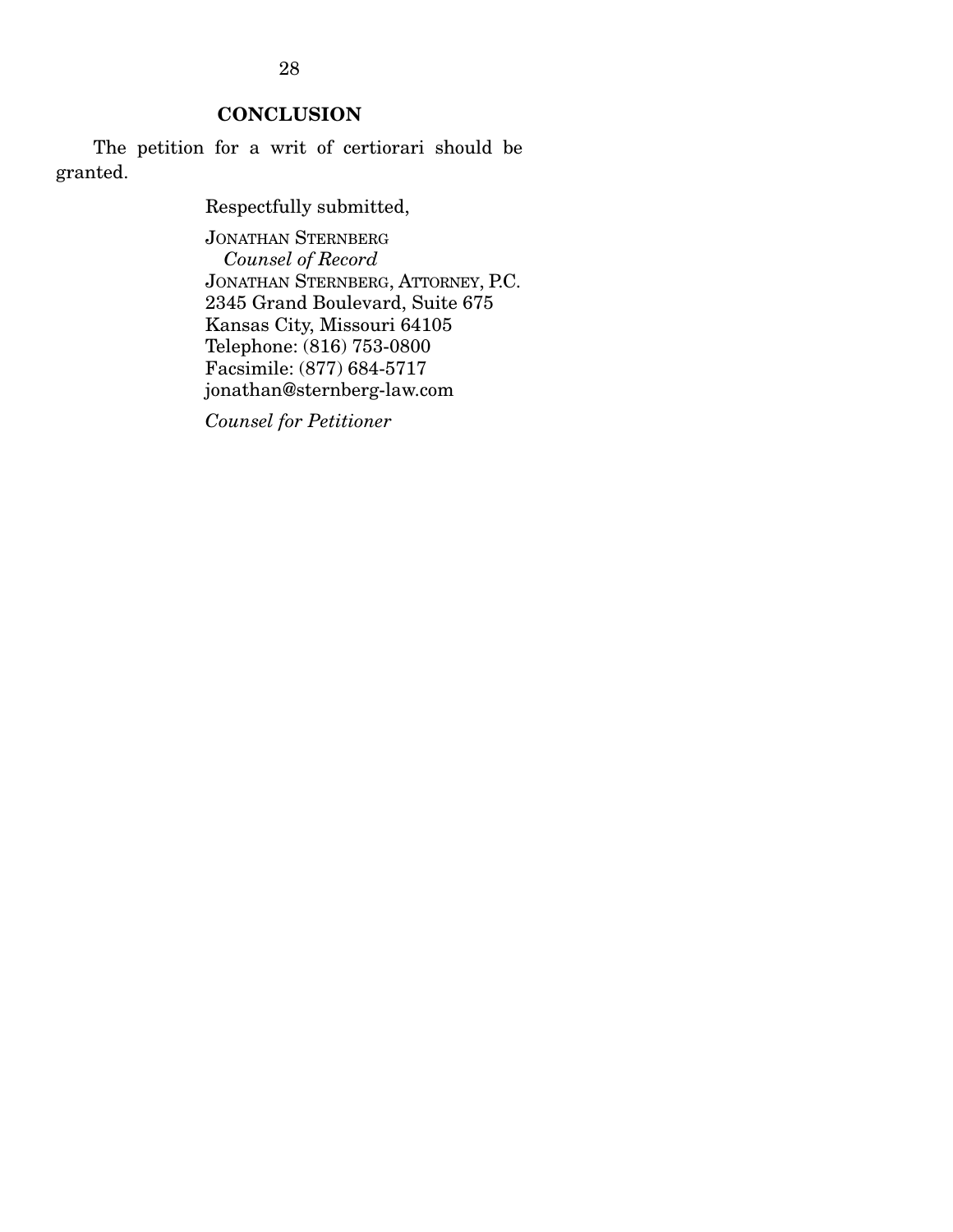# PUBLISH **UNITED STATES COURT OF APPEALS TENTH CIRCUIT**

-----------------------------------------------------------------------

UNITED STATES OF AMERICA,

Plaintiff-Appellee,

No. 12-3023

v.

(Filed Apr. 11, 2013)

ABASI S. BAKER,

Defendant-Appellant.

### **APPEAL FROM THE UNITED STATES DISTRICT COURT FOR THE DISTRICT OF KANSAS (D.C. NO. 2:11-CR-20020-CM-1)**

-----------------------------------------------------------------------

Jonathan Sternberg, Jonathan Sternberg, Attorney, P.C., Kansas City, Missouri, for Defendant-Appellant.

-----------------------------------------------------------------------

James A. Brown, Assistant United States Attorney, (Barry R. Grissom, United States Attorney), Topeka, Kansas, for Plaintiff-Appellee.

Before **HARTZ**, **BALDOCK**, and **GORSUCH**, Circuit Judges.

-----------------------------------------------------------------------

-----------------------------------------------------------------------

-----------------------------------------------------------------------

**HARTZ**, Circuit Judge.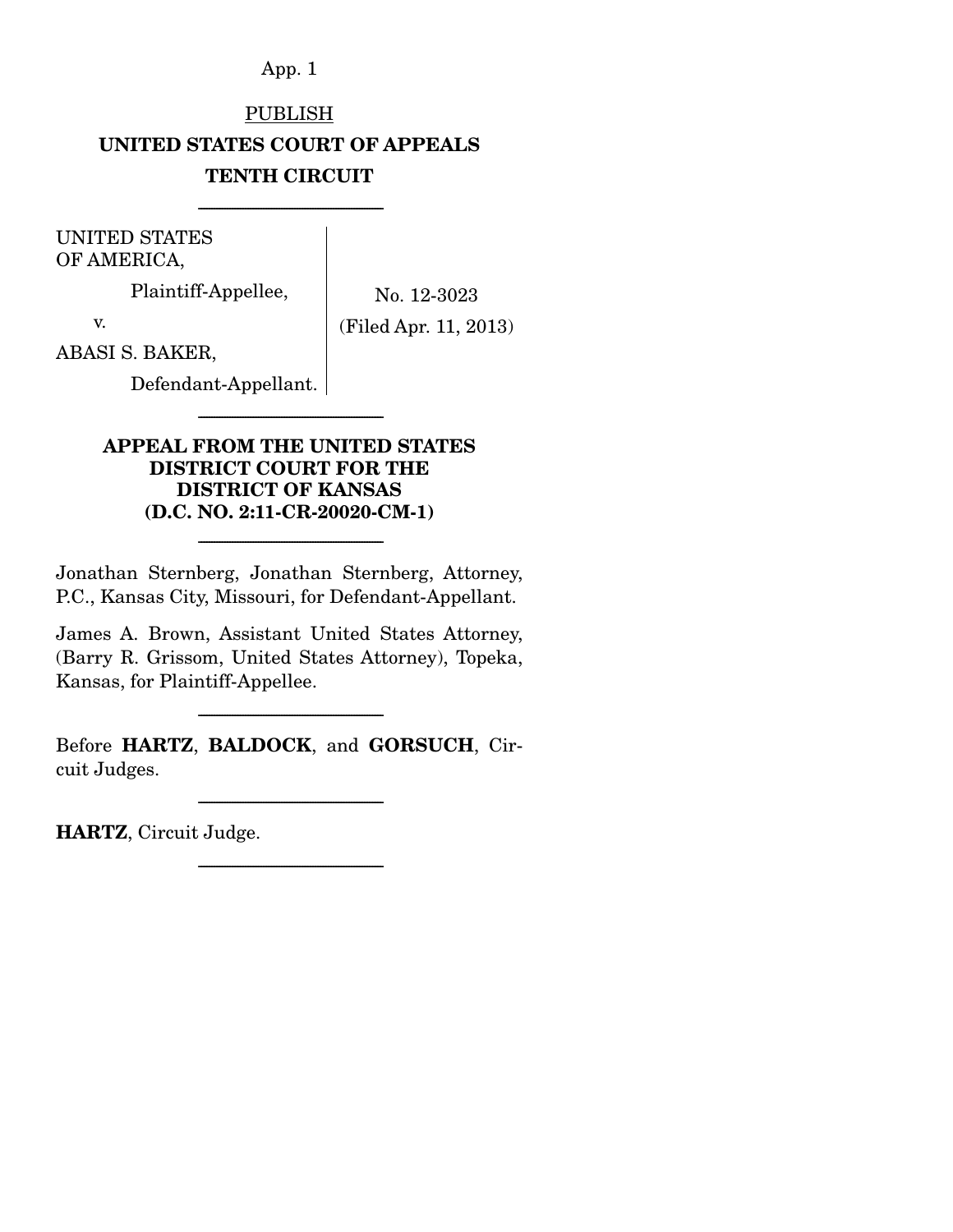Defendant Abasi Baker was convicted in the United States District Court for the District of Kansas on seven counts each of robbery affecting commerce, *see* 18 U.S.C. § 1951, use of a firearm in relation to a crime of violence, *see id.* §  $924(c)(1)(A)$ , and being a convicted felon in possession of a firearm. *See id.* § 922(g)(1). Defendant appeals his convictions, raising two arguments: (1) that use of a globalpositioning-system (GPS) tracking device on his car violated his Fourth Amendment rights, and (2) that the evidence was insufficient to convict him on the eight firearms counts associated with the first four robberies. We do not reach the merits of Defendant's Fourth Amendment argument because he waived the argument by failing to raise it before trial. And we reject Defendant's argument that the evidence was insufficient for a rational jury to find that he possessed the identified firearm at the times charged. Exercising jurisdiction under 28 U.S.C. § 1291, we affirm Defendant's convictions.

#### **I. BACKGROUND**

 A series of seven armed robberies of retail stores and check-cashing businesses was carried out in the Kansas City, Kansas, area between January and March 2011. During investigation of some of the earlier robberies, surveillance-camera footage led police to believe that the robbers were using a car owned by Defendant's girlfriend. Officers placed a GPS tracking device on the car, then monitored its movements. On March 3, 2011, the GPS surveillance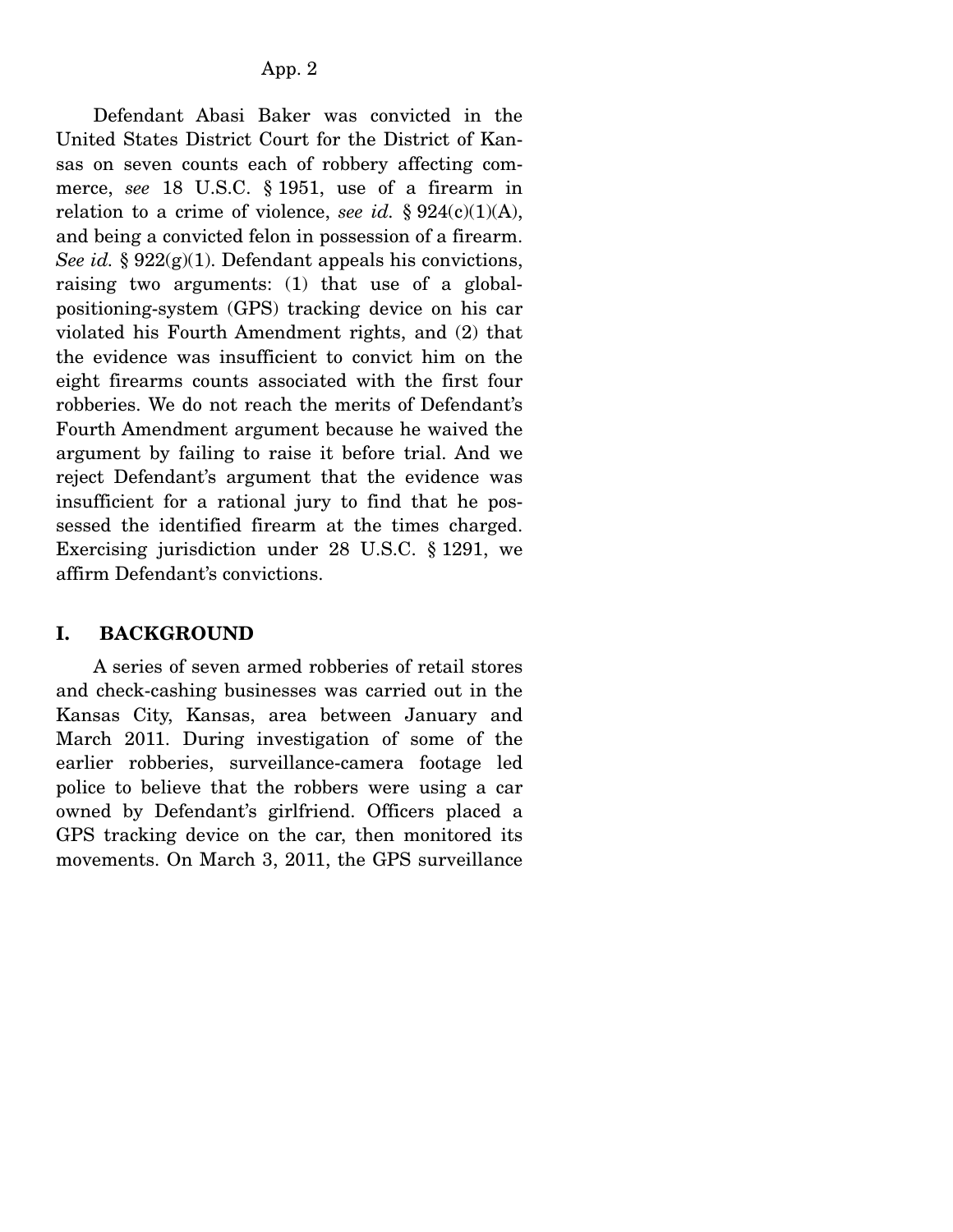allowed police to link the car to a just-completed robbery in Overland Park, Kansas. Defendant was pulled over and arrested along with an accomplice. Cash from the robbery and a loaded .40 caliber Glock semi-automatic handgun, serial number EHN890, were taken from the car.

 The handgun had been lawfully purchased in late 2009 by Enjoli Collier, a friend of Defendant's. Each of the counts of the indictment charging use or possession of a firearm identified the firearm as "a .40 caliber Glock pistol, Model 27, serial number EHN890." Aplt. App., Vol. 1 at 16-26. At trial Collier testified as follows: From the time she purchased the gun until Defendant's arrest, she kept the gun in the spare-tire compartment in the trunk of her car. She had used it on January 1, 2011, but had not seen it since. She would leave the car unlocked when it was parked in her garage. Defendant paid to stay with Collier for a couple weeks in February 2011. Before then, however, in January and early February, he visited her house on multiple occasions and had unrestricted access to every part of her house while visiting. She never told Defendant where she kept her handgun or gave him permission to take or use it, but she did tell a mutual friend of theirs where it was. Also, the government presented evidence that Defendant's cell phone received a call from a cell tower serving Collier's house on the day of one of the January robberies, meaning that the phone was in the general vicinity of Collier's house approximately an hour and a half before the robbery. And for each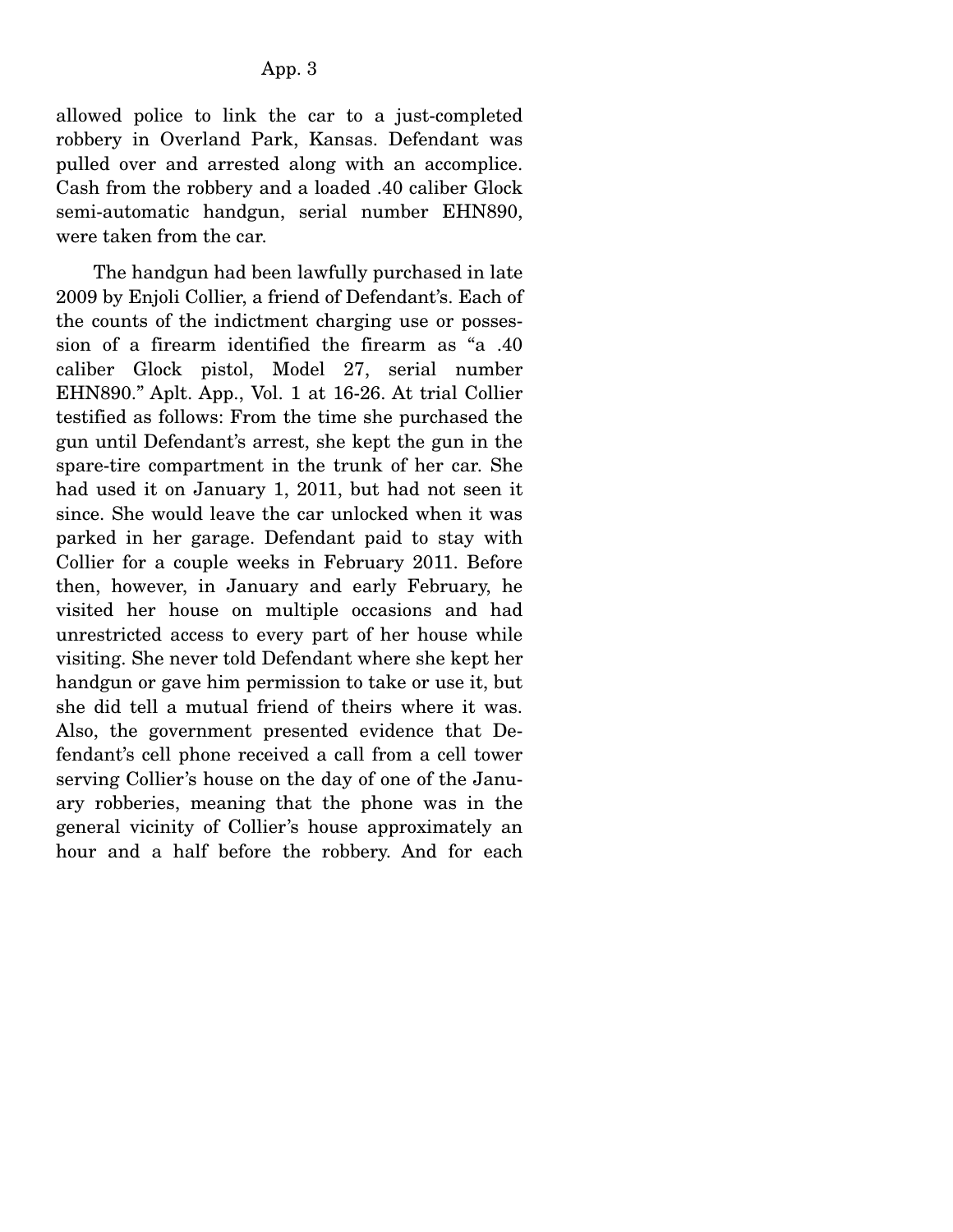robbery a witness testified that the gun used by the robber looked like Collier's gun.

#### **II. DISCUSSION**

#### **A. The GPS Tracking**

 Defendant argues that the GPS evidence of his location at the time of the crimes should have been excluded because the GPS device was installed without a warrant in violation of the Fourth Amendment. He relies on *United States v. Jones,* 132 S. Ct. 945 (2012), in which the Supreme Court held that attachment of a GPS tracking device to monitor movement of a suspect's car is a search governed by the Fourth Amendment. Although he did not move to suppress this evidence in district court, he now asks us to grant relief under the plain-error doctrine, which allows review of some issues not raised in the lower court. *See* Fed. R. Crim. P. 52(b) ("A plain error that affects substantial rights may be considered even though it was not brought to the court's attention."). We hold that Defendant has waived his right to raise the issue and therefore we deny relief.

 Federal Rule of Criminal Procedure 12(b)(3) provides: "Motions That Must Be Made Before Trial. The following must be raised before trial: ...  $(C)$  a motion to suppress evidence. . . ." Rule 12(c) permits district courts to set deadlines for pretrial motions. And Rule 12(e) provides that "[a] party waives any Rule 12(b)(3) defense, objection, or request not raised by the deadline the court sets under Rule 12(c) or by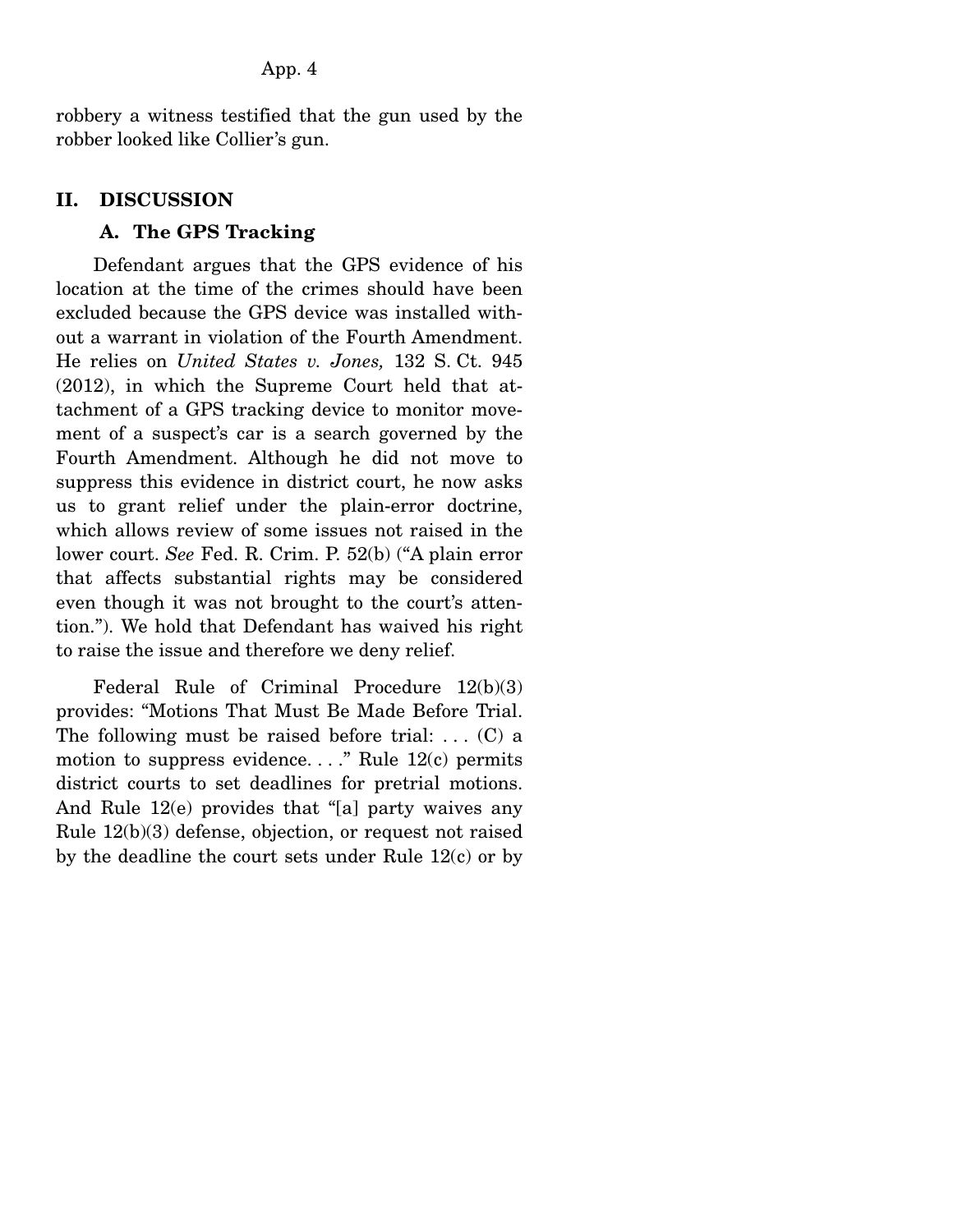any extension the court provides. For good cause, the court may grant relief from this waiver." We have held that Rule 12 dictates that "a suppression argument raised for the first time on appeal is waived (i.e., completely barred) absent a showing of good cause for why it was not raised before the trial court." *United States v. Burke,* 633 F.3d 984, 988 (10th Cir. 2011). We identified several reasons why it is appropriate to bar defendants from raising suppression arguments on appeal that were never presented to the district court:

First, because the exclusionary rule was crafted more to benefit society at large by deterring overzealous police conduct than to personally benefit defendants, the exclusionary rule should be used sparingly in instances where its deterrent effect on police violations is minimal (as with appellate review for plain error). Furthermore, in most circumstances fairness concerns militate in favor of a waiver rule because although the government can appeal an adverse ruling on a suppression motion prior to trial, it cannot do so once jeopardy has attached. Moreover, if a defendant has not raised a suppression issue before the district court, the Government (under an assumption that its proffered evidence was admissible) may plausibly conclude during trial that it does not need to accumulate and introduce additional evidence to prevail. Finally, allowing a defendant to challenge the inclusion of evidence on appeal places the government in the difficult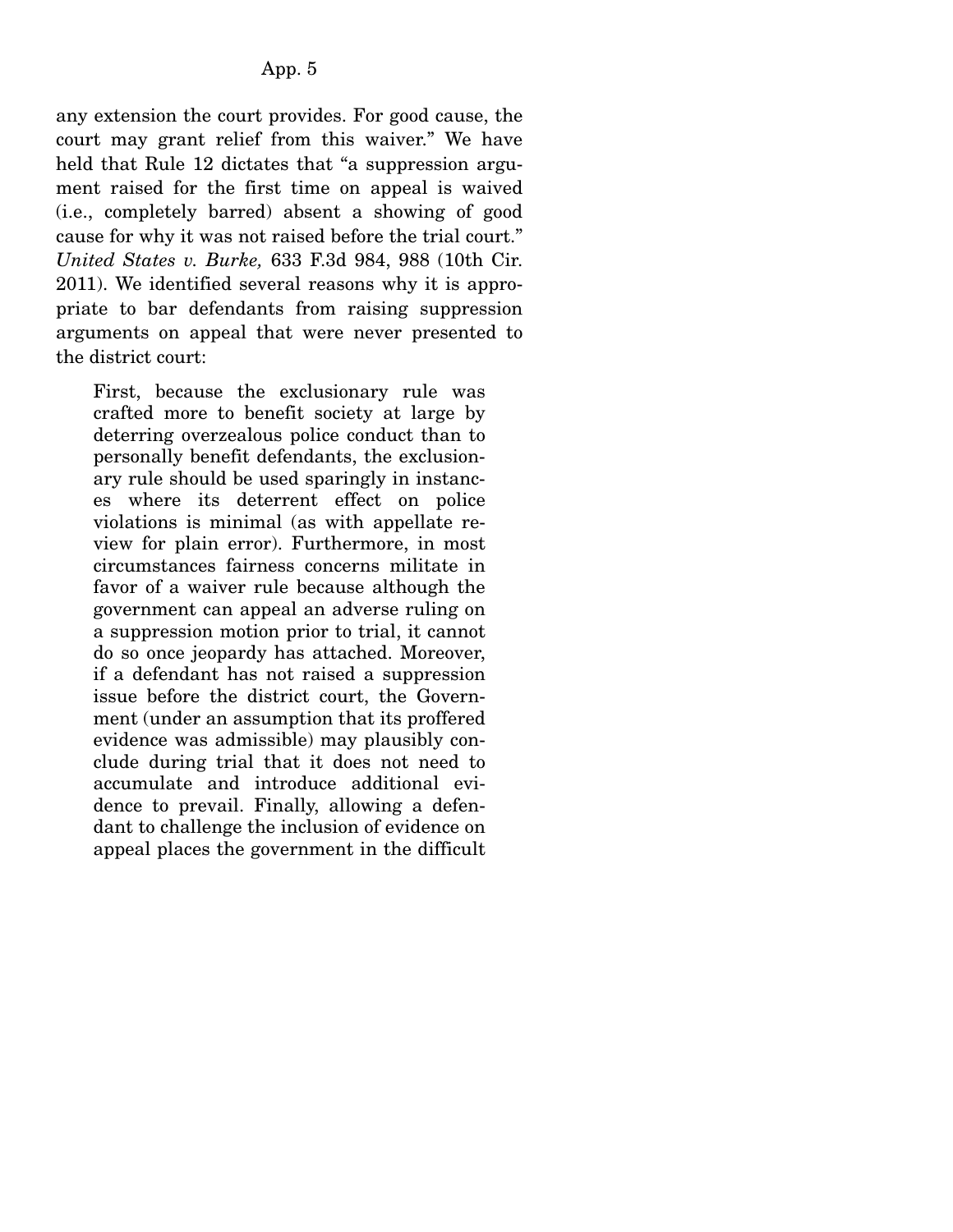position of defending itself based on a potentially meager record.

*Id.* at 989-90 (citations and internal quotation marks omitted).

 In construing Rule 12(e) we have held that the "good cause" necessary to avoid waiver must be a cause why the defendant "failed to raise the argument below." *Id.* at 988 (internal quotation marks omitted). We cited with approval the Fourth Circuit's ruling that good cause was lacking when " '[t]he record show[ed] that sufficient information was available to defense counsel before trial that would have enabled him to frame his [argument for] suppression.'" *Id.* (quoting *United States v. Wilson,* 115 F.3d 1185, 1191 (4th Cir. 1997)).

 There is no doubt that Defendant knew about the GPS monitoring soon enough to raise a timely suppression motion. His sole argument is that he did not know that there had been a violation of the Fourth Amendment because *Jones* was not decided until he had been sentenced. We reject the argument. Defendants need not, and often do not, await a Supreme Court precedent directly in point before raising a constitutional challenge to a search or seizure. Indeed, the very argument unpressed by Defendant had been raised in other circuits before his trial and, most notably, had prevailed in the D.C. Circuit in *United States v. Maynard,* 615 F.3d 544 (D.C. Cir. 2010). There was not good cause justifying Defendant's failure to raise his issue before trial.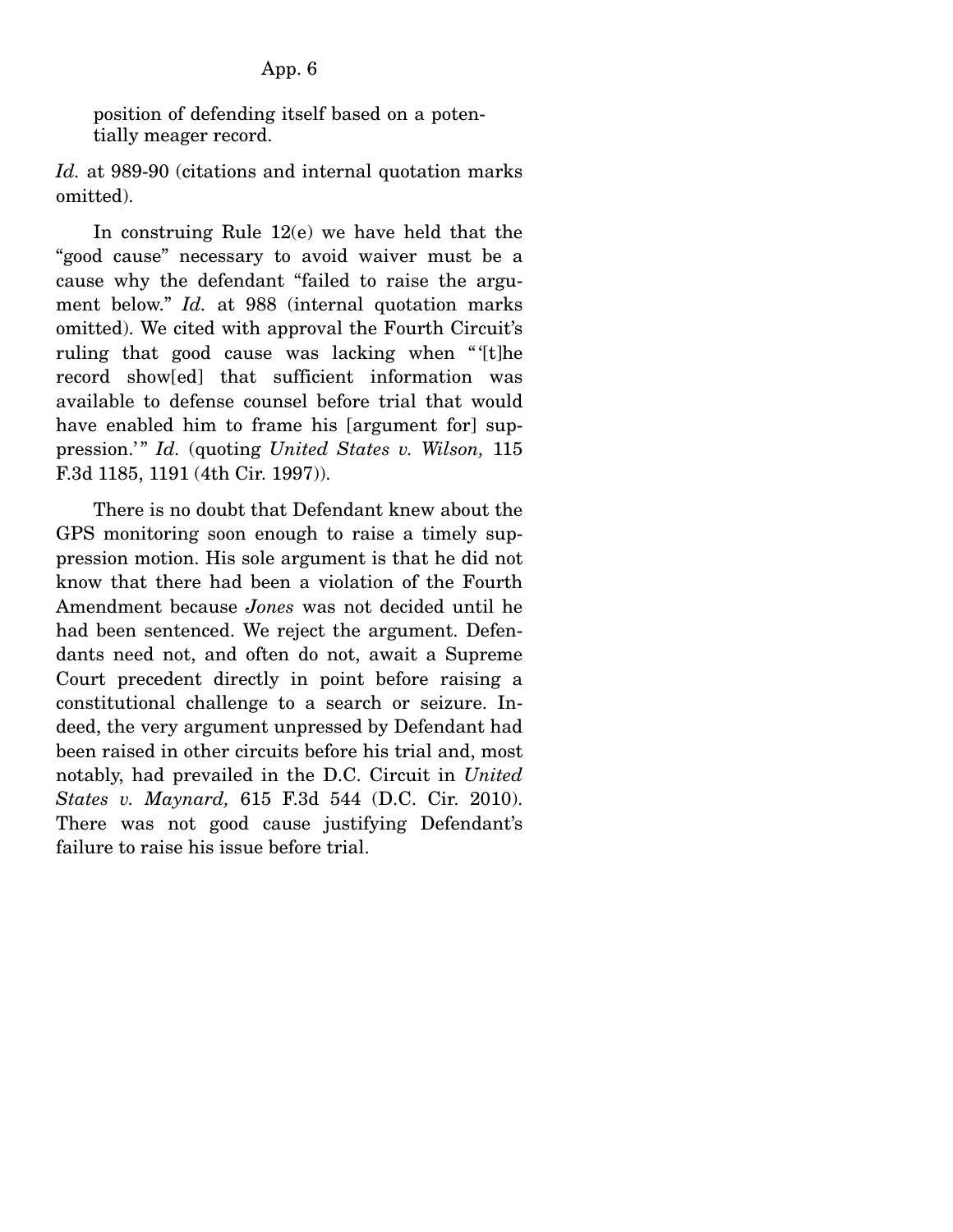Defendant nevertheless argues that our consideration of the merits of his Fourth Amendment claim is compelled by retroactivity doctrine. He points to the Supreme Court's statement that "a new rule for the conduct of criminal prosecutions is to be applied retroactively to all cases, state or federal, pending on direct review or not yet final, with no exception for cases in which the new rule constitutes a 'clear break' with the past." *Griffith v. Kentucky,* 479 U.S. 314, 328 (1987). In Defendant's view the holding of *Griffith "*mandates application of the 'good cause' safety valve' in Rule  $12(e)$ ... and trumps Rule  $12(e)$ 's ordinary waiver principles in applying *Jones* to this case." Reply Br. at 12.

 Defendant reads too much into *Griffith*'s holding. To say that *Jones* should be the governing law on this direct appeal is to say no more than that it should be treated the same as law that had been settled years earlier. And arguments based on years-ago decisions certainly can be forfeited and waived (otherwise nothing could be waived under Rule  $12(e)$ , even though there could be no dispute that those decisions "apply" to cases on appeal. In *Griffith* no question of waiver or forfeiture arose because the defendant had preserved at trial his claim of constitutional error. *See Griffith,* 479 U.S. at 317.

 Those questions did arise, however, in *Powell v. Nevada,* 511 U.S. 79 (1994). The defendant had sought on direct appeal to take advantage of a United States Supreme Court opinion postdating his arrest that required warrantless arrests to be followed by a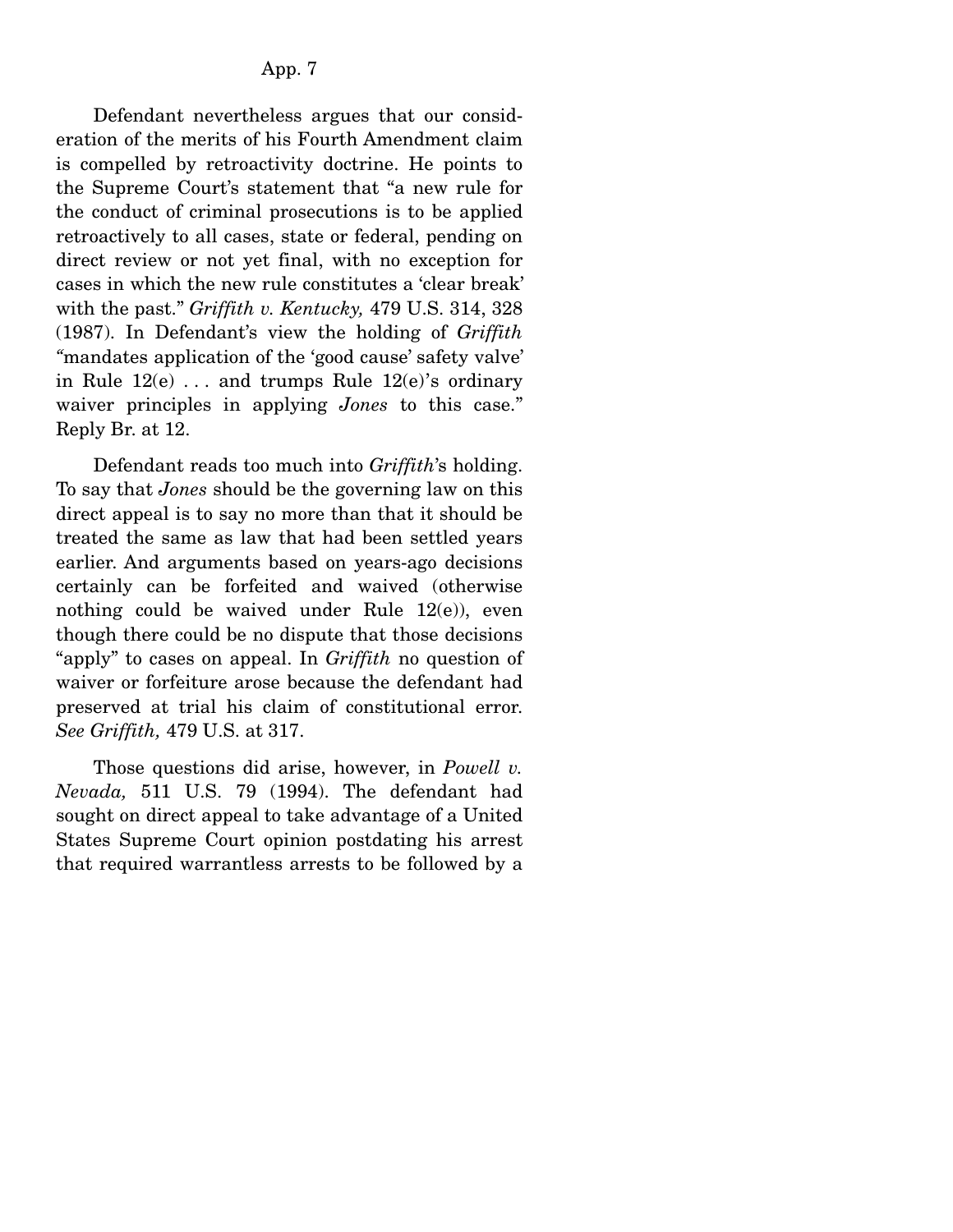judicial determination of probable cause within 48 hours. *See id.* at 83. Nevada's highest court had ruled that the Supreme Court's opinion did not apply to Powell's earlier arrest. *Powell* reversed and remanded, holding that the 48-hour rule did apply to the arrest because the case was on direct appeal and not yet final. But it continued:

 It does not necessarily follow, however, that Powell must be set free or gain other relief, for several questions remain open for decision on remand. In particular, the Nevada Supreme Court has not yet closely considered the appropriate remedy for a delay in determining probable cause (an issue not resolved by [the 48-hour case]), *or the consequences of Powell's failure to raise the federal question,* or the district attorney's argument that introduction at trial of what Powell said on November 7, 1989, was "harmless" in view of a similar, albeit shorter, statement Powell made on November 3, prior to his arrest. Expressing no opinion on these issues, we hold only that the Nevada Supreme Court erred in failing to recognize that *Griffith v. Kentucky* calls for retroactive application of [the] 48-hour rule.

Id. at 84-85 (emphasis added) (citations, footnote, and internal quotation marks omitted). *Powell* thus clearly forecloses Defendant's argument that *Griffith*'s rule "trumps Rule 12(e)'s ordinary waiver principles." Reply Br. at 12.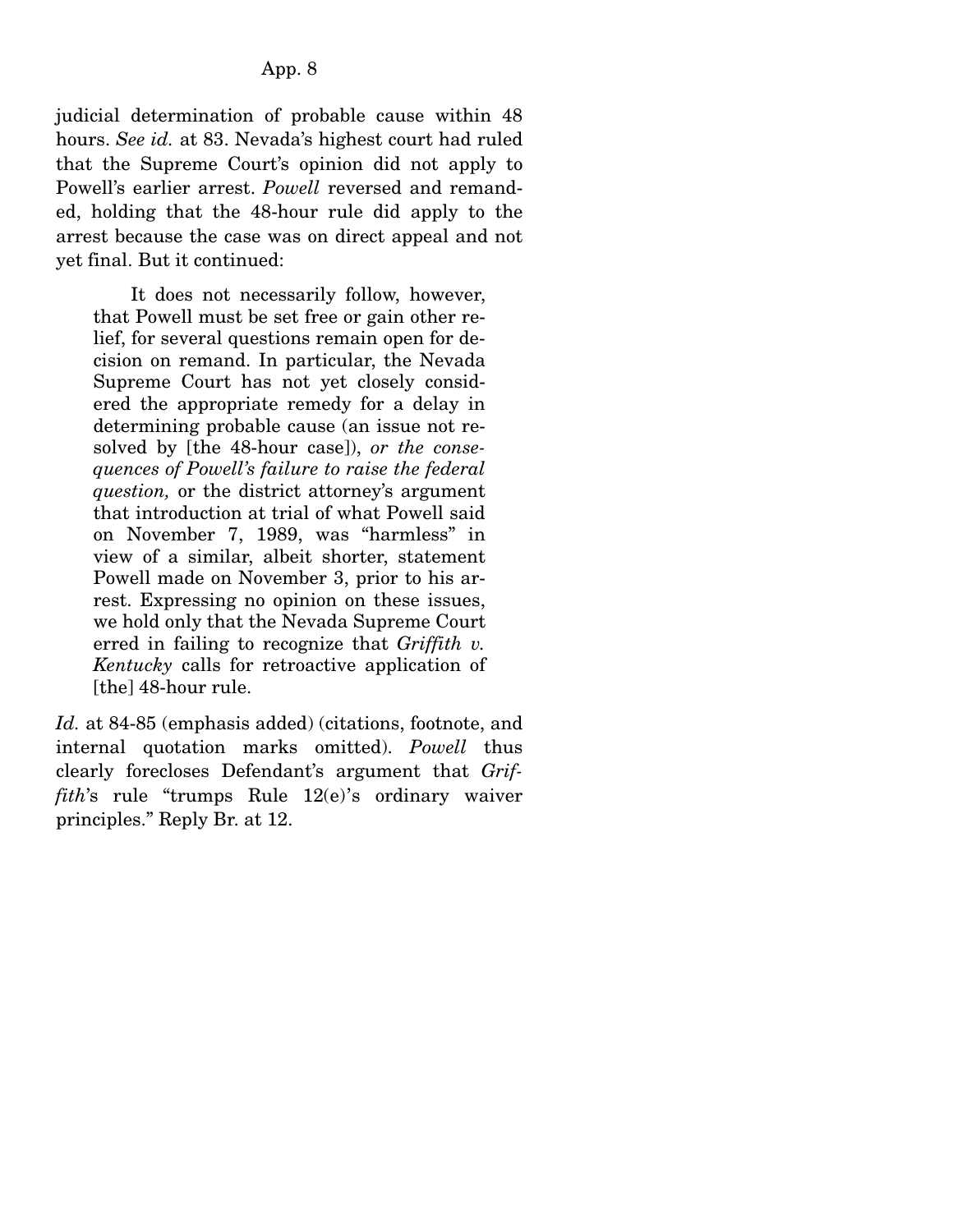Finally, Defendant argues that appellate courts have routinely engaged in plain-error review when Supreme Court decisions have been issued while a case was on direct review, and he cites several such cases applying the doctrine of *Apprendi v. New Jersey,*  530 U.S. 466 (2000) (sentence upper limit is set by facts found by jury). But those cases did not involve issues subject to the waiver requirement of Rule 12(e). Our decision in *Burke,* 633 F.3d at 988, ended any doubt in this circuit that plain-error review under Fed. R. Crim. P. 52(b) is not available when an issue has been waived under Rule 12(e).

 Thus, we hold that Defendant's Fourth Amendment claim was waived and cannot provide a basis for disturbing his conviction.

#### **B. Sufficiency of the Evidence**

 Defendant challenges the sufficiency of the evidence for conviction on the eight counts charging possession or brandishing of a gun in connection with the robberies on January 6, 10, 12, and 16, 2011. He contends that the government failed to prove that he possessed and used the specific gun charged in those counts (namely, Collier's gun). Our review of the sufficiency of the evidence is de novo. *See United States v. Smith,* 641 F.3d 1200, 1204 (10th Cir. 2011). "We view the evidence in the light most favorable to the verdict to ascertain whether any rational trier of fact could have found the defendant guilty beyond a reasonable doubt." *Id.* at 1204-05.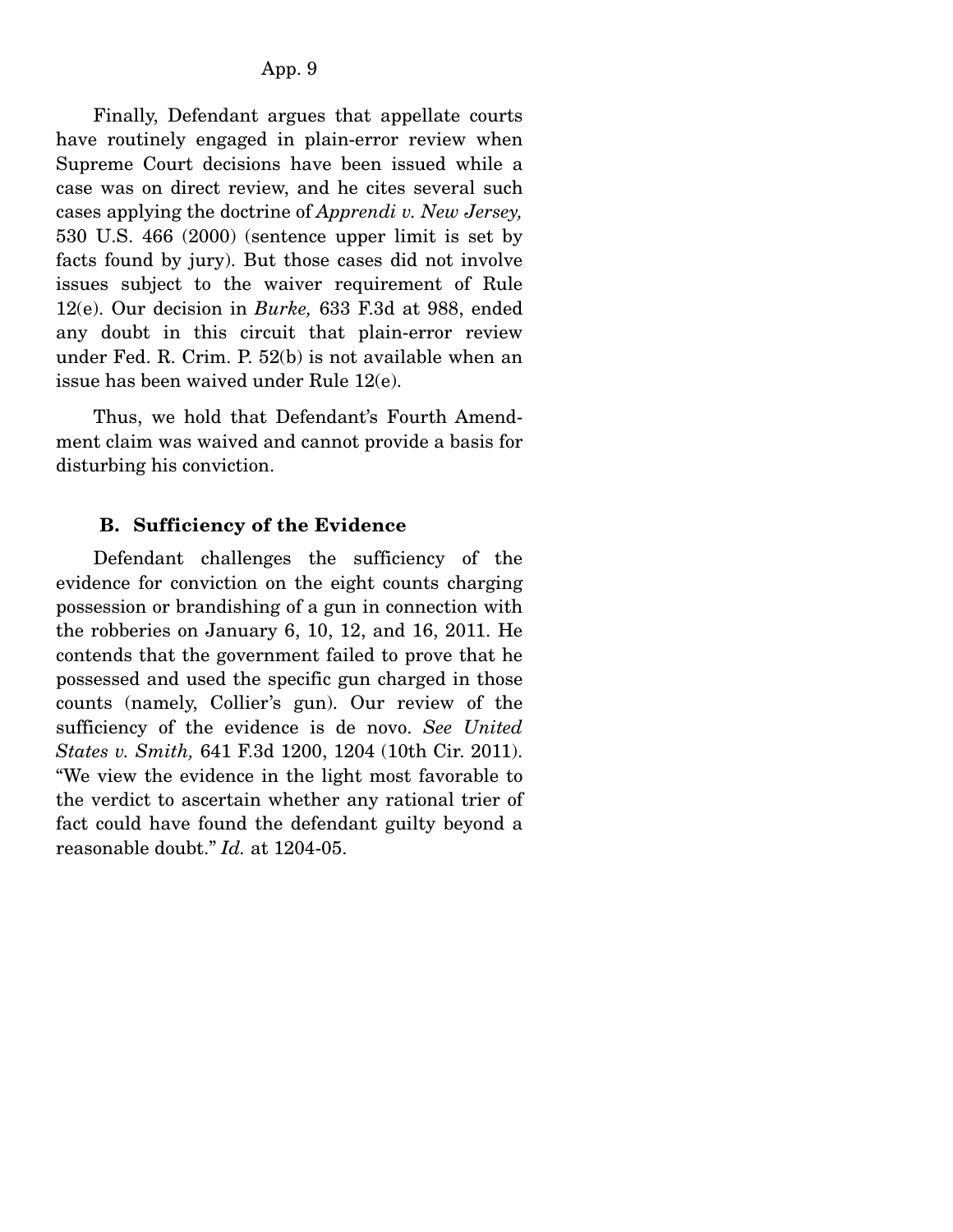The evidence established that Defendant had the gun when he was arrested in March 2011, and witnesses to each of the robberies described him as having a gun resembling Collier's. Defendant acknowledges that there was adequate circumstantial evidence that he possessed the gun during the robberies that occurred after he took up residence at Collier's house on February 14. But he argues that a juror could only speculate that Defendant had the gun before February 14 because there was no evidence that he could have known of the gun or its location before he moved in with Collier.

 We are not persuaded. It is undisputed that Collier *never* told Defendant where the gun was. Yet he possessed it when arrested; so he must have learned of its location without Collier's help. And the date that Defendant moved into Collier's residence is not determinative, because he had free access to her home in January and early February, before he moved in. Also, Defendant overlooks Collier's testimony that she had told a friend of Defendant's where the gun was. We reject Defendant's challenge to the sufficiency of the evidence.

## **III. CONCLUSION**

We AFFIRM Defendant's convictions.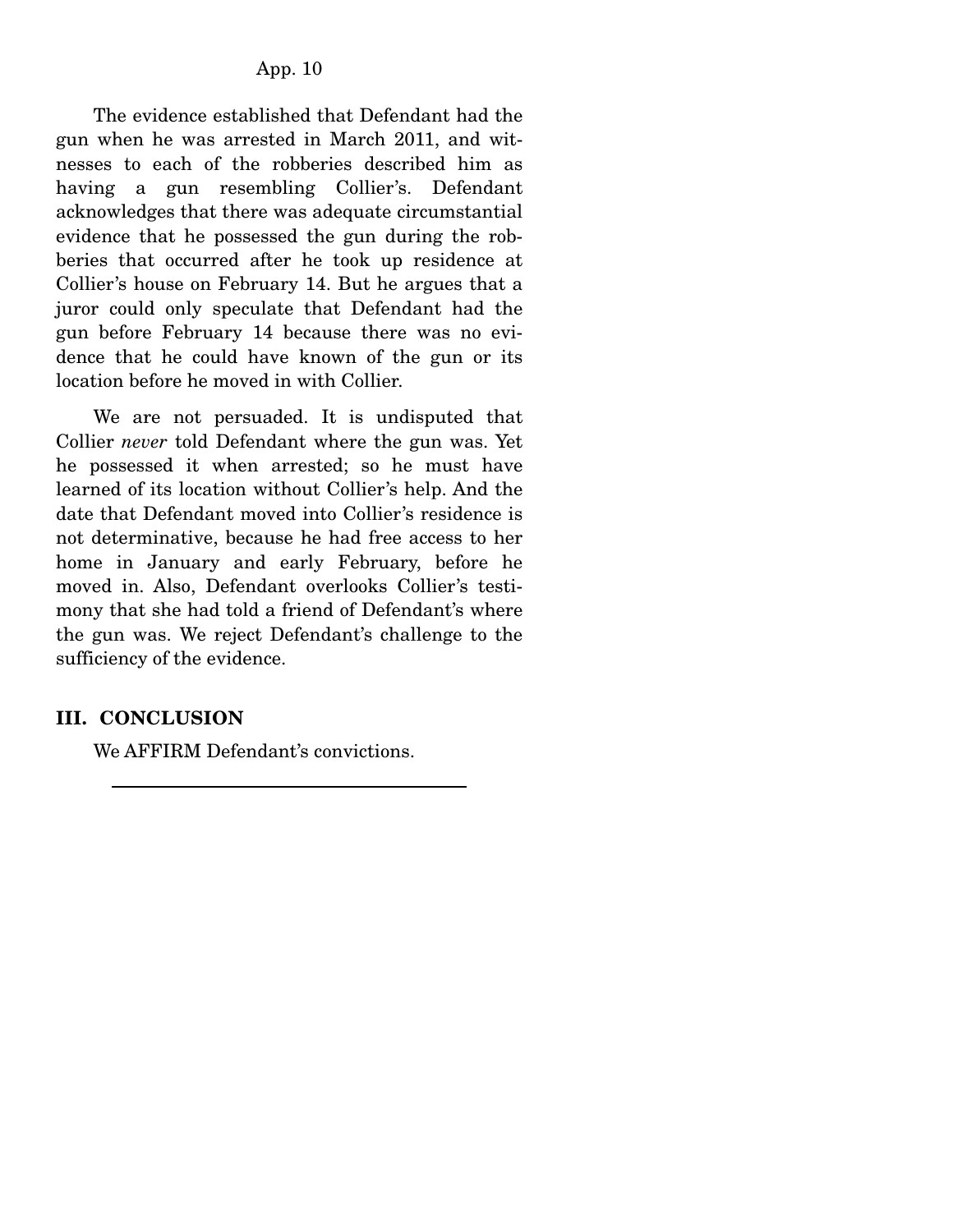## **United States District Court District of Kansas**

UNITED STATES OF AMERICA v.

ABASI S. BAKER

## **JUDGMENT IN A CRIMINAL CASE**

Case Number: 2:11CR20020-001-CM

USM Number: 20897-031

Defendant's Attorney Willis L. Toney

## **THE DEFENDANT:**

- [ ] pleaded guilty to count(s):
- [ ] pleaded nolo contendere to count(s) which was accepted by the court.
- [x] was found guilty on counts 1 through 18, 20, 21, and 22 of the Indictment after a plea of not guilty.

The defendant is adjudicated guilty of these offenses:

| Title &        | Nature of      | <b>Offense</b> |       |
|----------------|----------------|----------------|-------|
| <b>Section</b> | <b>Offense</b> | <b>Ended</b>   | Count |

See next page.

.

 The defendant is sentenced as provided in pages 2 through 7 of this judgment. The sentence is imposed pursuant to the Sentencing Reform Act of 1984.

[ ] The defendant has been found not guilty on count(s)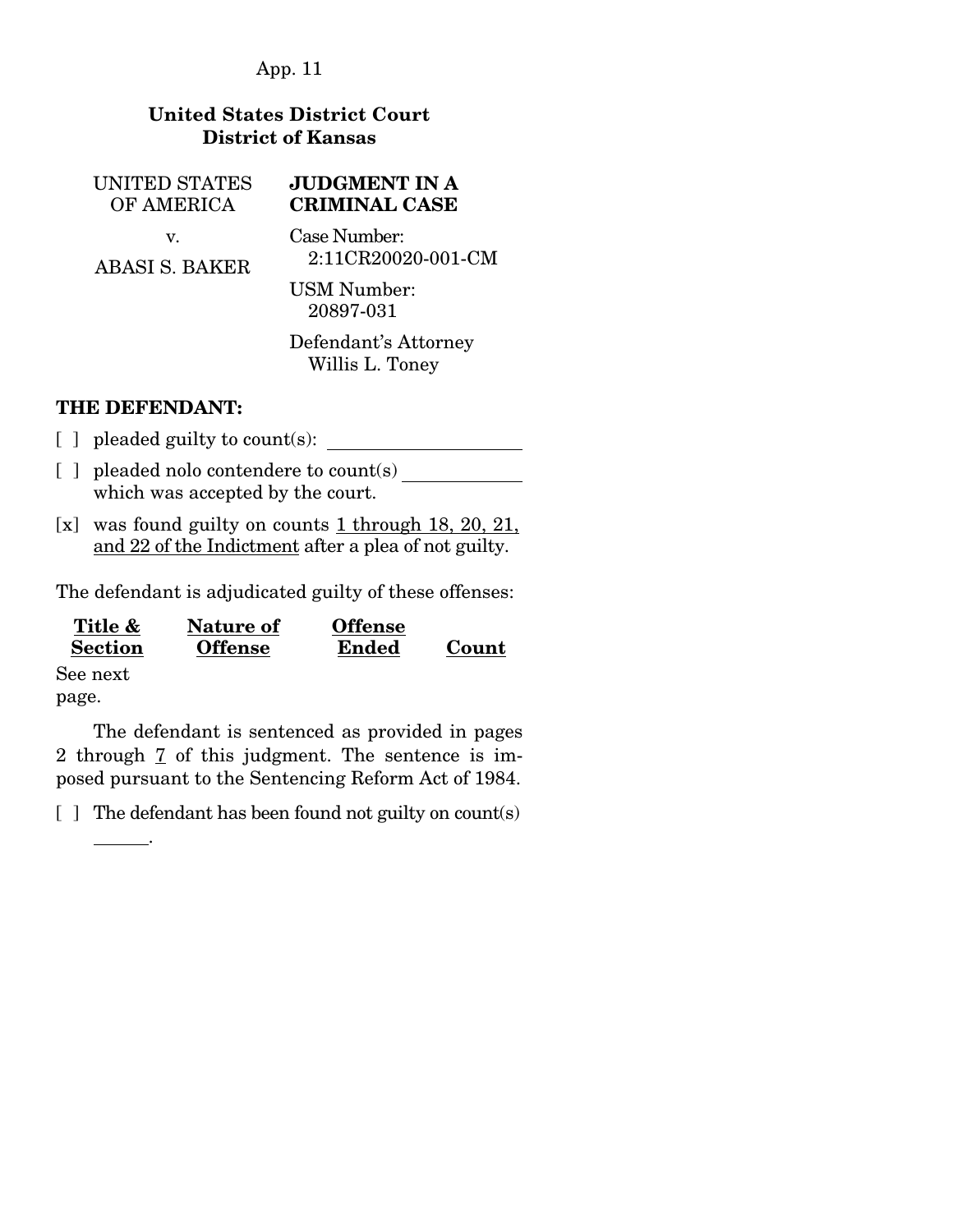[ ] Count(s) (is) (are) dismissed on the motion of the United States.

 IT IS ORDERED that the defendant shall notify the United States Attorney for this district within 30 days of any change of name, residence, or mailing address until all fines, restitution, costs, and special assessments imposed by this judgment are fully paid. If ordered to pay restitution, the defendant shall notify the court and United States attorney of material changes in economic circumstances.

> January 18, 2012 Date of Imposition of Judgment s/ Carlos Murguia Signature of Judge Honorable Carlos Murguia, U. S. District Judge Name & Title of Judge 1/18/2012 Date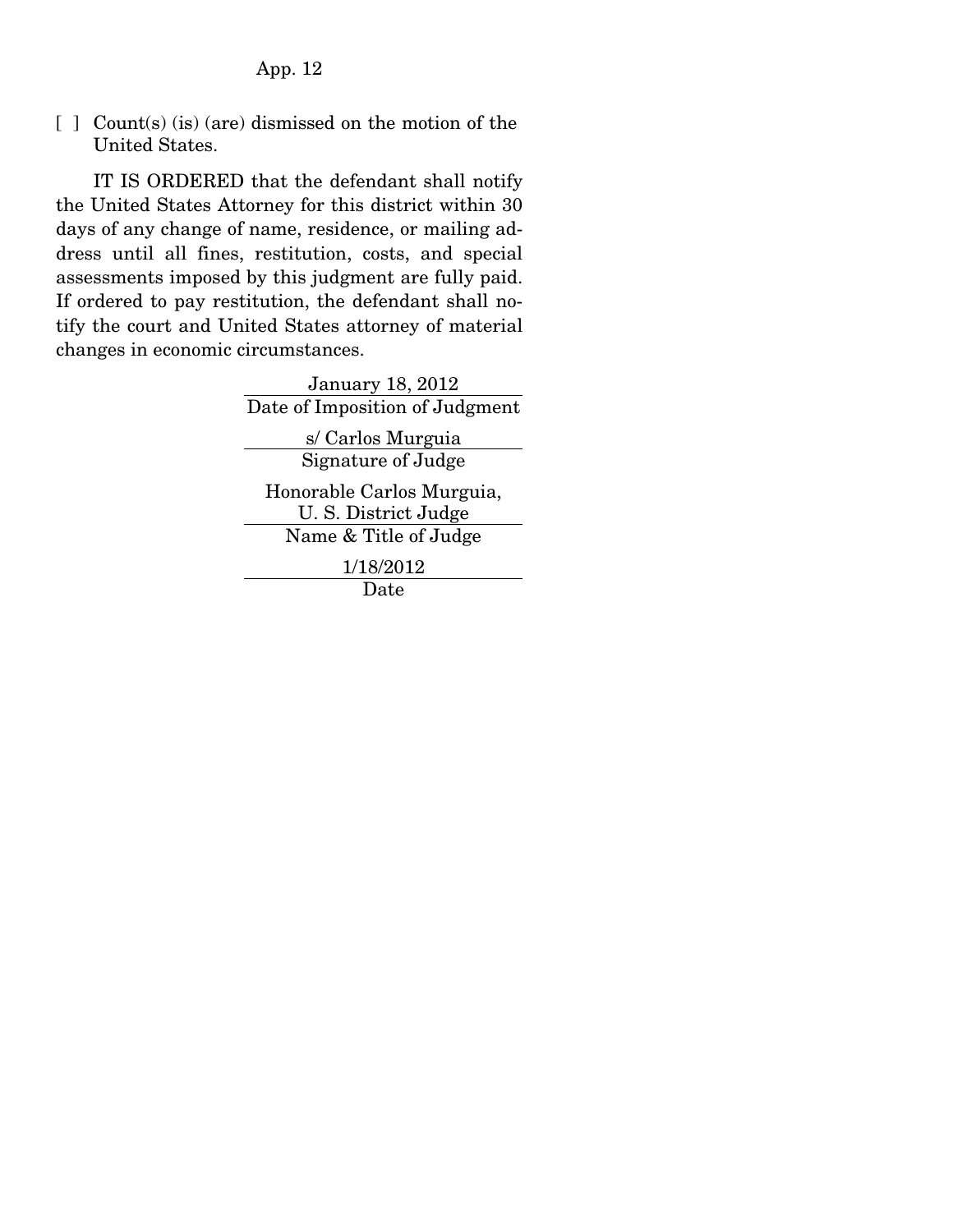## **ADDITIONAL COUNTS OF CONVICTION**

| Title &           |                                | <b>Offense</b>     |                |
|-------------------|--------------------------------|--------------------|----------------|
| <b>Section</b>    | <b>Nature of Offense</b>       | <b>Ended Count</b> |                |
| 18 U.S.C.         | Robbery,                       |                    |                |
|                   | §§ 1951 and 2 Class C felonies | 01/06/11           | 1              |
|                   |                                | 01/10/11           | $\overline{4}$ |
|                   |                                | 01/12/11           | $\overline{7}$ |
|                   |                                | 01/16/11           | 10             |
|                   |                                | 02/16/11           | 13             |
|                   |                                | 02/22/11           | 16             |
|                   |                                | 03/03/11           | 20             |
| 18 U.S.C.         | Use of a Firearm               |                    |                |
| $\S\S 924(c)(1)$  | During and in Relation         |                    |                |
| $(A)(ii)$ and 2   | to a Crime of Violence,        |                    |                |
|                   | Class A felonies               | 01/06/11           | $\overline{2}$ |
|                   |                                | 01/10/11           | $\overline{5}$ |
|                   |                                | 01/12/11           | 8              |
|                   |                                | 01/16/11           | 11             |
|                   |                                | 02/16/11           | 14             |
|                   |                                | 02/22/11           | 17             |
|                   |                                | 03/03/11           | 21             |
| 18 U.S.C.         | Felon in Possession            |                    |                |
| $\S\S 924(g)(1),$ | of a Firearm,                  |                    |                |
| 924(a)(2)         | Class C felonies               |                    |                |
| and 2             |                                | 01/06/11           | 3              |
|                   |                                | 01/10/11           | 6              |
|                   |                                | 01/12/11           | 9              |
|                   |                                | 01/16/11           | 12             |
|                   |                                | 02/16/11           | 15             |
|                   |                                | 02/22/11           | 18             |
|                   |                                | 03/03/11           | 22             |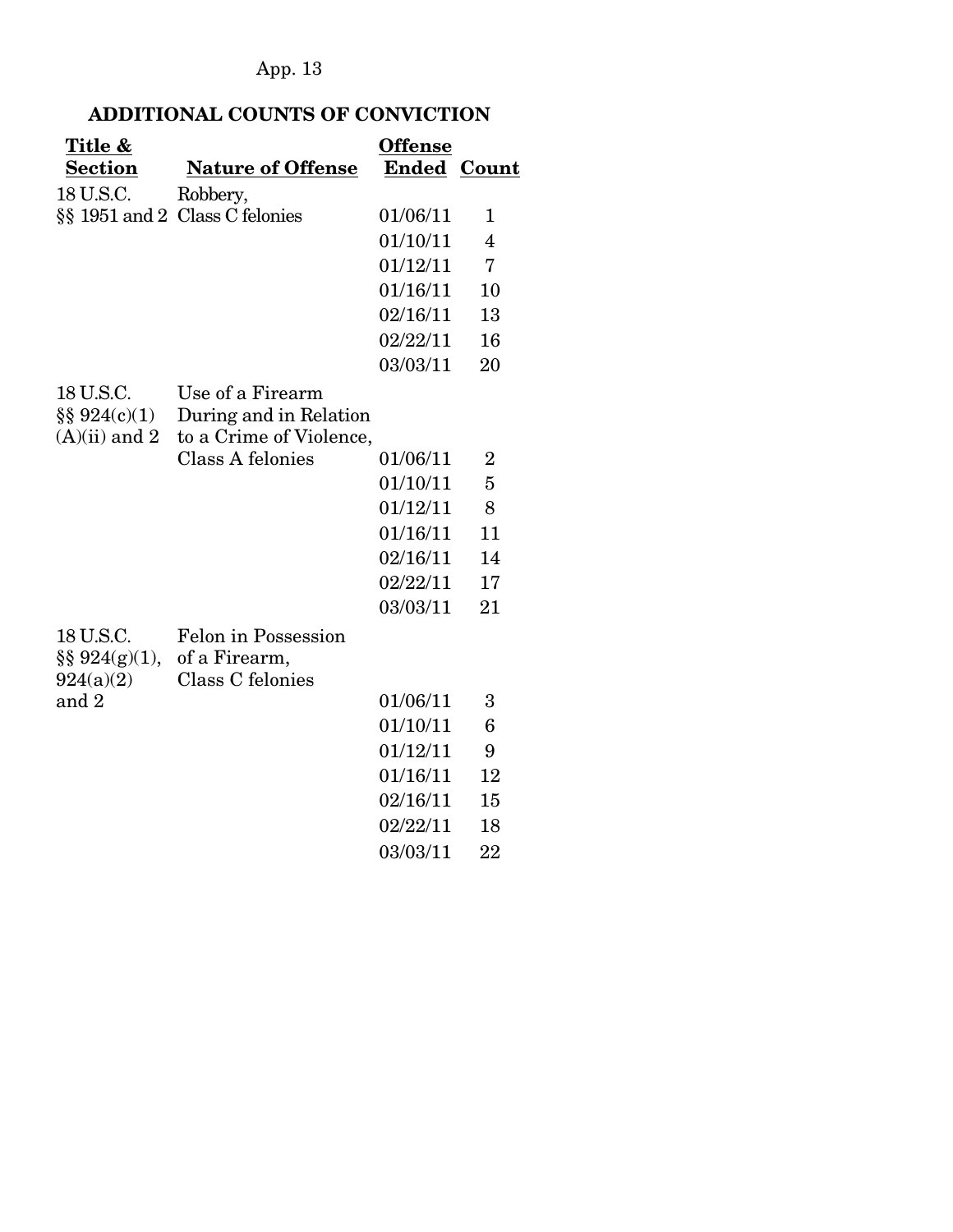#### **IMPRISONMENT**

 The defendant is hereby committed to the custody of the United States Bureau of Prisons to be imprisoned for a total term of 164 years.

This term of imprisonment consists of 84 months on each of Counts 1, 3, 4, 6, 7, 9, 10, 12, 13, 15, 16, 18, 20, and 22, to be served concurrently; 84 months on Count 2, to be served consecutively; and 25 years on each of Counts 5, 8, 11, 14, 17 and 21, with each of those counts to be served consecutively.

- [x] The court makes the following recommendations to the Bureau of Prisons: That the defendant be considered for designation to a facility in Leavenworth, Kansas, to facilitate family ties.
- [x] The defendant is remanded to the custody of the United States Marshal.
- [ ] The defendant shall surrender to the United States Marshal for this district.
	- [ ] at on .
	- [ ] as notified by the United States Marshal.
- [] The defendant shall surrender for service of sentence at the institution designated by the Bureau of Prisons:
	- $[ ]$  before <u>on</u> on  $\_\_$ .
	- [ ] as notified by the United States Marshal.
	- [ ] as notified by the Probation or Pretrial Services Officer.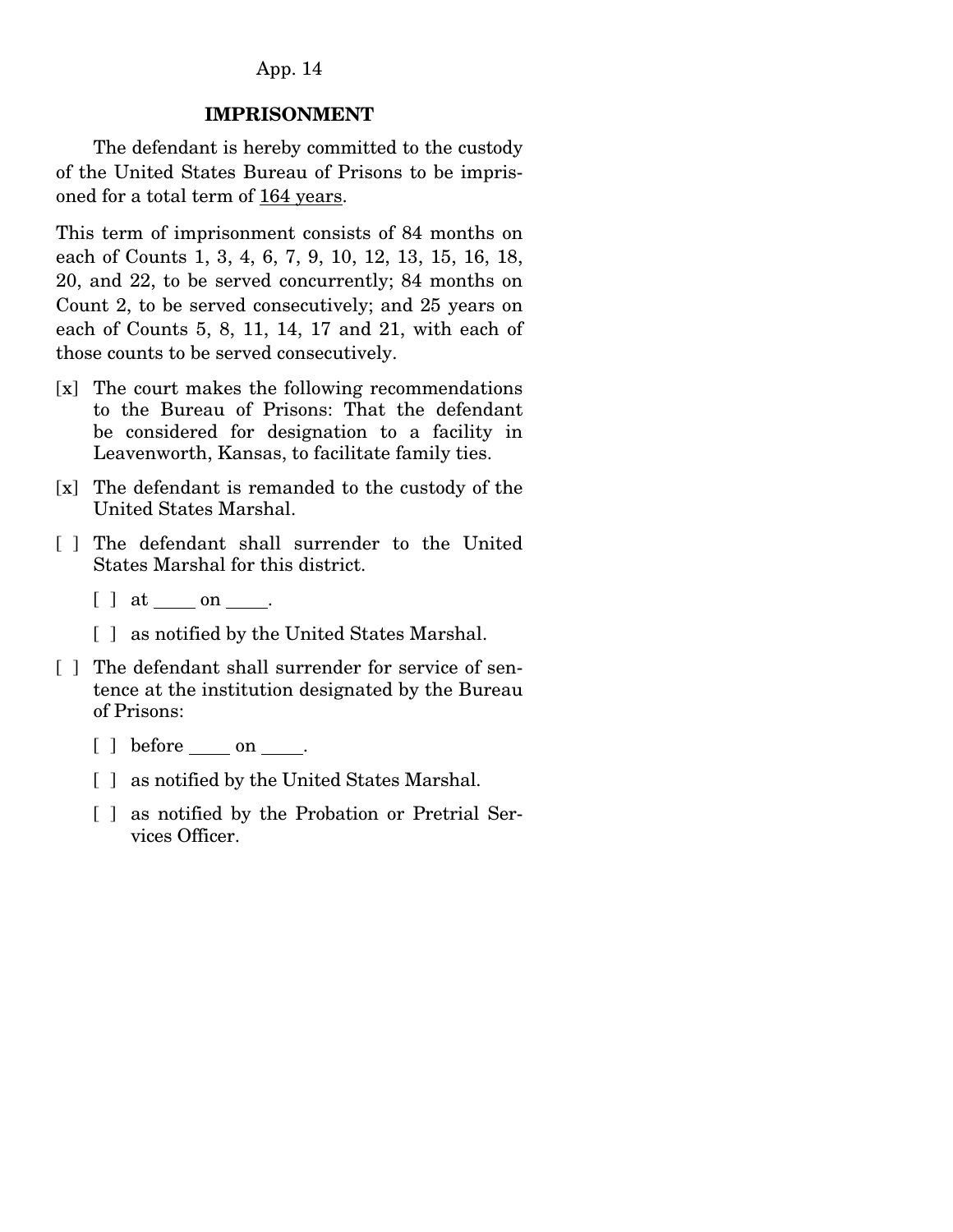#### **RETURN**

I have executed this judgment as follows:

Defendant delivered on \_\_\_\_\_\_\_\_\_ to \_\_\_\_\_\_\_ at \_\_\_\_\_\_\_\_\_\_, with a certified copy of this judgment.

UNITED STATES MARSHAL

By

Deputy U.S. Marshal

#### **SUPERVISED RELEASE**

 Upon release from imprisonment, the defendant shall be on supervised release for a term of 3 years.

This term of supervised release consists of 3 years on each of Counts 1 through 18, 20, 21, and 22, with all counts to run concurrently.

The defendant shall report to the probation office in the district to which the defendant is released within 72 hours of release from the custody of the Bureau of Prisons.

The defendant shall not commit another federal, state or local crime.

The defendant shall not unlawfully possess a controlled substance.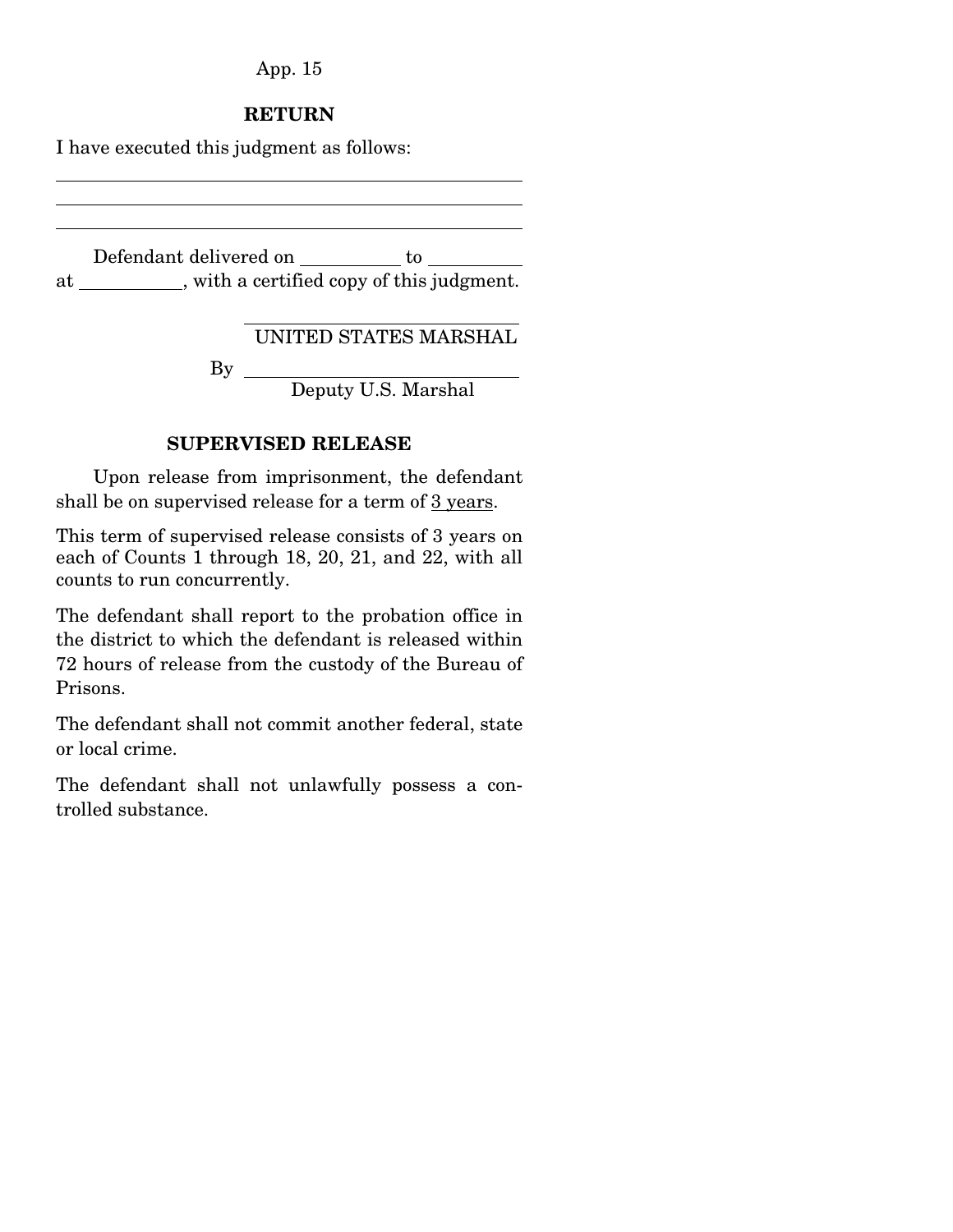The defendant shall refrain from any unlawful use of a controlled substance. The defendant shall submit to one drug test within 15 days of release from imprisonment and at least two periodic drug tests thereafter, as determined by the court.

- [ ] The above drug testing condition is suspended based on the court's determination that the defendant poses a low risk of future substance abuse. (Check if applicable)
- [x] The defendant is prohibited from possessing or purchasing a firearm, ammunition, destructive device, or any other dangerous weapon. (Check if applicable)
- [x] The defendant shall cooperate in the collection of DNA as directed by the probation officer. (Check if applicable)
- [ ] The defendant shall register as a sex offender, and keep the registration current, in each jurisdiction where the defendant resides, where the defendant is an employee, and where the defendant is a student. For initial registration purposes only, the defendant shall also register in the jurisdiction in which convicted, if such jurisdiction is different from the jurisdiction of residence. Registration shall occur not later than 3 business days after being sentenced, if the defendant is not sentenced to a term of imprisonment. The defendant shall, not later than 3 business days after each change in name, residence, employment, or student status, appear in person in at least one jurisdiction in which the defendant is registered and inform that jurisdiction of all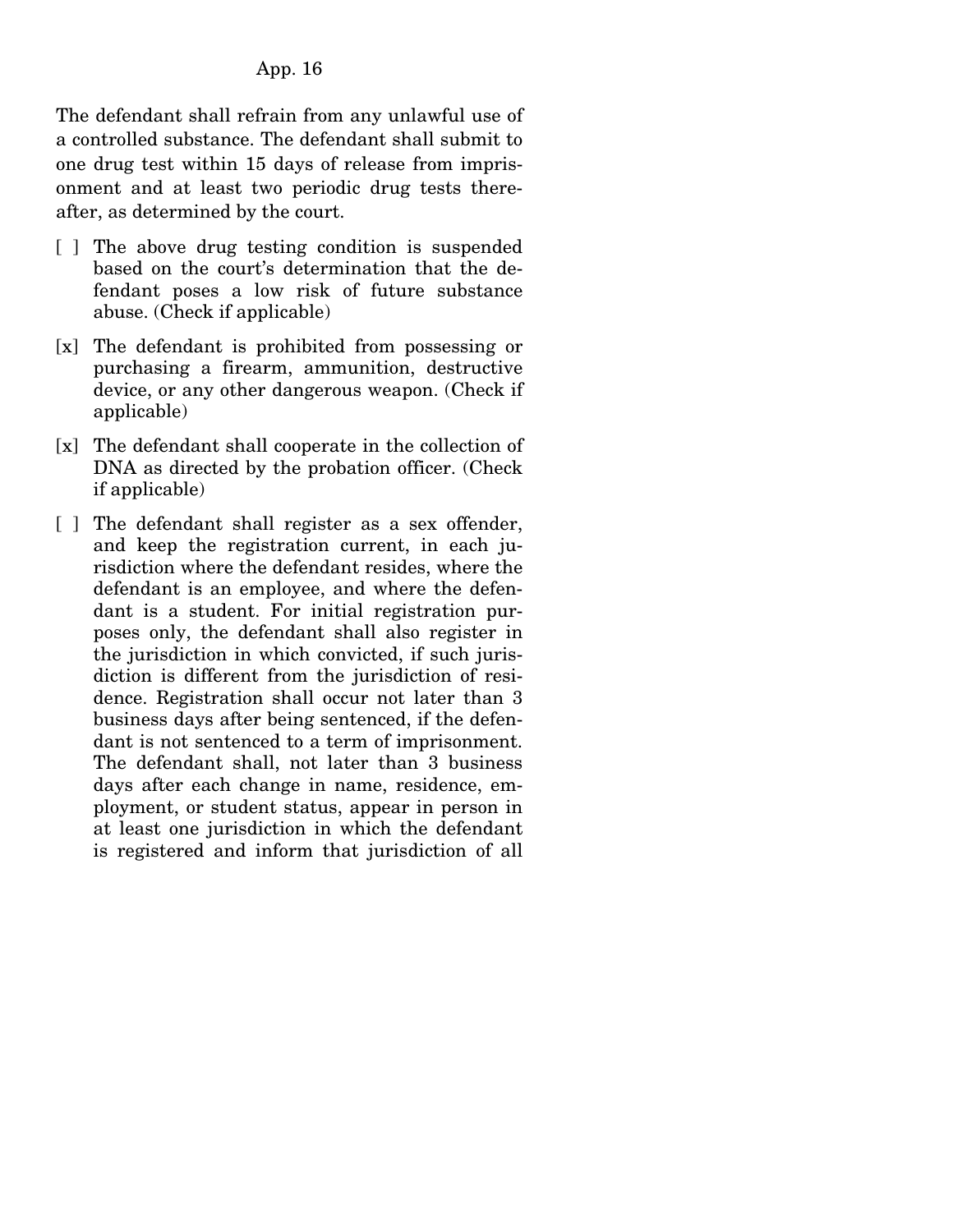changes in the information required. (Check if applicable)

[ ] The defendant shall participate in an approved program for domestic violence. (Check if applicable)

 If this judgment imposes a fine or restitution, it is to be a condition of supervised release that the defendant pay in accordance with the Schedule of Payments sheet of this judgment.

 The defendant must comply with the standard conditions that have been adopted by this court as well as with any additional conditions on the attached page.

## **STANDARD CONDITIONS OF SUPERVISION**

- 1) the defendant shall not leave the judicial district without permission of the court or probation officer;
- 2) the defendant shall report to the probation officer in a manner and frequency directed by the court or the probation officer;
- 3) the defendant shall answer truthfully all inquiries by the probation officer and follow instructions of the probation officer;
- 4) the defendant shall support his or her dependents and meet other family responsibilities;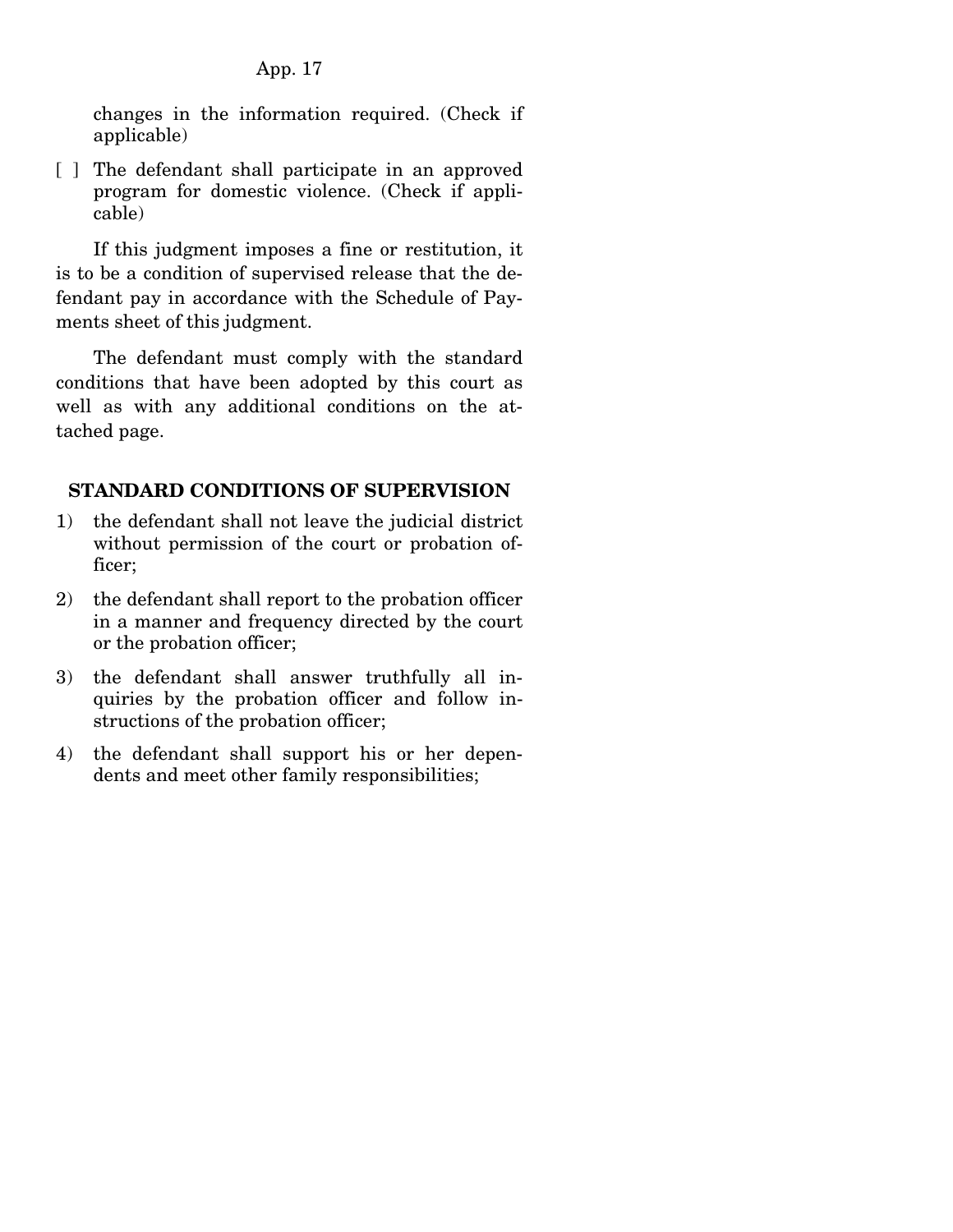- 5) the defendant shall work regularly at a lawful occupation unless excused by the probation officer for schooling, training or other acceptable reasons;
- 6) the defendant shall notify the probation officer at least ten days prior to any change in residence or employment;
- 7) the defendant shall refrain from excessive use of alcohol and shall not purchase, possess, use, distribute, or administer any controlled substances or any paraphernalia related to any controlled substances, except as prescribed by a physician;
- 8) the defendant shall not frequent places where controlled substances are illegally sold, used, distributed, or administered;
- 9) the defendant shall not associate with any persons engaged in criminal activity, and shall not associate with any person convicted of a felony unless granted permission to do so by the probation officer;
- 10) the defendant shall permit a probation officer to visit him or her at any time at home or elsewhere and shall permit confiscation of any contraband observed in plain view of the probation officer;
- 11) the defendant shall notify the probation officer within seventy-two hours of being arrested or questioned by a law enforcement officer;
- 12) the defendant shall not enter into any agreement to act as an informer or a special agent of a law enforcement agency without the permission of the court;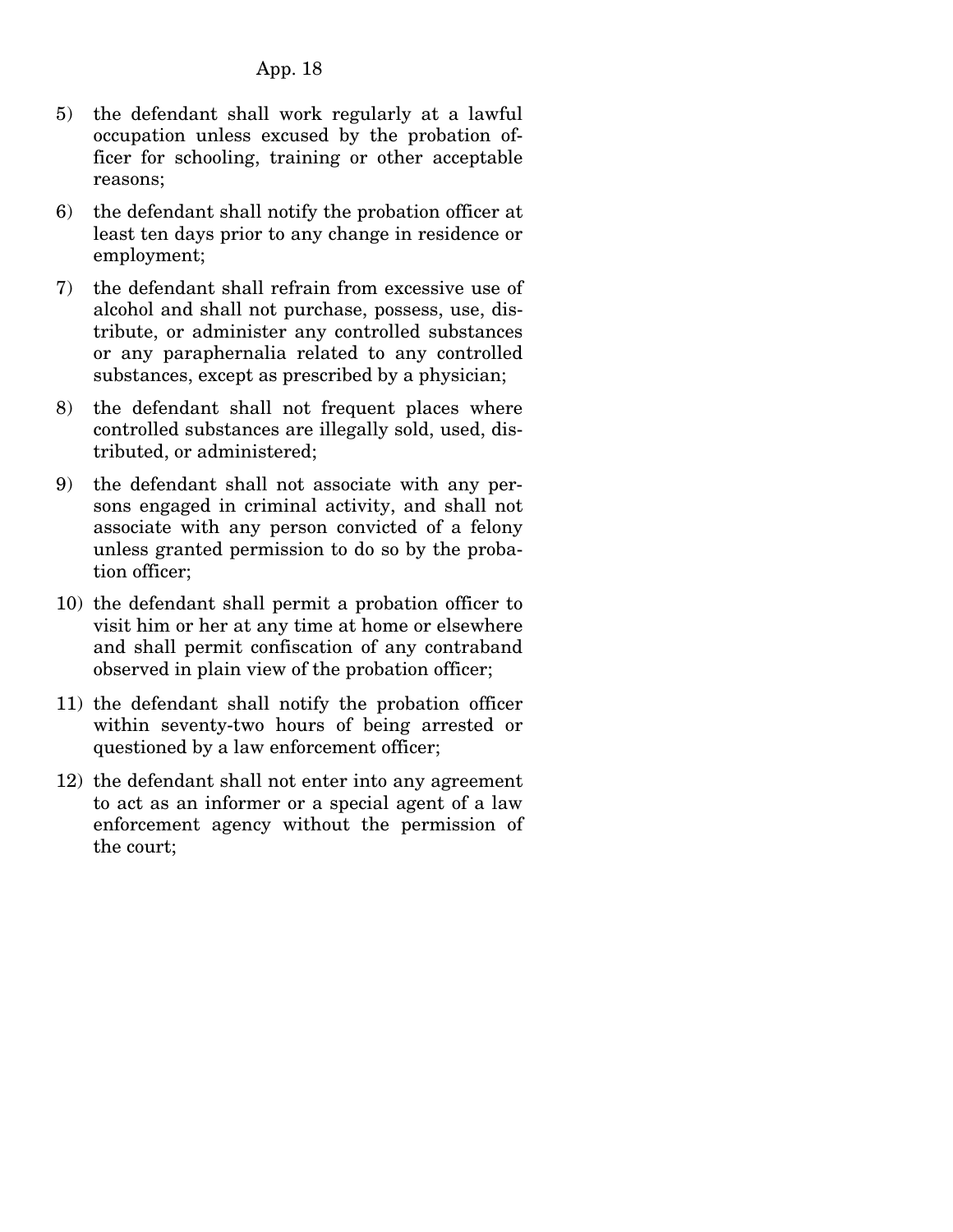13) as directed by the probation officer, the defendant shall notify third parties of risks that may be occasioned by the defendant's criminal record or personal history or characteristics, and shall permit the probation officer to make such notifications and to confirm the defendant's compliance with such notification requirement.

### **SPECIAL CONDITIONS OF SUPERVISION**

- 1. The defendant is prohibited from possessing or purchasing a firearm, ammunition, destructive device, or other dangerous weapon.
- 2. The defendant shall submit his/her person, house, vehicle(s), papers, business or place of employment and any property under the defendant's control to a search, conducted by the United States Probation Officer at a reasonable time and in a reasonable manner, based upon reasonable suspicion of contraband or evidence of a violation of a condition of release. Failure to submit to a search may be grounds for revocation. The defendant shall warn any other residents that the premises may be subject to searches pursuant to this condition.

## **CRIMINAL MONETARY PENALTIES**

 The defendant shall pay the total criminal monetary penalties under the Schedule of Payments set forth in this Judgment.

|         | Assessment | Fine | Restitution |
|---------|------------|------|-------------|
| Totals: | \$2,100.00 | \$   | \$7,344.00  |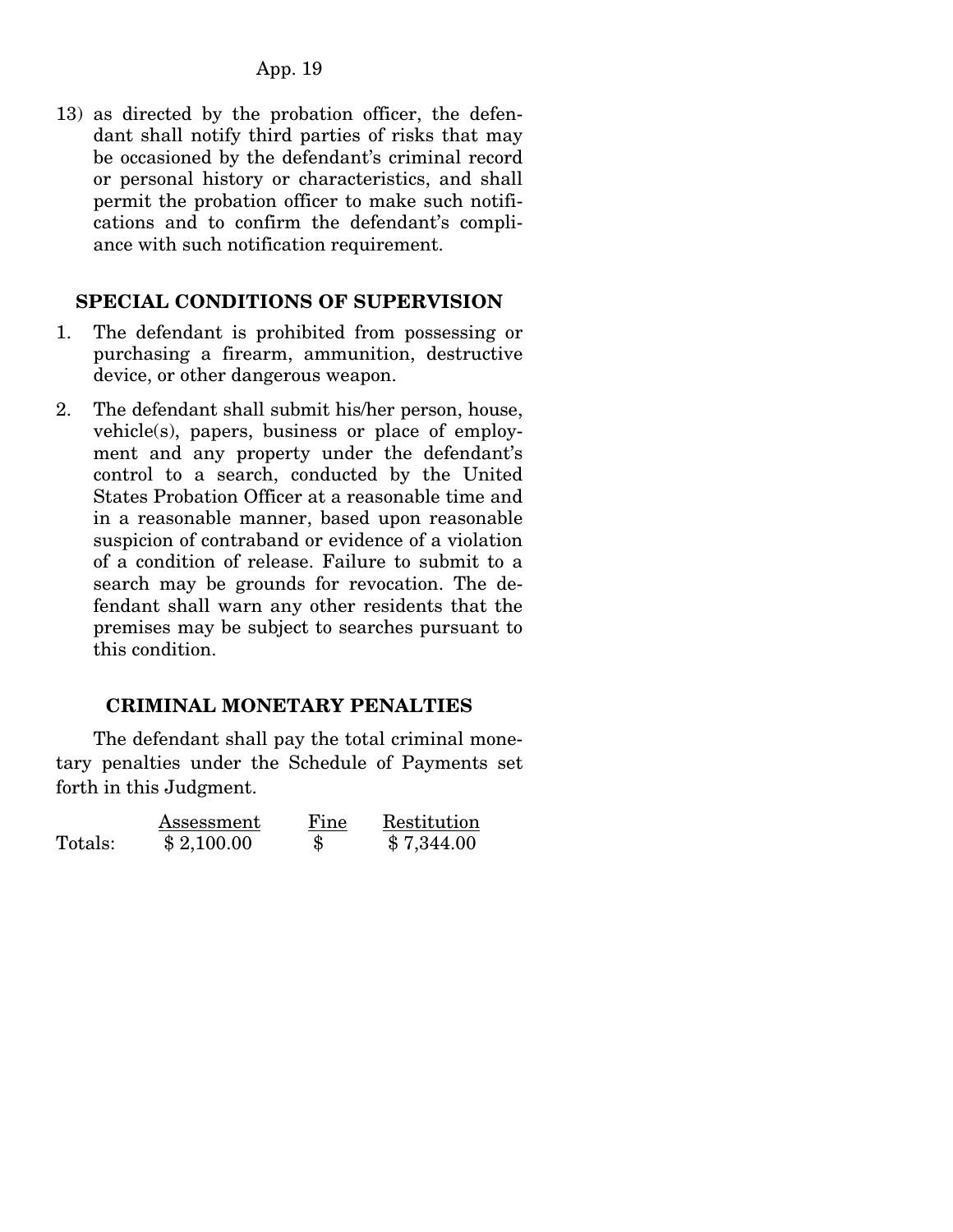- [ ] The determination of restitution is deferred until . An *Amended Judgment in a Criminal Case* (AO 245C) will be entered after such determination.
- [x] The defendant shall make restitution (including community restitution) to the following payees in the amounts listed below.

 If the defendant makes a partial payment, each payee shall receive an approximately proportioned payment, unless specified otherwise in the priority order or percentage payment column below. However, pursuant to 18 U.S.C. § 3664(i), all nonfederal victims must be paid before the United States is paid.

|                                 |              | Restitution  | Priority or |
|---------------------------------|--------------|--------------|-------------|
| Name of Payee                   | Total Loss*  | Ordered      | Percentage  |
| Advance America<br>Payday Loans | \$<br>458.00 | \$<br>458.00 |             |
| Radio Shack                     | \$<br>300.00 | \$<br>300.00 |             |
| Advance America<br>Payday Loans | \$1,249.00   | \$1,249.00   |             |
| Check Into Cash                 | \$4,027.00   | \$4,027.00   |             |
| Check Into Cash                 | \$1,300.00   | \$1,300.00   |             |
| Totals:                         | \$7,334.00   | \$7,334.00   |             |

- [ ] Restitution amount ordered pursuant to plea agreement  $\sim$
- [ ] The defendant shall pay interest on any fine or restitution of more than \$2,500, unless the fine or restitution is paid in full before the fifteenth day after the date of the judgment, pursuant to 18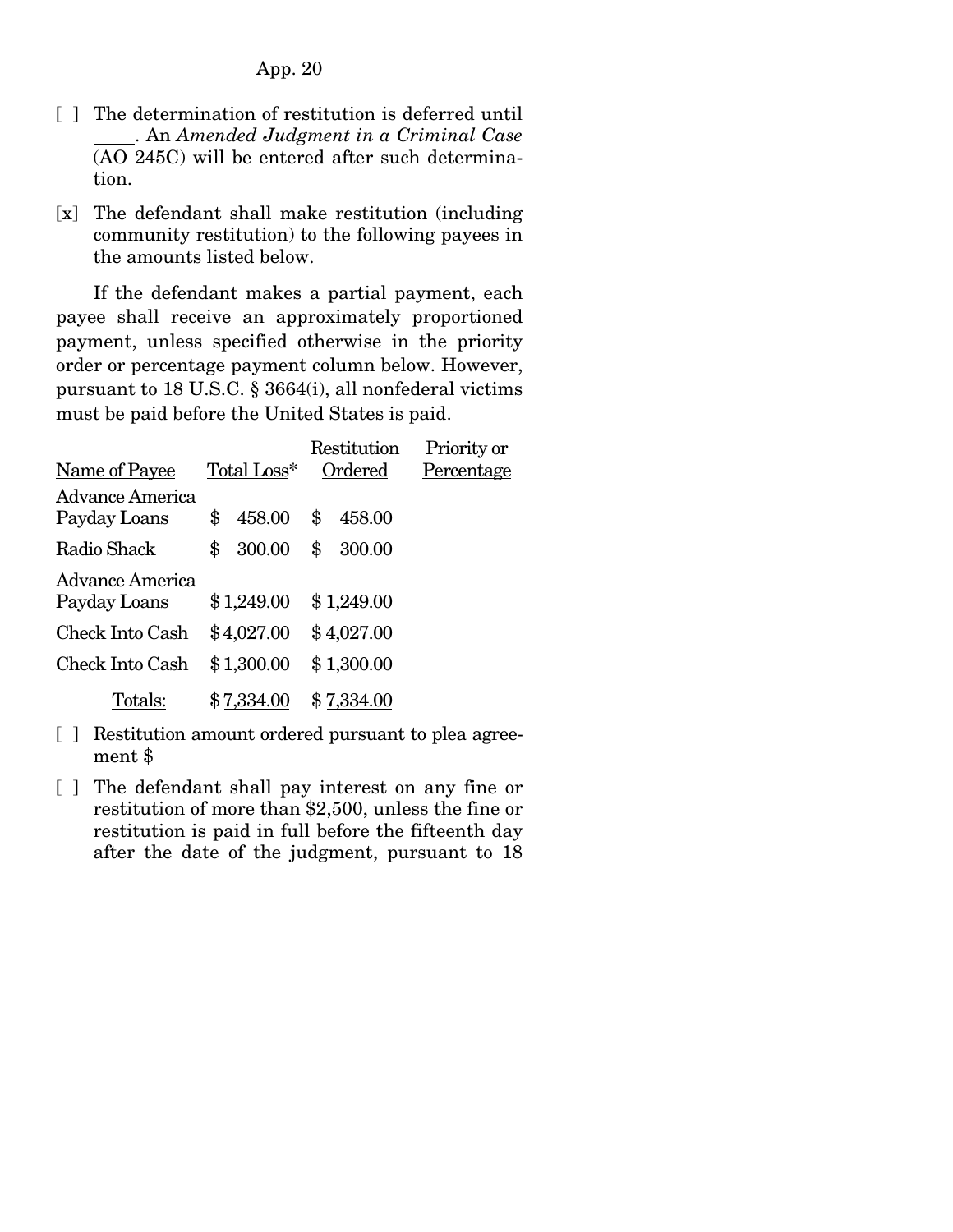U.S.C.  $\S 3612(f)$ . All of the payment options on set forth in this Judgment may be subject to penalties for delinquency and default, pursuant to 18 U.S.C. § 3612(g).

- [ ] The court determined that the defendant does not have the ability to pay interest, and it is ordered that:
	- [x] the interest requirement is waived for the [ ] fine and/or [x] restitution.
	- [ ] The interest requirement for the [ ] fine and/or [ ] restitution is modified as follows:

 \*Findings for the total amount of losses are required under Chapters 109A, 110, 110A, and 113A of Title 18 for offenses committed on or after September 13, 1994, but before April 23, 1996.

## **SCHEDULE OF PAYMENTS**

Having assessed the defendant's ability to pay, payment of the total criminal monetary penalties are due as follows:

- A [ ] Lump sum payment of \$ due immediately, balance due
	- [ ] not later than \_\_\_\_\_\_\_\_\_, or
	- [ ] in accordance (  $\cdot$  ) C, (  $\cdot$  ) D, (  $\cdot$  ) E, or ( ) F below; or
- B [x] Payment to begin immediately (may be combined with  $( ) C, (x) D$  or,  $(x) F$  below); or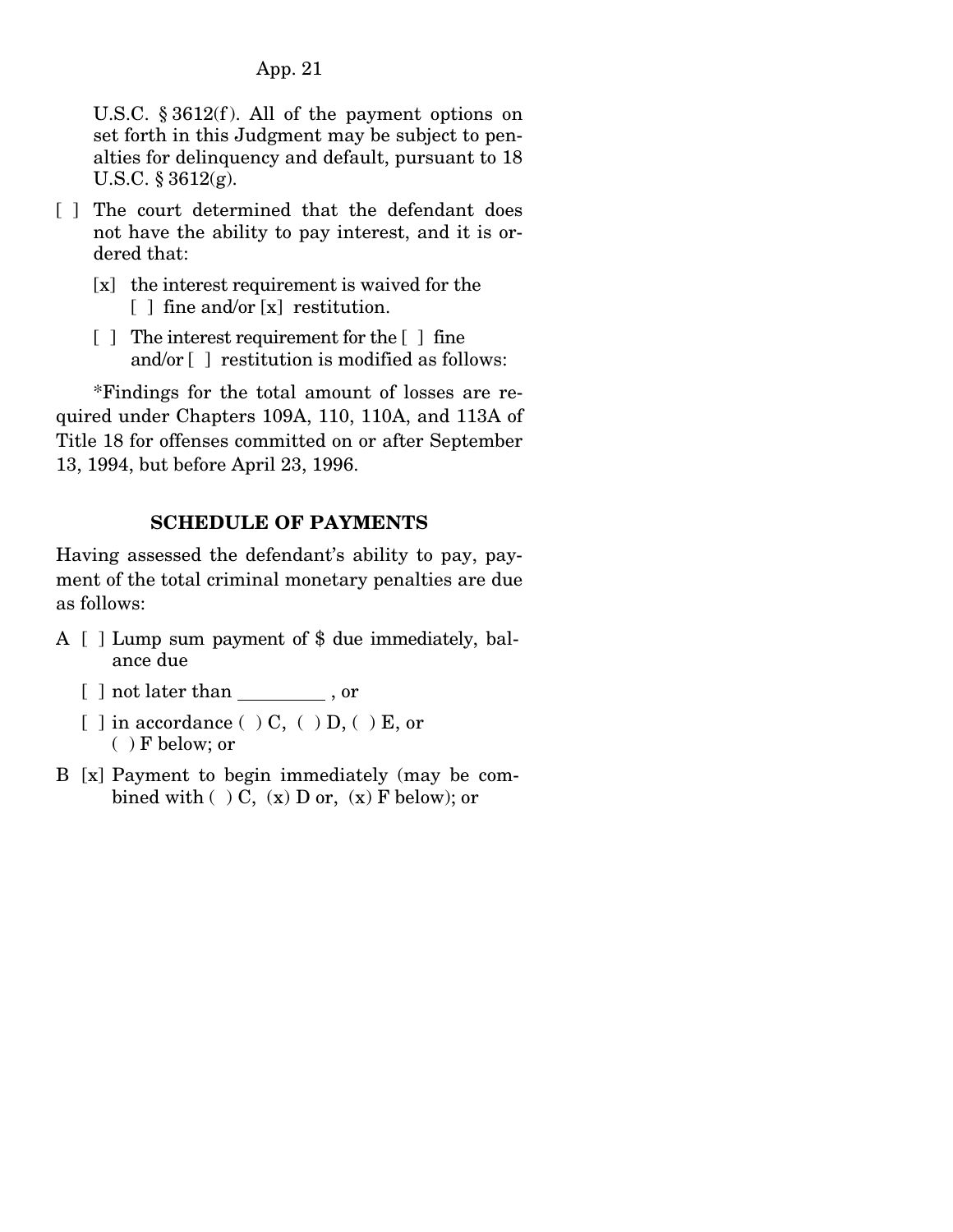- $C \mid$  | Payment in monthly installments of not less than 5% of the defendant's monthly gross household income over a period of years to commence days after the date of this judgment; or
- D [x] Payment of not less than 10% of the funds deposited each month into the inmate's trust fund account and monthly installments of not less than 5% of the defendant's monthly gross household income over a period of three years, to commence 30 days after release from imprisonment to a term of supervision; or
- E [ ] Payment during the term of supervised release will commence within (e.g., 30 or 60 days) after release from imprisonment. The court will set the payment plan based on an assessment of the defendant's ability to pay at that time; or
- F [x] Special instructions regarding the payment of criminal monetary penalties:

If restitution is ordered, the Clerk, U.S. District Court, may hold and accumulate restitution payments, without distribution, until the amount accumulated is such that the minimum distribution to any restitution victim will not be less than \$25.

Payments should be made to Clerk, U.S. District Court, U.S. Courthouse – Room 259, 500 State Avenue, Kansas City, Kansas 66101.

Unless the court has expressly ordered otherwise, if this judgment imposes imprisonment, payment of criminal monetary penalties is due during imprisonment. All criminal monetary penalties, except those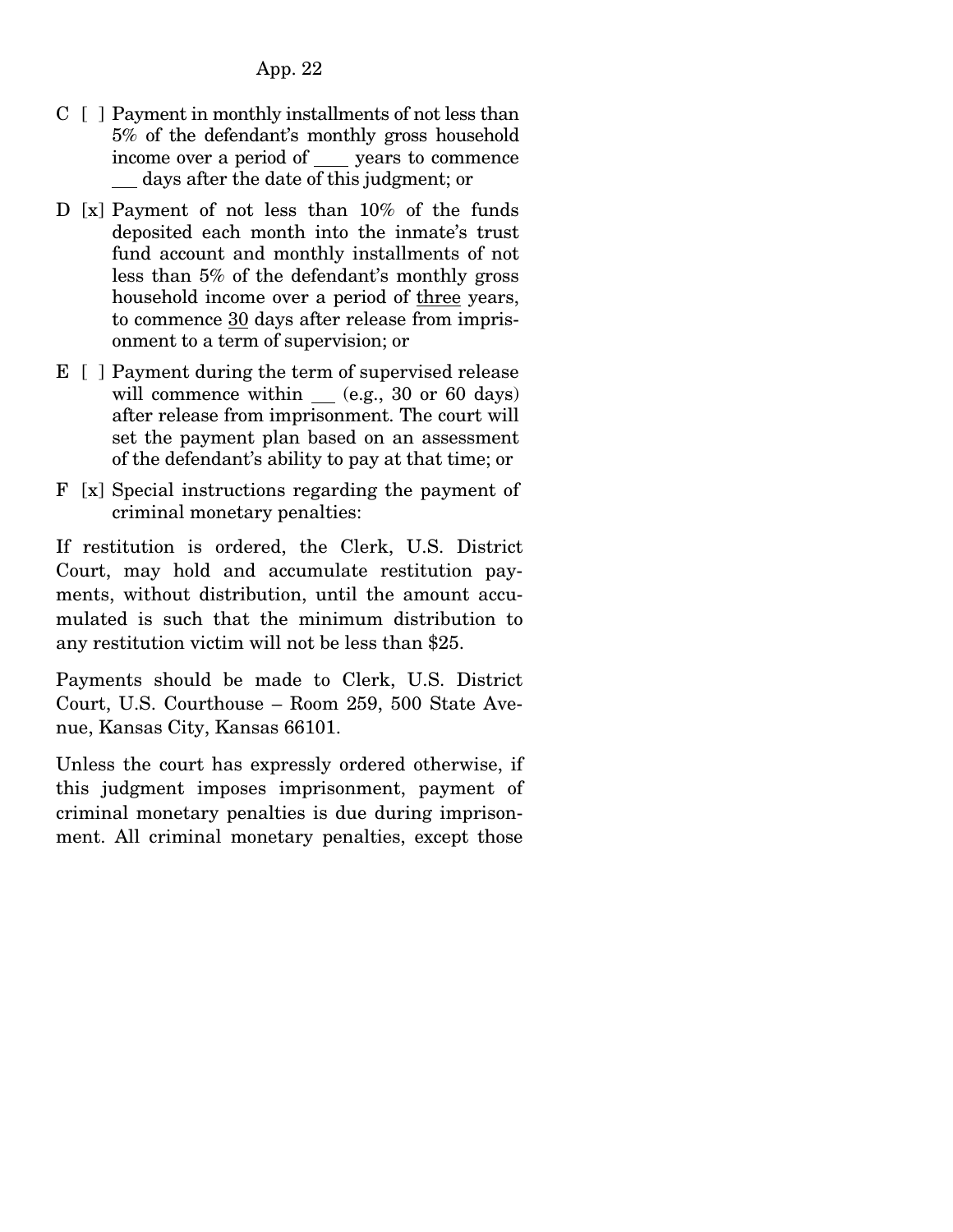payments made through the Federal Bureau of Prisons' Inmate Financial Responsibility Program, are made to the clerk of the court.

The defendant shall receive credit for all payments previously made toward any criminal monetary penalties imposed.

[ ] Joint and Several

Defendant and Co-Defendant Names and Case Numbers (including defendant number), Total Amount Joint and Several Amount and corresponding payee, if appropriate.

| Case Number        | Defendant | Joint and |
|--------------------|-----------|-----------|
| <i>(including)</i> | Name      | Several   |
| Defendant          |           | Amount    |
| Number)            |           |           |

- [ ] The defendant shall pay the cost of prosecution.
- [ ] The defendant shall pay the following court cost(s):
- [x] The defendant shall forfeit the defendant's interest in the following property to the United States: The court orders the forfeiture of the defendant's interest in the .40-caliber Glock pistol, Model 27, serial number EHN890, and ammunition, seized in connection with this case.

 Payments shall be applied in the following order: (1) assessment, (2) restitution principal, (3) restitution interest, (4) fine principal, (5) fine interest, (6) community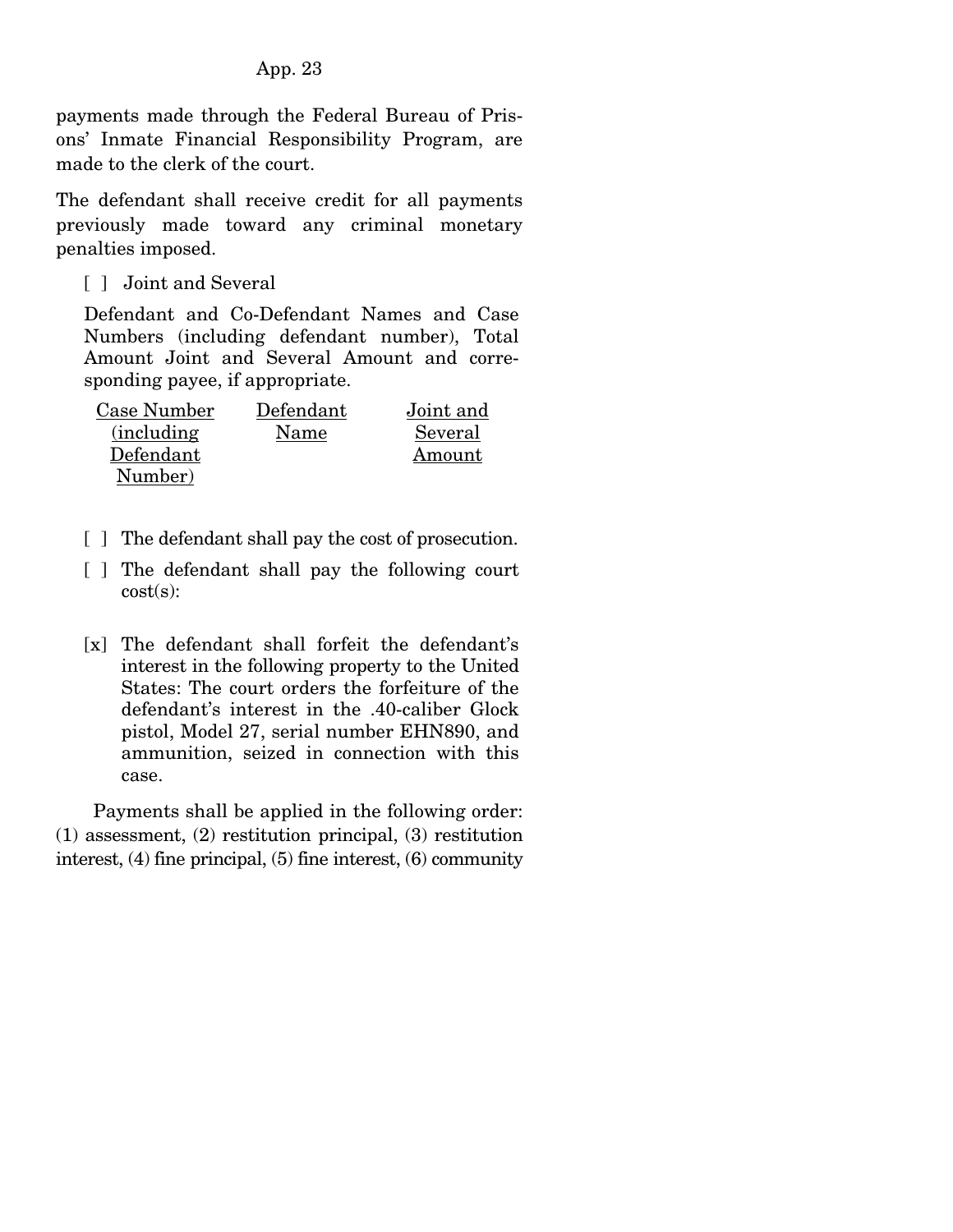restitution, (7) penalties, (8) costs, including cost of prosecution and court costs.